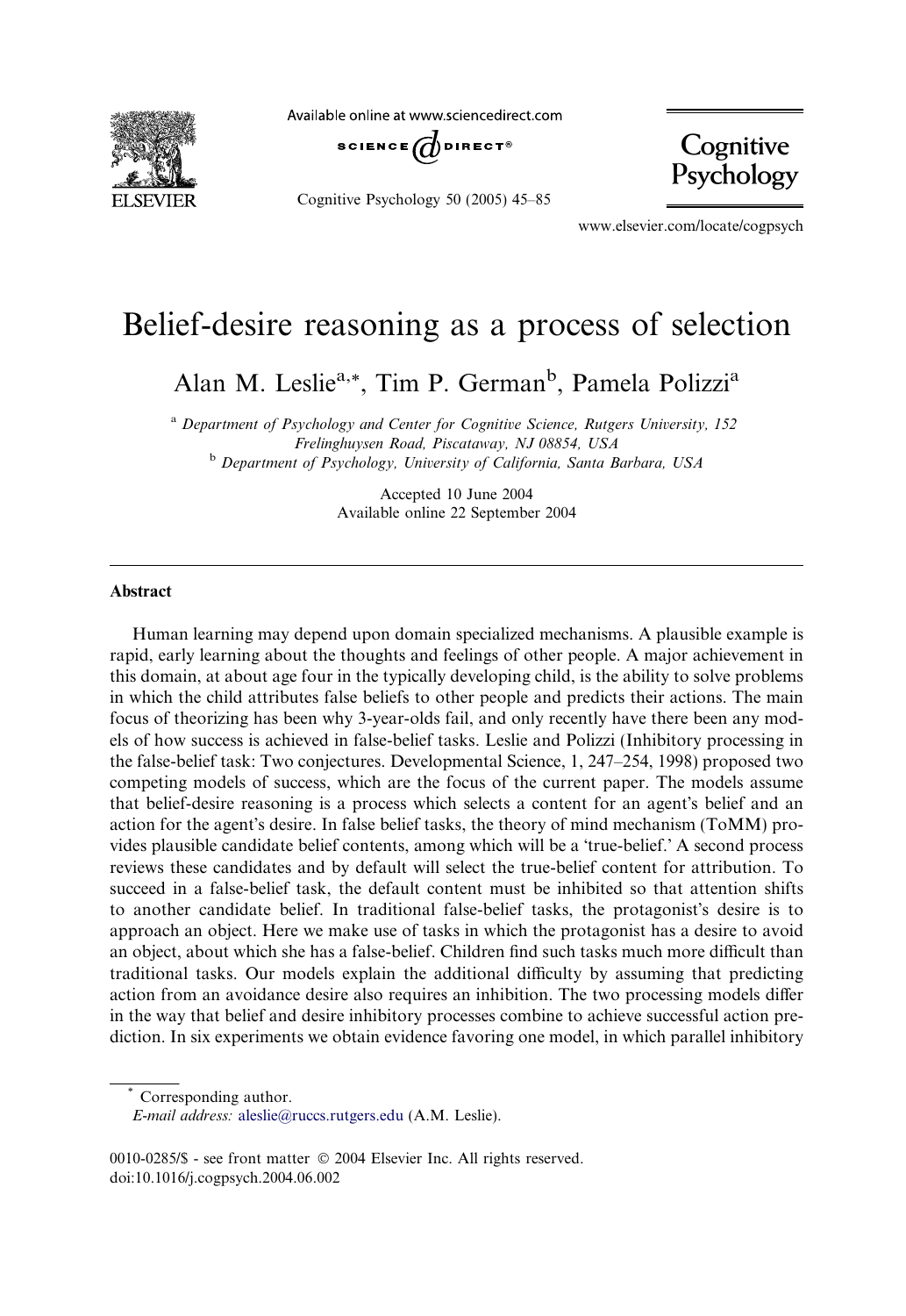processes cancel out, over the other model, in which serial inhibitions force attention to a previously inhibited location. These results are discussed in terms of a set of simple proposals for the modus operandi of a domain specific learning mechanism. The learning mechanism is in part modular—the ToMM—and in part penetrable—the Selection Processor (SP). We show how ToMM–SP can account both for competence and for successful and unsuccessful performance on a wide range of belief-desire tasks across the preschool period. Together, ToMM and SP attend to and learn about mental states.

2004 Elsevier Inc. All rights reserved.

Keywords: Belief desire reasoning theory of mind development inhibition domain-specificity

#### 1. General introduction

Following [Chomsky \(1957, 1975\)](#page-38-0), there has been growing interest in domain specialized learning mechanisms. Over the last 20 years it has become apparent that learning about the mental states of other people begins early, in the preschool years, and occurs even in those suffering moderate intellectual retardation ([Leslie, 2000b\)](#page-39-0). Given the highly abstract nature of mental states, such facts have suggested to many researchers that there is a specific innate basis to acquiring a 'theory of mind'—that is, a domain specialized learning mechanism.

One of the main proponents of domain specialized learning for 'theory of mind' has been Leslie and colleagues by way of the theory of the 'theory of mind' mechanism (ToMM) (e.g., [Baron-Cohen, 1995](#page-38-0); [Frith & Frith, 1999](#page-38-0); [Gallagher & Frith,](#page-38-0) [2003](#page-38-0); [German & Leslie, 2001](#page-39-0); [Leslie, 1987, 1994a, 2000b](#page-39-0); [Leslie & Thaiss, 1992\)](#page-39-0). According to this view, the representational system underlying 'theory of mind' comes on-line during the second year of life. Although 'theory of mind' is a much wider domain, a central component is the concept BELIEF which together with the concept DESIRE plays a key role in interpreting and predicting behavior. The principle developmental function of ToMM is to permit the child to attend to mental states that, unlike behavior, are otherwise invisible and undetectable. Once the child can attend to these states, and only then, she can begin to learn about them. Despite being able to detect mental states, the child still has everything to learn, because in this view these concepts are simply representations and do not depend upon having a theory about what mental states really are ([Leslie, 2000a](#page-39-0)).

The ToMM theory of innate representations for mental states solves a number of difficult problems, such as learnability [\(Leslie, 2000b\)](#page-39-0), provides an account of key aspects of the developmental disorder of autism ([Frith, Morton, & Leslie, 1991\)](#page-38-0), and is supported by findings from brain imaging studies ([Frith & Frith, 1999\)](#page-38-0). However, a major obstacle to the wider acceptance of this theory has been the findings from studies of the 'false-belief task,' in particular, that children typically fail until they are 4 years of age. Although the false belief task comes in several forms, dozens of studies have shown that performance on all of them is closely related ([Wellman,](#page-40-0) Cross,  $\&$  Watson, 2001). For reasons we will come to, we focus here on the 'most' standard of these tasks, namely, tasks derived from [Wimmer and Perner](#page-40-0)'s (1983)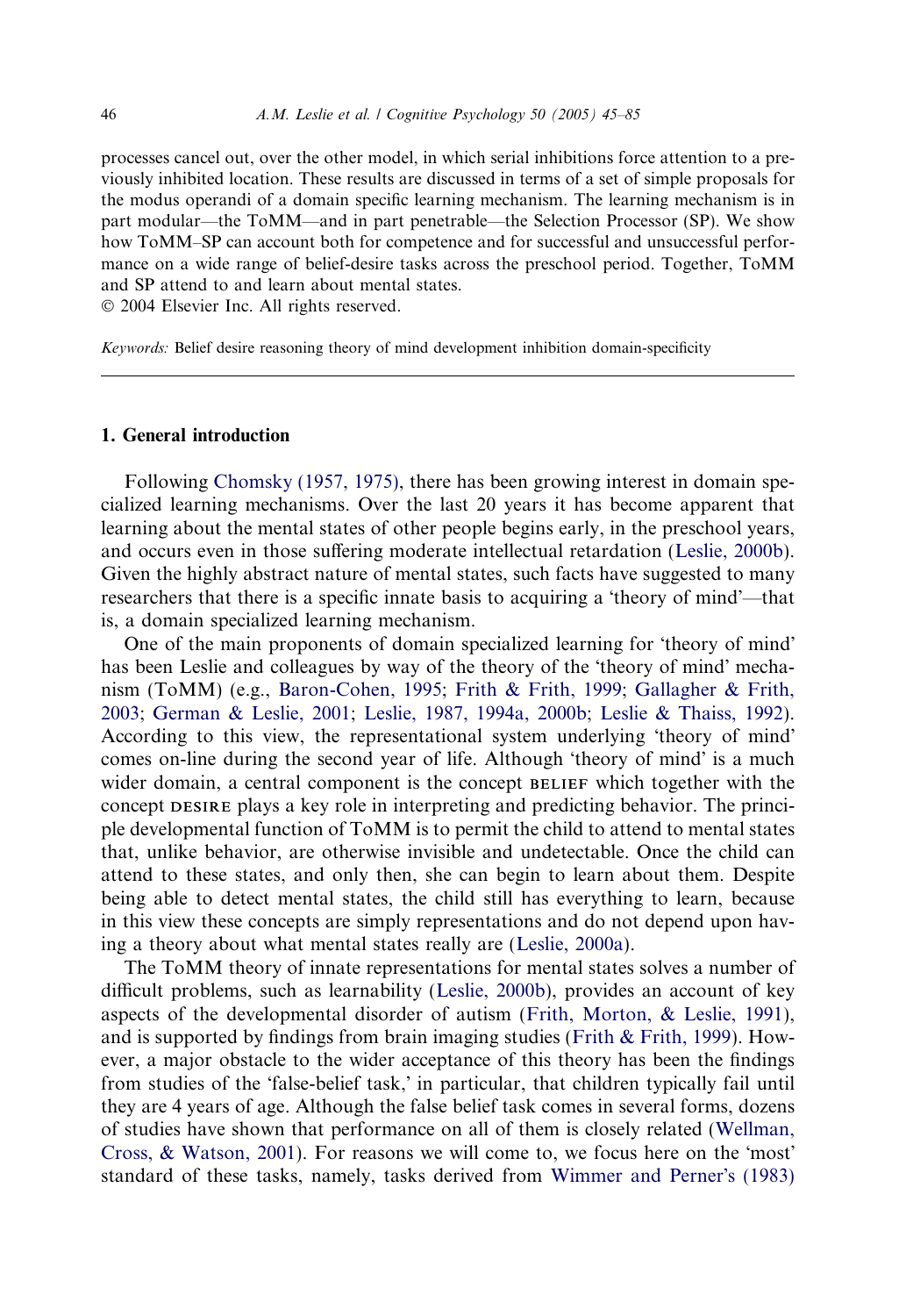Maxi task, such as the Sally and Ann task [\(Baron-Cohen, Leslie, & Frith, 1985](#page-38-0)), which the majority of 4-year-olds pass and the majority of 3-year-olds fail.

The main thrust of this paper is that solving a false-belief problem requires overcoming the default attribution of a belief that is true.<sup>1</sup> Overcoming the default truebelief attribution is necessary for success on false-belief problems. However, it requires an 'executive' selection process to *inhibit* the default attribution, and this selection process is relatively slow to develop. We will describe and test two specific models of this process. Both models incorporate the principles of (a) automatic attribution of true-belief and (b) selection of the false-belief by inhibition.

According to the above view, the failure of children on false-belief tasks is the result of a failure in the selection process to effectively inhibit the true-belief attribution. To the extent that this is true, there are a number of important theoretical consequences. First, what has been the single most important objection to the ToMM account is removed. Second, we will have advanced our understanding of a domain-specialized learning process. Attributing beliefs, with false or with true contents, is unique to the 'theory of mind' domain, yet children may come to learn about false beliefs by way of increased powers of selection by inhibition. Third, we will extend our understanding of the role of inhibition in reasoning and development. Thus, although belief attribution is domain specific, selection by inhibition may operate in a variety of domains. In this case, belief-desire reasoning and its development provide an avenue for studying inter-relations between domain specific and domain general processes of learning and reasoning.

#### 1.1. The importance of success for modeling

Despite intense focus on the question of when children first succeed in reasoning about false beliefs and why very young children fail (for a recent exchange, see [Well](#page-40-0)[man et al., 2001,](#page-40-0) and [Scholl & Leslie, 2001;](#page-40-0) see also [Bloom & German, 2000](#page-38-0)), little attention has been paid to the question of how children succeed on false-belief tasks. Models of how tasks are successfully processed are ubiquitous in cognitive science but relatively rare in developmental research. Although the question of when the child first succeeds is interesting, more important is the question of how success is achieved, whenever that may be. There are several reasons for this. A model of success is a theory of what develops, what is learned. It is hard to see how development of x could ever be understood without understanding what x is. Furthermore, success is more constrained than failure. To succeed in building a house means meeting a set of demanding constraints (walls must bear weight of roof, etc); but one can fail to build a house in any number of ways. Likewise cognitive processing that regularly solves a task must meet demanding constraints. Constraints from success guide construction of theories of successful performance. Finally, a focus on failure can leave success unstudied: even if 3-year-old failure on false-belief is due to lack of an appropriate concept, it remains to be explained how that new-gained concept is

 $1$  Because we are discussing belief attribution, the truth or falseness of a belief always means 'from the point of view of the attributer.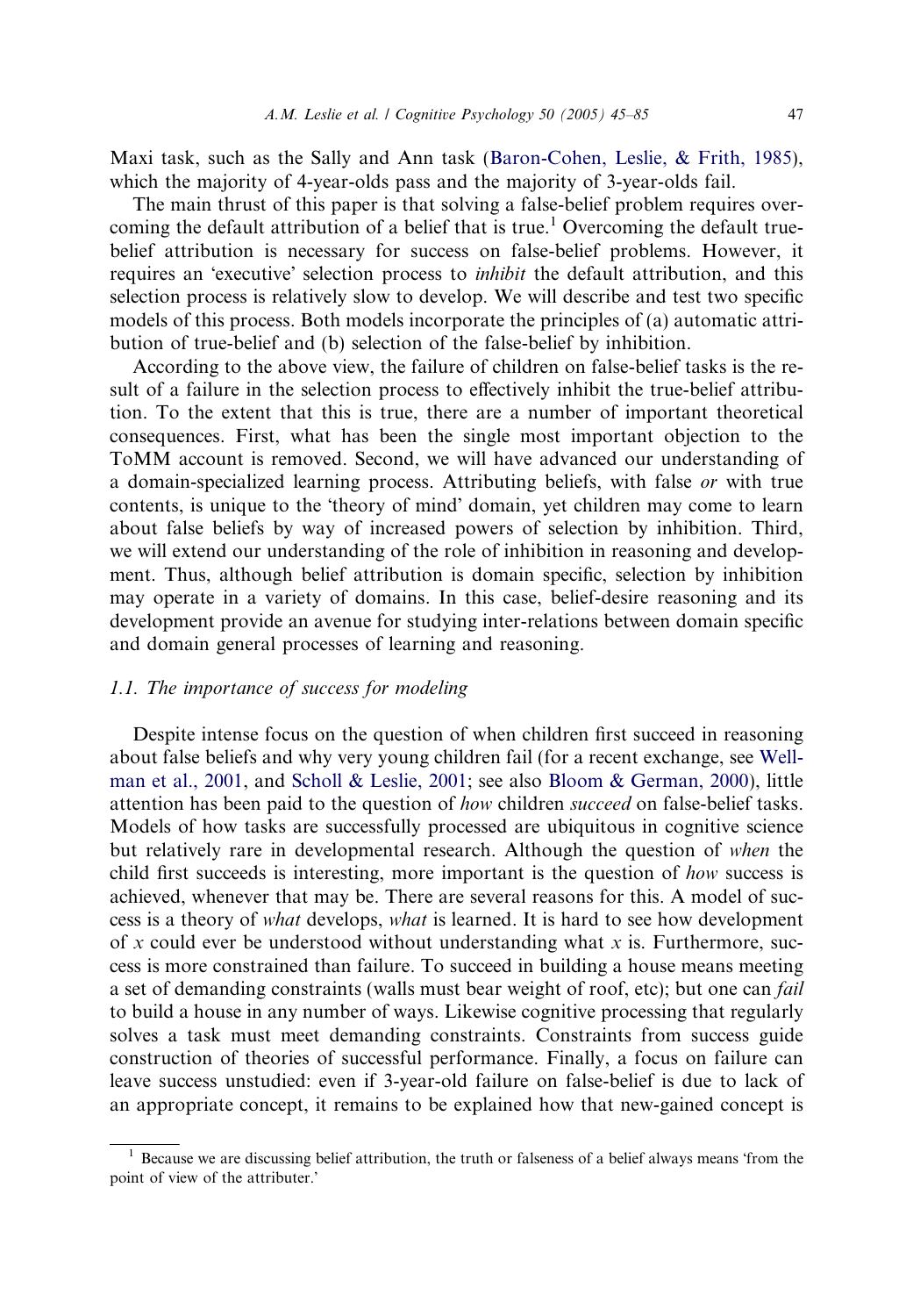employed to produce success. Passing the false-belief task shows that the child has the concept BELIEF but it does not tell us how the task is passed. Likewise, successful recall tells us that someone remembered something, but it does not tell us *how* memory works.

Our aim is to model how information in false-belief tasks is processed for success. The typical 4-year-old can correctly predict the behavior of another person when that person has a false-belief. However, this is only true when the other person's desire is to *approach* the target about which they have the false-belief. Surprisingly, if the protagonist desires to *avoid* the target, then 4-year-olds perform just as poorly as 3-year-olds in predicting behavior ([Cassidy, 1998;](#page-38-0) [Leslie & Polizzi, 1998](#page-39-0)).

For [Leslie and Polizzi \(1998\),](#page-39-0) the above finding provides support for the 'selection processing (SP) model, first put forward in [Leslie and Thaiss \(1992; see also German](#page-39-0) [& Leslie, 2000; Leslie & Roth, 1993; Roth & Leslie, 1998\).](#page-39-0) The basic idea of selection processing is to select the most plausible belief content from among a small set of plausible candidates. The candidates are provided by an automatic, and possibly modular, process that runs when we attend to the behavior of an agent. This automatic process—associated with the theory of mind mechanism (ToMM)—attributes to the agent relevant beliefs and desires ([Leslie, 1987, 1991, 1994a](#page-39-0); for a recent review, see [Leslie, 2000b\)](#page-39-0).

Below we examine in more detail the general idea of selection processing. This leads to a discussion of each of Leslie and Polizzis two models for how selection processing occurs in simple belief-desire reasoning. We then present a series of experiments that test key assumptions of both models. We confirm the basic avoidancedesire effect on false-belief tasks and clarify the basis of the effect, showing that a desire that is specified negatively is neither necessary nor sufficient for producing the effect. Instead, we argue that the critical factor is the pattern of inhibitory processing in a belief-desire task that requires shifts in the target of attention. We then investigate whether the 'look first' manipulation that helps 3-year-old failers to pass standard false belief [\(Siegal & Beattie, 1991](#page-40-0); [Surian & Leslie, 1999\)](#page-40-0) can help 4-yearolds to pass false-belief tasks that require complex inhibition. We find that children that reliably pass single inhibition false-belief tasks are helped by a 'look first' question to pass double inhibition tasks. Finally, we consider grounds for preferring one of the two models over the other.

#### 1.2. Selection processing in the false-belief task

Selection processing (SP) has been conceptualized as an executive or control process necessary to select among competing alternative representations. Usually, selection does not pose much of a problem because ToMM always offers a 'true-belief,' that is, a belief with a content that is true (in the eye of the attributer). A true-belief is always more highly valued by SP and is selected by default. A true-belief default is ecologically valid because, at least about mundane matters, people's beliefs usually are true. We can go a little further than this. For a basic belief-attributing system—one whose business concerns simple everyday beliefs—the true-belief attribution ought to be the default. This is because, in the absence of specific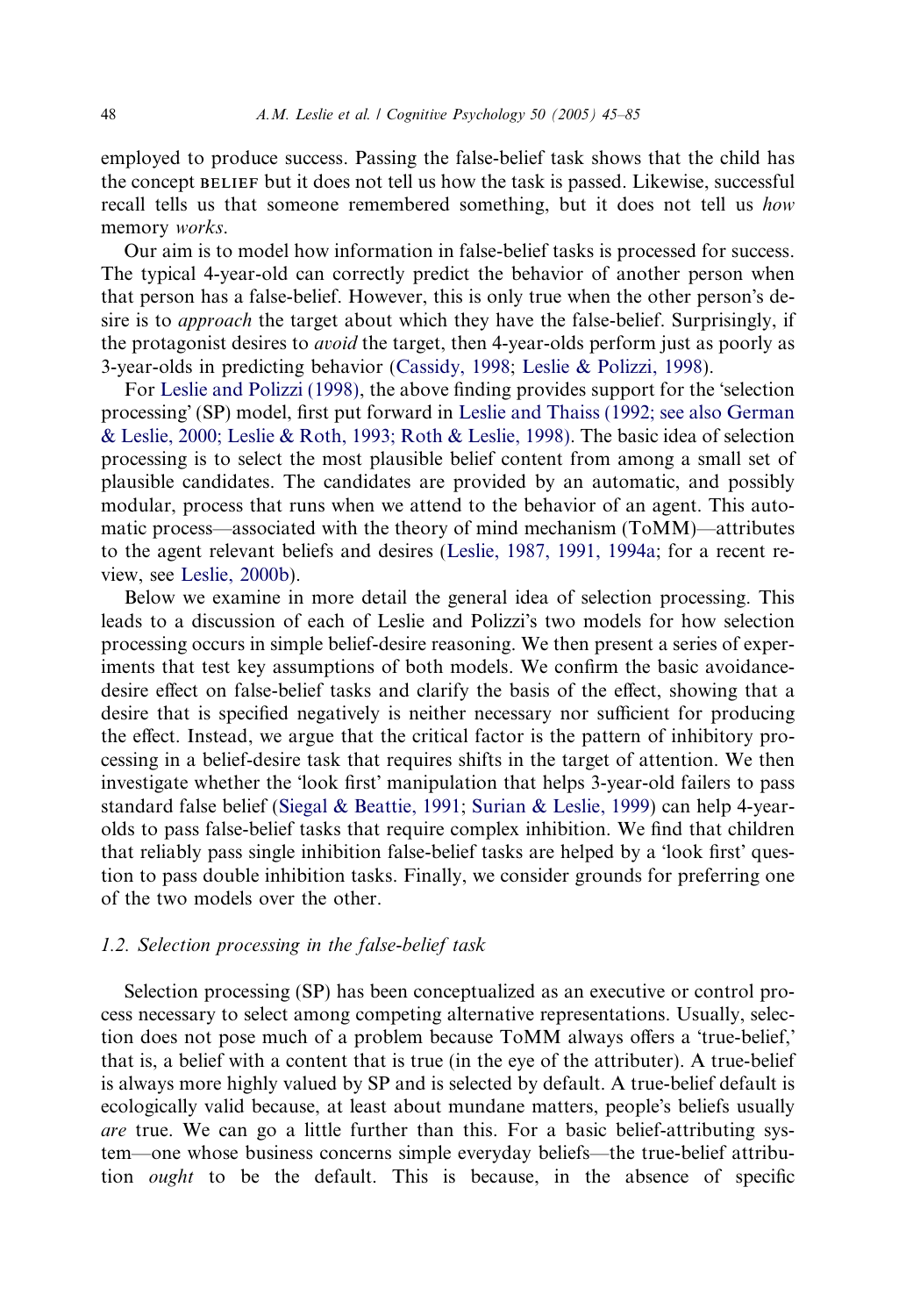information, the only general constraint on belief attribution is provided by the state of the world (as it appears to the attributer). For a given marble on a given occasion, a true-belief must refer to its real location, but indefinitely many locations may be mentioned by false beliefs. Given that fact, in the absence of specific information to the contrary, a belief attributer's best guess will always be the true-belief.

Although, on average, a default selection of the true-belief will be correct more often than incorrect, in false-belief tasks the default content is guaranteed to be wrong and a more complex selection process must be employed. In a standard false belief task, a protagonist, Sally, hides a marble in a basket which unbeknownst to her is then moved to a box. According to the ToMM–SP model, ToMM spontaneously identifies (at least) two possible contents for Sally's belief, namely, that the marble is in the basket (false-belief content) and that the marble is in the box (truebelief content). These candidate contents are then reviewed by the selection processor. SP is designed such that the true-belief content is 'prepotent' or 'salient' relative to the false-belief content. Consequently, in a false-belief task, selection of the correct false-content requires that the (incorrect) true-content must first be rejected. Rejection of the default may be achieved by inhibition.

The rejection-by-inhibition hypothesis was put forward in part because it is consistent with a larger executive function framework. However, selection processing can be formulated in a number of different ways than that adopted by [Leslie and Pol](#page-39-0) $izzi$  (1998). For example, we could say that the true-content is more highly 'activated' than the false-content. Or we could say that the true-content has a higher 'subjective probability (of being correct) than the false-content. Then instead of inhibition we could speak of 'lowering the activation level' or 'decreasing subjective probability.' Or we could say that attention has positive and negative polarities. At this point, as far as we know, these are all equally valid. We are therefore in principle neutral at this point between these different formulations. However, we will adopt the termi-nology of [Leslie and Polizzi \(1998\)](#page-39-0) and speak throughout of relative 'salience' and -inhibition.

The common thread that runs through all the formulations is as follows. The typical mode of operation (MO) for ToMM is to offer more than one candidate content for a mental state attribution. There is a default *preference differential* between truebelief and false-belief contents, favoring the true-content. Selection processing reviews the candidates on offer and may modify their initial preference levels in light of specific circumstances. The most highly preferred candidate at the end of this process becomes the belief that ToMM–SP finally attributes to the protagonist.

# 1.3. Two inhibition models of selection processing

Two main findings form the basis for Leslie and Polizzis development of the ToMM–SP model. First, the apparently minor change of giving the protagonist a desire to *avoid* rather than approach a target, makes 4-year-old subjects, who pass a standard false belief task, perform at a thoroughly 3-year-old level. [Leslie and Pol](#page-39-0)[izzi \(1998\)](#page-39-0) and [Cassidy \(1998\)](#page-38-0) found that of these children only 37.5 and 38%, respectively, were able to pass. Since these children comprehend both the false-belief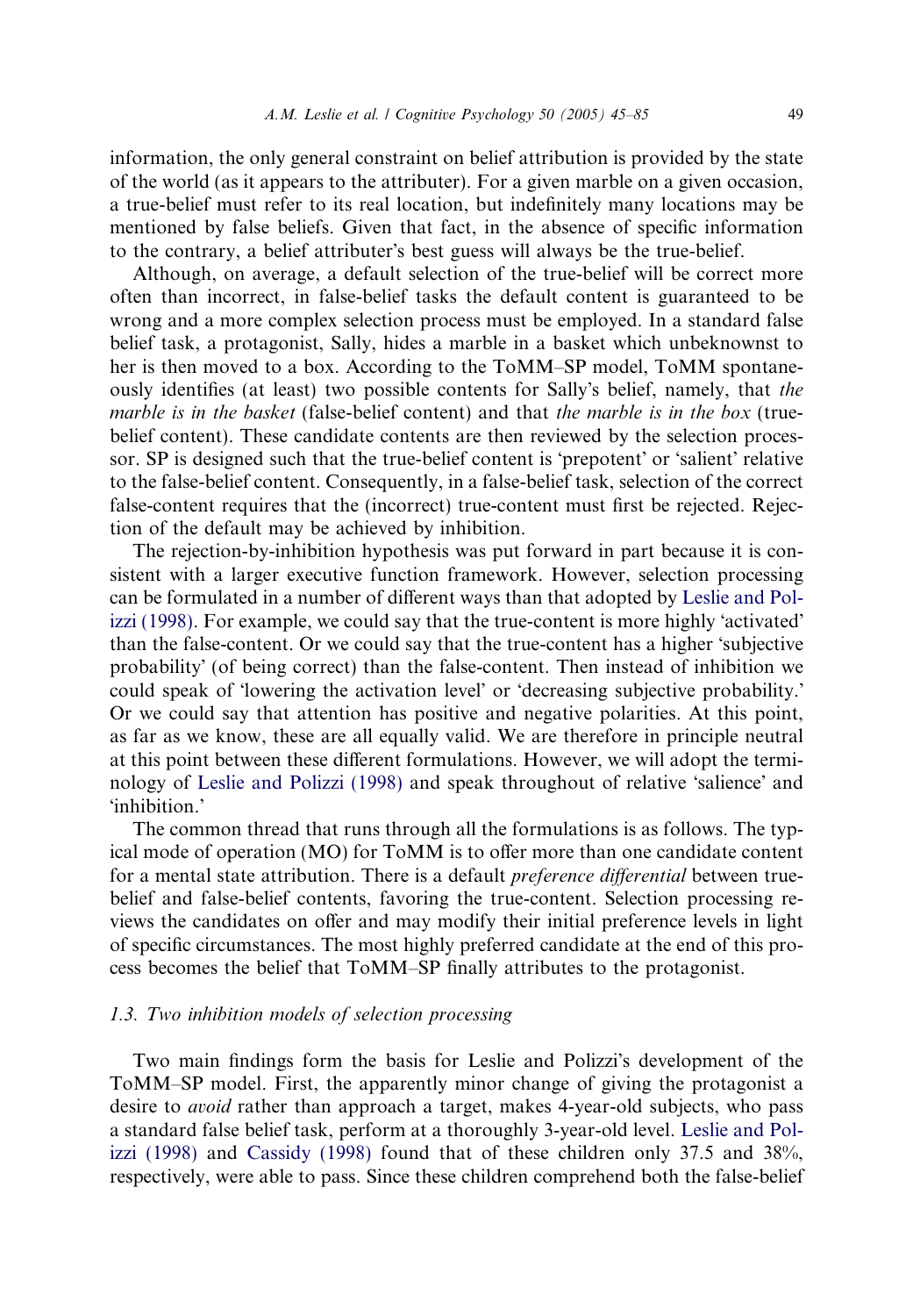and the avoidance desire, difficulties of a conceptual nature cannot be the issue. A performance account is needed.

The second finding was a large divergence in performance between two questions routinely used to assess false-belief understanding. The 'Think' question asks where Sally *thinks* the marble is, whereas the 'Prediction' question asks where Sally will look for the marble. 'Think' questions require only an ascription of belief, while a prediction of behavior question requires an additional ascription of desire, the integration of belief with desire, and the inferring of a resulting action. It is striking, then, that in standard tasks—approach-desire + false-belief—there is no measurable effect of the additional processing for Prediction over Think. Extensive data gathered over the last 15 years shows an almost perfect correlation between children's performance on the two questions in standard false belief tasks, a finding confirmed by [Wellman](#page-40-0) et al.'s  $(2001)$  recent meta-analysis. By contrast, in an avoidance-desire  $+$  false-belief task, [Leslie and Polizzi \(1998\)](#page-39-0) found a wide divergence between performance on Think and Prediction questions (100% versus 38% passing).

To account for the dramatic effect of an avoidance desire on 4-year-old performance, Leslie and Polizzi introduced the notion of a *double inhibition*, and described two different ways in which double inhibition could produce the observed effects. Both models extend and develop the idea of selection processing; and both are models of successful performance. Both characterize a review and selection process that adjusts initial salience levels; and both account for the same range of belief-desire reasoning tasks, namely, the (easy) approach-desire  $+$  true-belief task, the (standard) approach-desire  $+$  false-belief task, the (easy) avoidance-desire  $+$  true-belief task, and the (difficult) avoidance-desire  $+$  false-belief task.

The models can be described by imagining that the belief metarepresentation computed in the Sally–Ann task contains a variable  $P$  in the decoupled content slot, Sally believes (of) the marble (that) "P". Candidate values of this variable, "it is in the box," "it is in the basket," are 'displayed' simultaneously. Selection is determined by a (mental) pointer that is attracted to the more salient of the candidate contents. To achieve success in some tasks, the initial salience level of a candidate needs to be adjusted. This is done by applying inhibition to that candidate, lowering its salience level. If, as a result of inhibition, a candidate drops in salience below that of the alternative, then the mental index will swing across to the now higher valued candidate. If no further adjustments are made, then the currently indexed candidate will be bound to P and selected as best guess regarding Sally's belief. When, as a result of applying inhibition, the index swings from one candidate to another, we will say that a *target shift* has occurred.

The notion of a mental index is useful because it helps us visualize the child's task as determining which of two locations is referenced by Sally's belief, desire, or predicted action. We can also think of the index as standing for the child's attention. Shifting attention from one target to another is a ubiquitous psychological process and has been intensively studied in the case of vision. The shifting of visual attention is widely believed to require an inhibitory process that disengages attention from its current target before it can be moved to another (e.g., [Posner & Cohen, 1984;](#page-40-0) [Rafal](#page-40-0) [& Henik, 1994\)](#page-40-0). If either of our models is correct, then shifting visual attention and shifting attention in reasoning may have underlying similarities.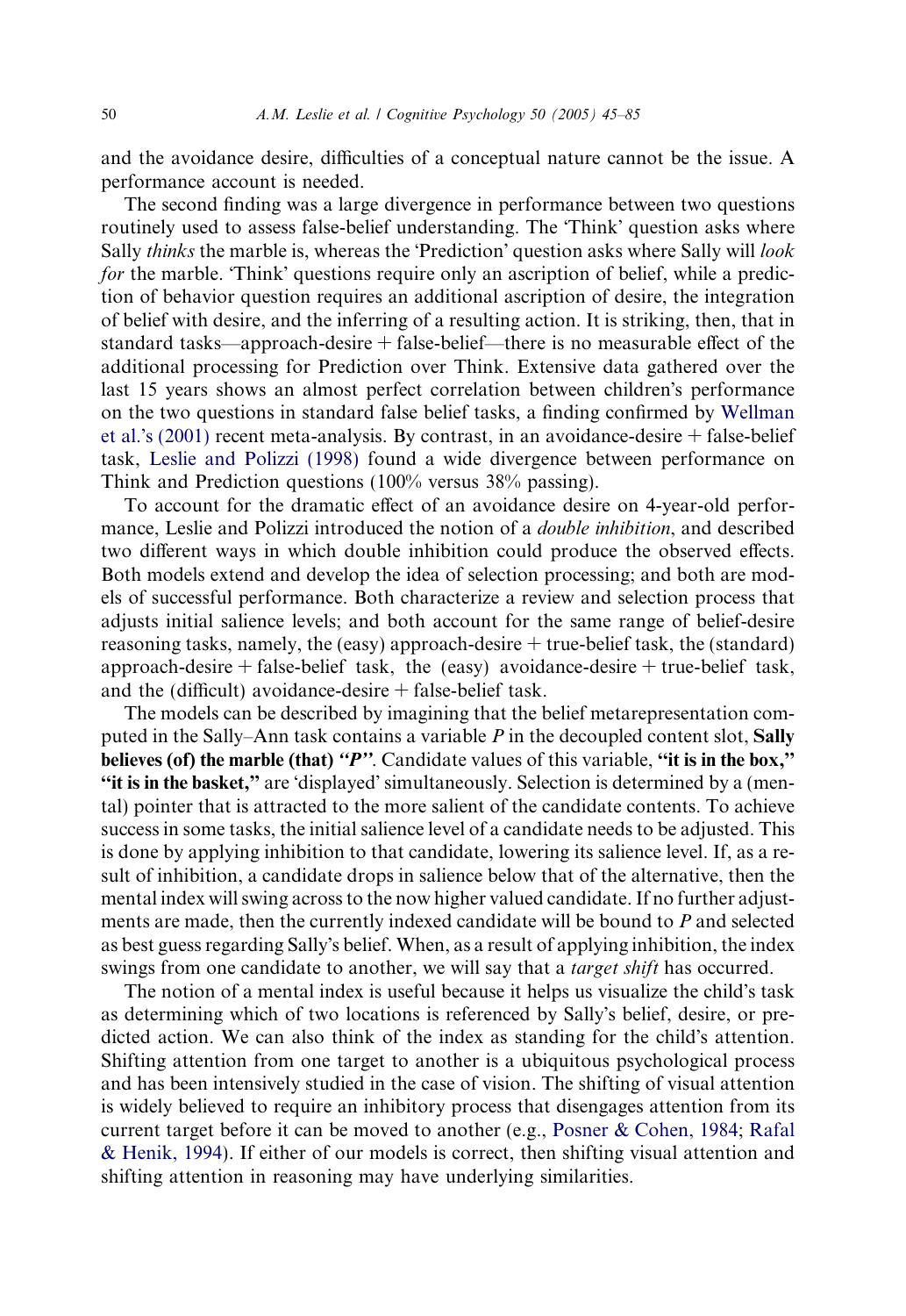We assume that ToMM offers only *plausible* contents to SP. Therefore, there will be only two candidates on offer in a standard false-belief task, namely, the last location of the bait to which the believer had access and the current location of the bait.

Where Leslie and Polizzi's models differ from one another is in depicting how belief and desire selections are made—either in parallel or serially. In Model 1, the inhibition of inhibition model, belief and desire are identified in parallel, and inhibitions, where appropriate, are applied in parallel. Because these operations are performed in parallel, only a single index is required. In a task in which belief alone needs to be identified (e.g., for a Think question) or where desire alone needs to be identified (in a desire task), a single index is obviously sufficient. But where belief and desire need to be considered together, as in a Prediction task, then the single index must do double service. A single index may minimize processing demands, but it means that the target of the protagonist's desire must be identified directly in relation to the world (and not in relation to belief).

Model 2, the *inhibition of return* model, takes the more sophisticated approach of identifying targets serially, with belief targets identified first and desire targets second. This requires two indexes to be employed, one for belief and one for desire. Perhaps this is more demanding computationally. It does, however, allow the target of desire to be identified in relation to the protagonist's belief (about the world), which seems a more 'adult' mode of operation.

These differences in how belief and desire targets are identified—in parallel or serially, using combined or separate indexes, directly or indirectly—have a number of consequences for the successful processing of false-belief tasks. One advantage of specifying these models, even informally, is that we can more easily draw out empirical consequences and theoretical properties that are not at first obvious. We now discuss each of the models in turn.

#### 1.3.1. Model 1: Inhibition of inhibition

[Fig. 1](#page-7-0) graphically illustrates how this model works for four different tasks. The index is shown as a pointing hand, and the alternative belief contents/targets as boxes. Inhibition is shown as a red arm that can grasp a content/target with the effect of inhibiting it, reducing its salience. A matrix shows the MO of SP across a number of tasks. Since beliefs can be true or false and desires for approach or avoidance, four possible tasks are shown with beliefs (true/false) in the columns and desires (approach/avoidance) in the rows.

The first cell shows the simple true-belief  $+$  approach-desire task (e.g., Sally wants the marble and knows where it is). In Model 1, because only one index is used, the target of belief and of desire are necessarily identified in parallel. The true-belief target is indexed initially, and because the target of desire is identified at the same time, it too initially points to the target where the bait actually is. This task is very simple because neither the initial identification of belief nor desire targets needs subsequently to be adjusted.

The next cell shows the (standard) false-belief  $+$  approach-desire task (Sally wants the marble but has a false-belief about its location). Again the target of true-belief is initially indexed but this time it is subsequently inhibited because the belief is false.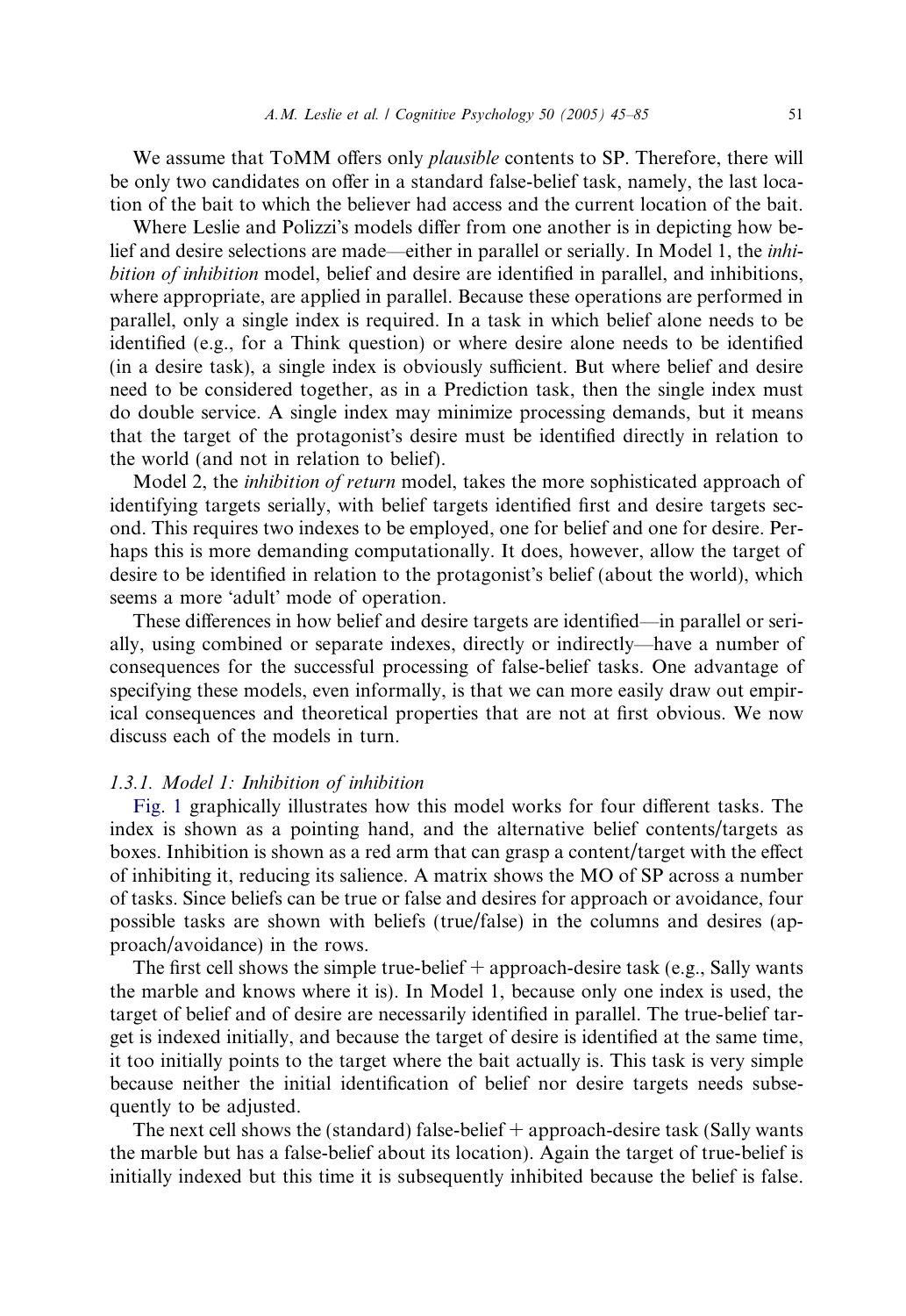<span id="page-7-0"></span>

Fig. 1. A model of selection processing in belief-desire reasoning. The panels are arranged to illustrate a  $2 \times 2$  factorial design with approach/avoidance desire in the rows and true/false-belief in the columns. The pointing hand represents a mental index indicating the target of belief or of belief-desire and thus the answer to a 'think' or a 'prediction of behavior' question, respectively. The grabbing arm represents an inhibitory process that reduces the salience of the target to which it is applied. The target of true-belief is initially more salient but can be subsequently inhibited if the belief is false (second panel) or the desire is to avoid (third panel). Weakening of a target causes the index to move to the alternate now more salient target. The final panel shows 'double inhibitions' canceling out, rather than summing, to give the correct answer to false-belief with avoidance-desire problems. (After [Leslie & Polizzi, 1998.](#page-39-0))

Since the desire is for approach, no desire inhibition is generated. The belief inhibition causes the index to swing across to the false-belief target; consequently it is selected. For this task, Model 1 operates in exactly the same way for both a Think question and a Prediction question.

The next cell of Fig. 1 shows a true-belief  $+$  avoidance-desire task (Sally knows where the marble is but wants to avoid it). Again the target of true-belief is initially indexed but this time it is inhibited not by a belief inhibition but by a desire inhibition (the target initially identified is exactly what Sally does *not* want). Again the index swings across, this time selecting the correct target of desire.

The final cell shows a task in which an avoidance-desire is coupled with a falsebelief (Sally wants to avoid the marble but has a false-belief about its location). As always, the target of true-belief is initially identified. In this task, however, two inhibitions are generated, one because the belief is false and the other because the desire is to avoid. Notice, however, that the two inhibitions cannot simply be applied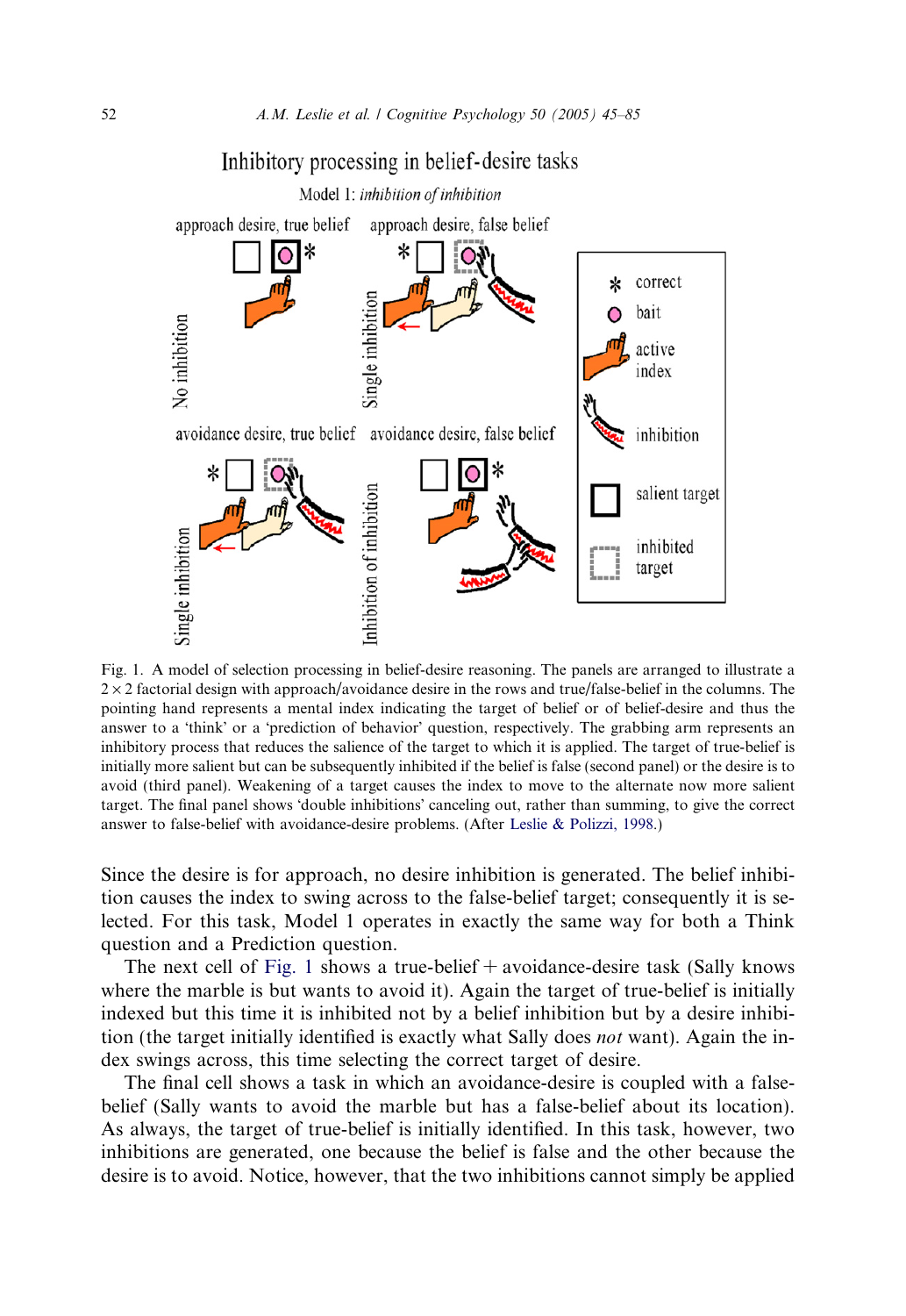in combination. If they were, they would force the index to swing across to the alternate target. But this is the wrong answer for this task and we want to model success, not failure. Instead of summing the two inhibitions, they must cancel out, that is, inhibit *each other*. Because no inhibition reaches the target, there is no shift: the index stays put.

It is reasonable to assume that marshaling an inhibition of inhibition is considerably more difficult than applying one or more single inhibitions to a target. In avoidance false-belief tasks, failure to control inhibition of inhibition while successfully marshaling single inhibition will produce correct answers to the Think question along with incorrect answers to the Prediction question. This response pattern is typical of 4-year-olds ([Leslie & Polizzi, 1998](#page-39-0)).

# 1.3.2. Model 2: Return to inhibition

[Fig. 2](#page-9-0) graphically illustrates how this model works for the same four tasks. In this model, separate indexes are used for belief and desire, and are processed serially (belief first). Once again, the target of true-belief is identified first. Any inhibition necessary to produce a target shift (if the belief is false) is applied to the belief index (second and fourth cells). The target of desire is then subsequently identified relative to the final target of belief. For example, in a standard task (second cell), the target of belief is finally identified as the empty location; the target of Sallys desire is identified relative to that—the belief that the marble is in the basket. Notice that in this model, the addition of the desire index is required only by the Prediction question. Unlike the first model, Model 2 works slightly differently for the Think and Prediction questions. Having initially identified desire in relation to belief, any inhibition necessary to produce a desire target shift is then applied (if the desire is to avoid—third and fourth cells). The final placement of the desire index determines the target of action (Prediction question). The difficulty of the avoidance-de $sire + false$ -belief task (fourth cell) is accounted for in terms of a previously inhibited target resisting the return of an index (attention). This is reminiscent of an effect in the visual attention literature, known as ''inhibition of return,'' in which attention resists return to a previously inhibited target ([Posner & Cohen, 1984](#page-40-0)).

The second model takes a more sophisticated approach than the first model by identifying desires in the light of beliefs. However, in implementing this more advanced approach, the second model must employ two indexes and process them serially. The first model makes do with a single index but then must identify belief and desire in parallel.

What *triggers* the inhibition is an interesting question but not one we will address here. Presumably, the recognition that Sally does not see/know that the bait is in the new location plays a role. Because the models capture successful performance, inhibitions, howsoever triggered, must be strong enough to produce a target shift.

# 1.4. Divergence between belief attribution and behavior prediction

Although the models under discussion differ only subtly in their details, it should be possible to distinguish them empirically. The extra step of adding the desire index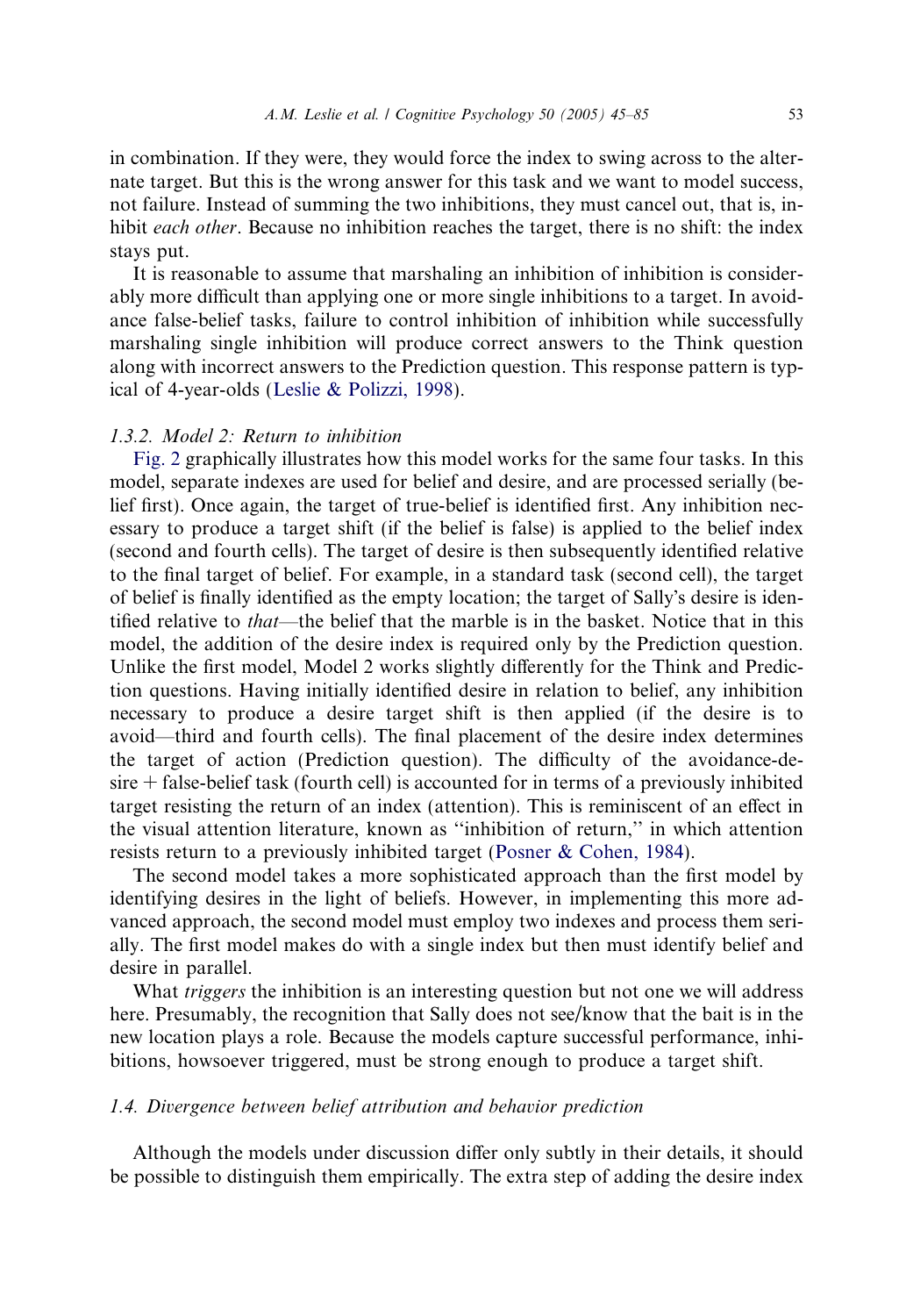<span id="page-9-0"></span>

Fig. 2. An alternative model of selection processing in belief-desire reasoning. In this model belief-targets are identified first and desire-targets second and in relation to the identified belief-target. Again, the truebelief target is initially more salient and thus indexed but, subsequently, the belief-target is inhibited if the belief is false (second panel) and the desire-target inhibited if the desire is to avoid the target (third panel). The final panel shows the resulting sequence in the 'double inhibition' task. First, the target of true-belief is identified and inhibited, causing the belief index to move to the alternative target. The target of desire is then initially identified in relation to the (false) belief target but then inhibited (for avoidance). The desire index is then forced to return to the true-belief target, despite the residual inhibition there. (After [Leslie &](#page-39-0) [Polizzi, 1998.](#page-39-0))

to answer the standard Prediction question (empirically without cost) does not compellingly disfavor Model 2, because a Model 2 theorist can assume that adding that index has a processing cost too small to measure.

However, an adequate model must also account for the fact that, in the 'double inhibition' task, 4-year-olds pass the Think question and then immediately fail Prediction. Apparently, children cannot simply remember the attributed false-belief for a moment while they add in the desire. We know that adding an avoidance-desire to a *true*-belief poses negligible difficulty for these children—almost all pass (Leslie  $\&$ [Polizzi, 1998\)](#page-39-0). So, with false-belief already calculated, with the price of figuring out that answer *already paid*, why should it be dramatically harder to add an avoidance-desire?

We saw earlier that the models give different accounts of the interaction between false-belief and avoidance-desire. However, now we are asking: Given that false-belief has already been calculated in response to the Think question, why, for Predic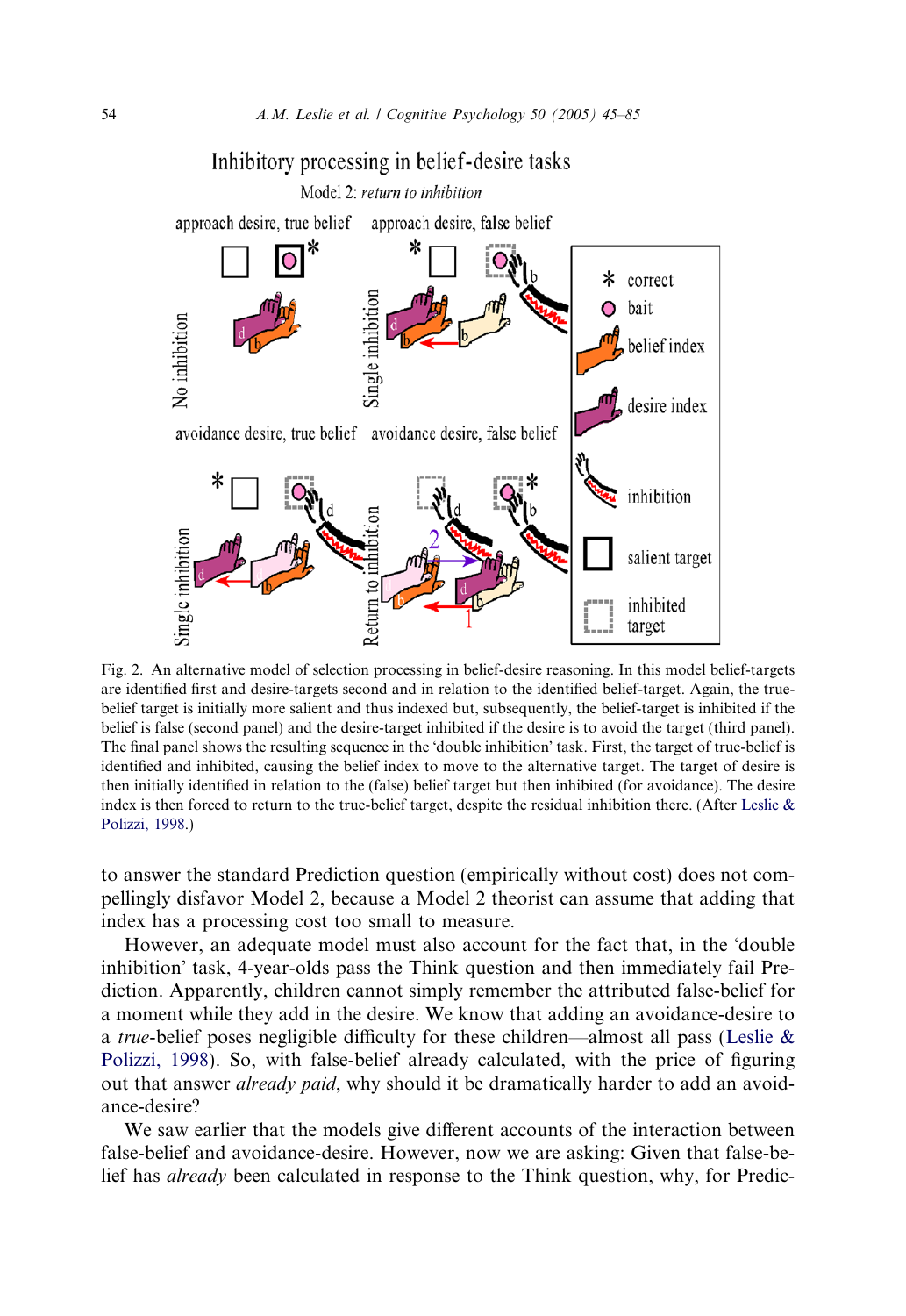tion, should false-belief processing *still* interact with that of avoidance-desire? Again, the models give different answers.

#### 1.4.1. Inhibition of inhibition

With this parallel model, both belief and desire targets must be processed simultaneously because there is only one index. This means that to answer the Prediction question, there is no choice but to calculate belief as well. Even if belief has already been correctly identified to answer the Think question, it must be calculated all over again to correctly answer the Prediction question. We shall refer to this property of Model 1 as mandatory recalculation.

Couldn't false-belief be identified first, in response to the Think question, and then, for a closely following Prediction question, couldn't desire-processing start with the index already at the false-belief target? Couldn't desire-inhibition be applied there, shifting the index back to the full location and yielding the correct answer? Yes, it could; this even seems more 'sensible.' However, this process describes not Model 1, but Model 2.

#### 1.4.2. Inhibition of return

This model can account for the lack of savings from answering Think before Prediction without any recalculation. If false-belief has already been calculated (for the Think question), the target of true-belief will already be inhibited and the target of false-belief (empty location) already indexed. Prediction will then proceed with identification of approach-desire relative to (false) belief, followed by (avoidance) inhibition. However, the inhibition (from answering the Think question) lingers on the full location, making return there difficult. (Note that lingering inhibition is critical to the visual attention version of inhibition of return.) Model 2 thus accounts for lack of savings from Think to Prediction without requiring recalculation.

#### 1.5. Structure of the experiments

Our main aim is to explore and test the above models, both the general principles that unite them and some of the points that distinguish them. We report a series of experiments that test each of the cases represented by the different cells in [Figs. 1 and](#page-7-0) [2.](#page-7-0) The only exception to this is the first cell which represents a task in which Sally knows where the marble is and wants it. We felt this task was so simple that we would risk insulting our subjects. The other task cells are a standard false belief task, with which we routinely screen subjects, avoidance true belief and avoidance falsebelief. The latter two tasks form the focus of our investigations. Although we use unexpected location tasks throughout, we believe that our models apply generally to false-belief tasks. To probe the nature of belief processing, we exploit desire and action prediction. Our reason for using the unexpected location task is that it incorporates desire and action prediction in a more straightforward way than, for example, deceptive appearance tasks.

The first experiment checks the reliability of the basic experimental findings on avoidance desire by attempting to replicate [Leslie and Polizzi \(1998\)](#page-39-0) in a different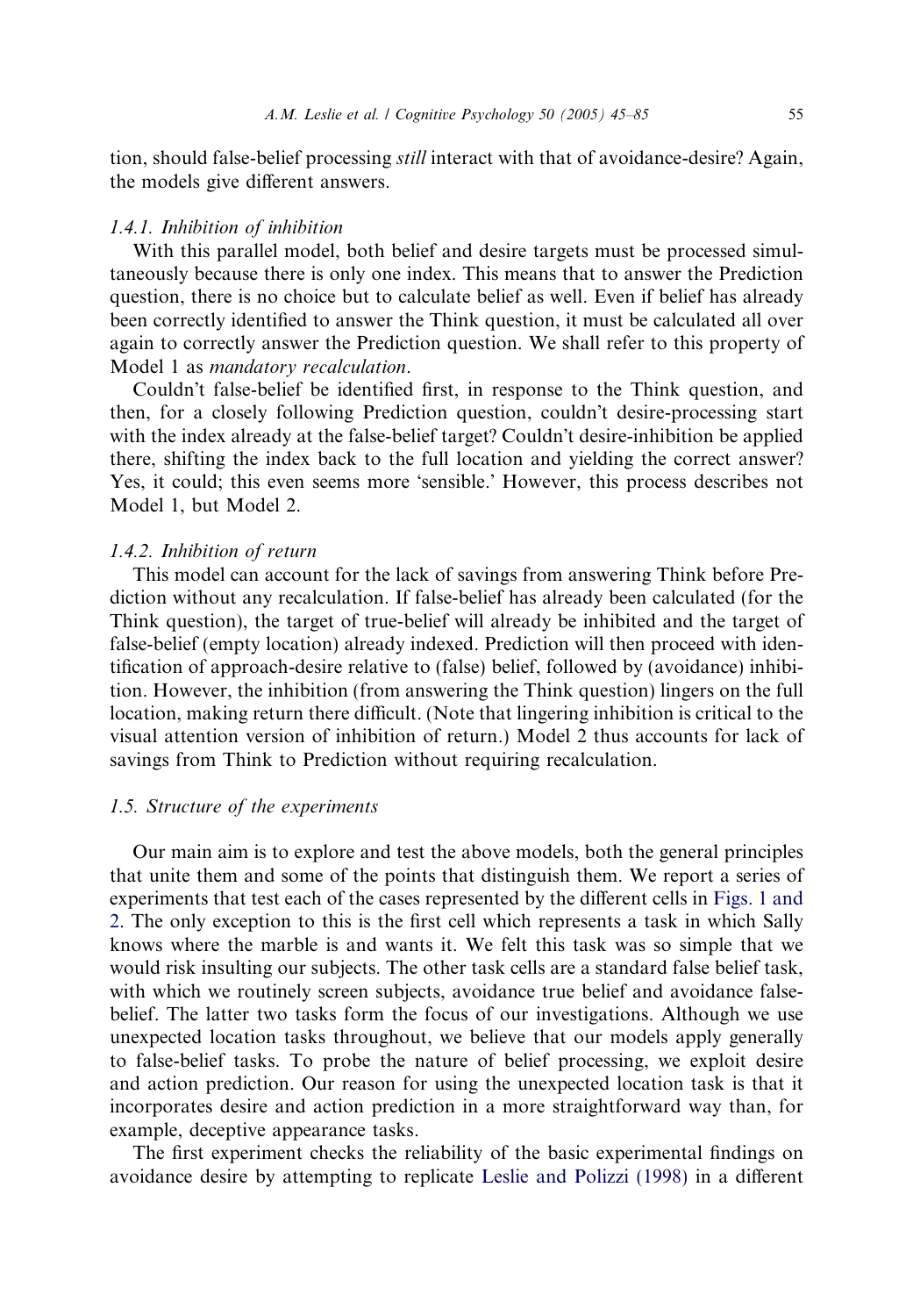laboratory. The second experiment asks whether the double inhibition effect can also be produced by opposite pretending. The third experiment shows that 'target-shifting, rather than complexity, is critical to recruiting inhibition for avoidance desire. The fourth experiment shows that for very young children a desire involving a 'target-shift' is harder than a desire that does not. The final two experiments probe whether a task manipulation known to make the standard false belief task easier for 3-year-olds also makes the double inhibition task easier for 4-year-olds. The results favor one of our models and suggest that selection by inhibition operates in the belief processing of both 3- and 4-year-olds.

# 2. Experiment 1

We attempted to replicate the findings of [Leslie and Polizzi \(1998\).](#page-39-0)

# 2.1. Methods

#### 2.1.1. Subjects

Thirty-six children were seen. Subjects were required to pass a standard false-be-lief test based on the 'Sally and Ann' task of [Baron-Cohen et al. \(1985\)](#page-38-0). Two children were excluded from further testing for failing this screening task. The remaining 34 subjects (17 boys) were aged between 4 years 0 months and 5 years 7 months (mean age  $=$  4 years 8 months,  $SD = 5$  months), with 17 subjects randomly assigned to each of two groups. Children were recruited from and tested in quiet areas in schools in Essex, England, and were drawn from diverse SES and were predominantly Caucasian.

# 2.1.2. Materials

Materials included three toy rooms constructed from cardboard, one for each of the tasks (including screening task), distinctly colored boxes, and small dolls and props used to enact scenarios.

#### 2.1.3. Design and procedure

We presented two tasks in story form, Avoidance Desire and Opposite Behavior. Each task was presented in both true and false-belief versions, yielding four conditions. Group 1 received the Avoidance Desire True Belief story and Opposite Behavior false-belief story. Group 2 received the Avoidance Desire false-belief story and Opposite Behavior True Belief story. Thus, each subject was randomly assigned to two of the four conditions with the constraint that no child received both true and false-belief versions of the same story. The story protocols used were identical to [Les](#page-39-0)[lie and Polizzi \(1998, See Appendix\)](#page-39-0).

2.1.3.1. Avoidance desire task. A girl was described as not wanting to put food in a box containing a sick kitten, otherwise the kitten would eat the food and become worse. In the true belief condition, the girl watched the kitten move from box A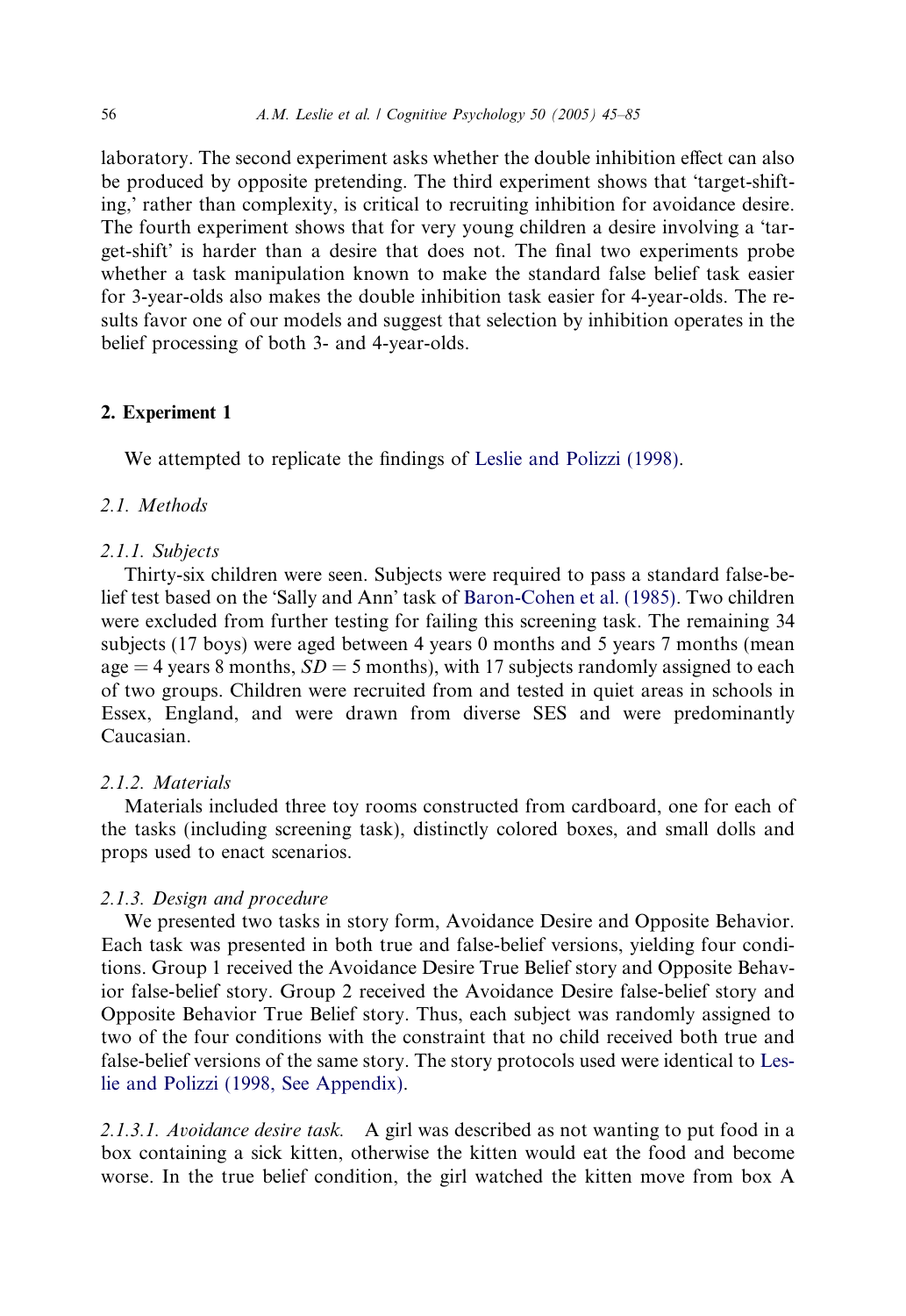to box B. In the false-belief condition, she observed the kitten in box A but was absent when it moved to box B.

2.1.3.2. Opposite behavior task. A ''mixed-up man'' was described as always doing the opposite of what he desires. If an object is in box A, he would look for it in box B. In the true belief condition, he watched as his Mexican jumping bean jumps from box A to box B, while in the false belief condition, he was absent as it moved.

Subjects who failed Memory or Reality (control) questions were corrected the first time, the story was retold up to that point and the control question asked again. A second failure would have meant rejection but in fact no child failed a control a second time. To maintain pragmatic naturalness, subjects were asked a Know question in true belief conditions and a Think question in false-belief conditions. Departing from [Leslie and Polizzi \(1998\),](#page-39-0) we treated the Know and Think questions as control questions and adopted the same procedure as for the Memory and Reality questions. Subjects who failed were corrected, recycled through the story, and asked the Know or Think question again. No subject failed these questions a second time. All subjects were asked a Prediction question.

In true belief conditions, passing requires indicating the location opposite to where the object is in reality. In the false-belief conditions, passing requires indicating the box where the object actually is. Better performance in true belief than in false-belief conditions was predicted.

#### 2.2. Results

[Fig. 3](#page-13-0) shows that 94% of subjects passed Prediction in the true-belief version of the Avoidance Desire story while only  $12\%$  passed the false-belief version (Upton's  $\gamma^2 = 22.5$ ,  $p < .001$ , one-tailed).<sup>2</sup> A similar pattern was observed on the Opposite Behavior story: 82.4% of subjects passed Prediction in the true-belief version while only 12% passed the false-belief version (Upton's  $\chi^2 = 18.3$ ,  $p < .001$ , one-tailed). In the Avoidance Desire groups, one subject failed the Know question first time round, and two subjects failed the Think question first time round. We re-analyzed the results excluding these children. The same pattern was found: 94% passed truebelief and 15% passed false-belief (Upton's  $\chi^2 = 19.6$ ,  $p < .001$ , one-tailed). In the Opposite Behavior groups, no child failed the Know question and three children failed the Think question. Re-analyzing the data with these children excluded showed the same pattern with 82.4% passing true-belief and 8% passing false-belief (Upton's  $\chi^2 = 16.8, p < .001$ ).

#### 2.2.1. Discussion

These results are in close agreement with [Leslie and Polizzi \(1998\).](#page-39-0) Specifically, we confirmed that, despite correctly attributing a false belief to the protag-

<sup>&</sup>lt;sup>2</sup> For Upton's  $\gamma^2$  see [Richardson \(1990\).](#page-40-0)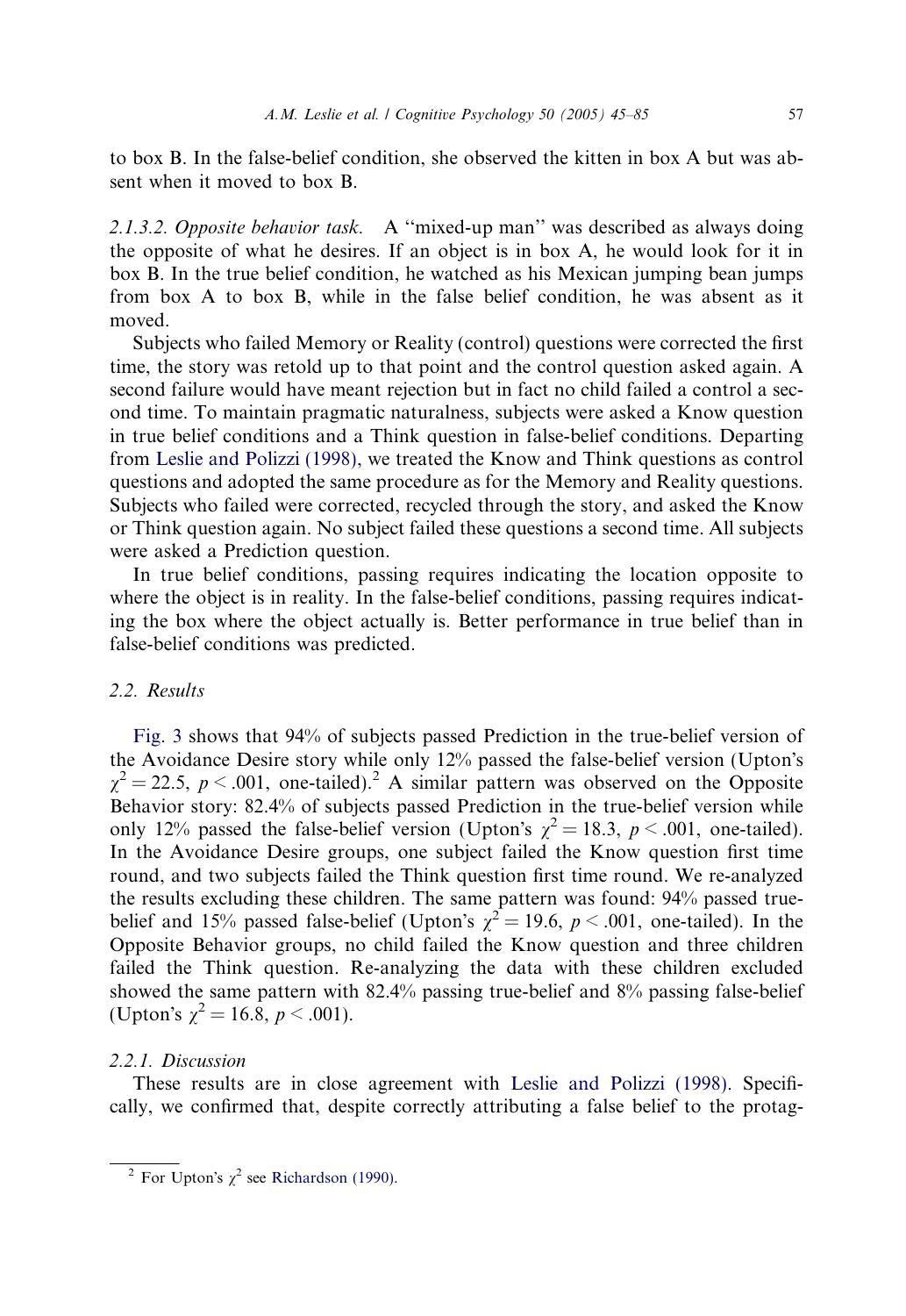<span id="page-13-0"></span>

Fig. 3. Experiment 1: Children who pass standard false belief scenarios (with an approach desire) perform poorly when the desire is to avoid or if the scenario character is disposed to 'opposite' behavior.

onist in answering the Think question, 4-year-olds cannot then correctly predict the protagonist's behavior. Furthermore, they fail at this both when avoidance desire and when opposite behavior must be combined with the false-belief attribution.

There appear to be a number of ways to produce what we call 'target-shifting.' So far, these are attributing a false-belief, attributing an avoidance desire, and predicting 'opposite' behavior. Only one of these ways (avoidance desire) involves the overt use of negation. Although target-shifting may sometimes be involved in processing negation, we suspect that negation itself is not the crucial factor. Instead, we expect that the underlying mechanism involves an initial identification of one target answer, followed by a second step that disengages from that initial answer and shifts to another. For example, in avoidance desire, to determine in which box to place the fish, one attends to where the kitten is (believed to be), thus identifying what to avoid. Having identified what the character wants to avoid, inhibition is applied so that the index shifts away from the to-be-avoided target. Target-shifting by inhibition is what is critical, rather than negation or even desire itself. It should therefore be possible to generate target-shifting by inhibition by means other than avoidance desire.

In the next experiment, we test whether making judgements about a character's pretending can also recruit inhibitory target-shifting. We give subjects a scenario in which characters pretend that an object is in the opposite container to the one it is really in. We expect that an 'opposite pretend' scenario will involve target-shifting and, when combined with false-belief, will produce double inhibition and a pattern of performance similar to that found with avoidance desire and 'opposite behavior' in 4-year-old false-belief passers.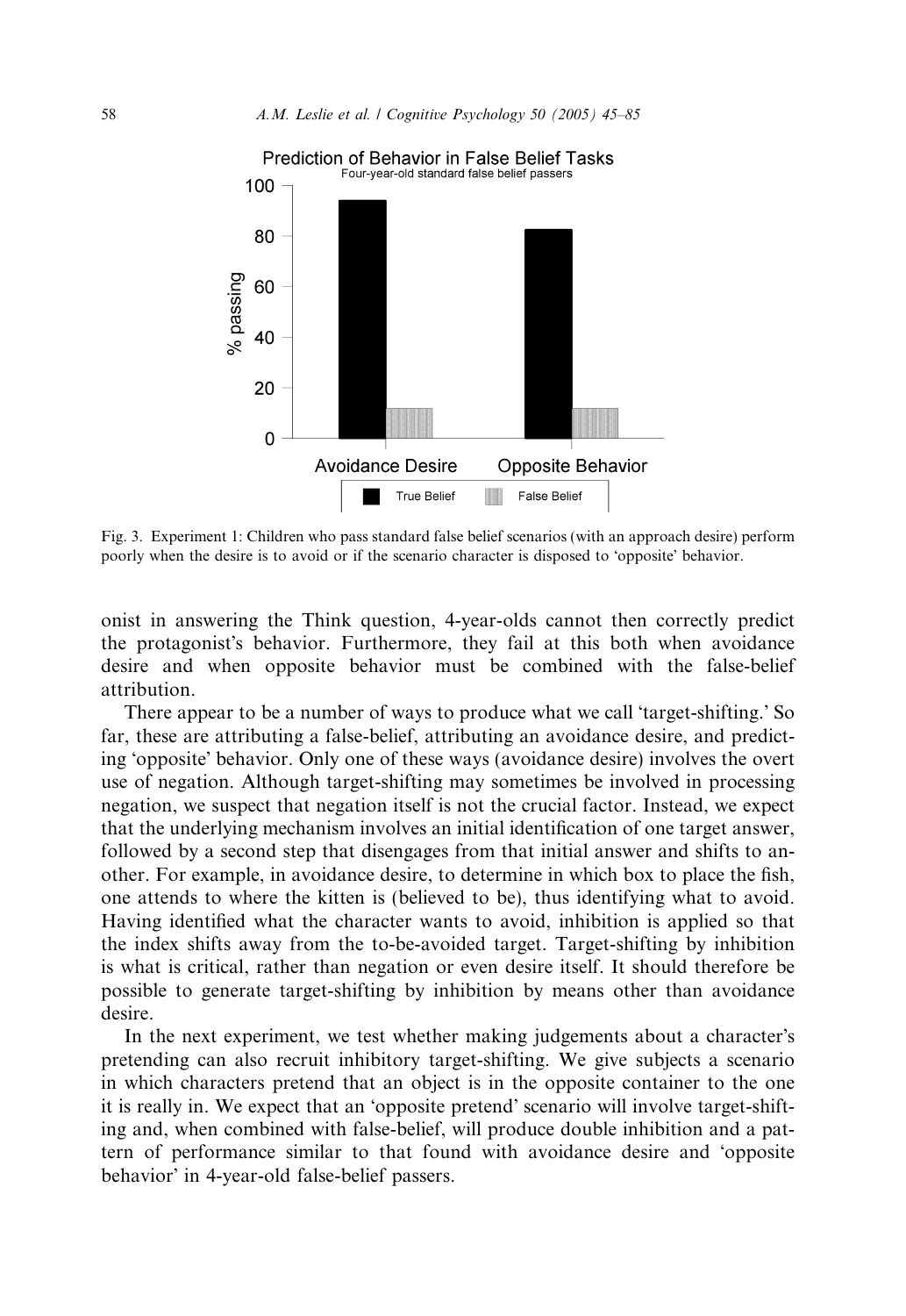#### 3. Experiment 2

# 3.1. Methods

#### 3.1.1. Subjects

Sixty-three children were seen. To be included, children had to pass a standard false belief screening task, as in the previous experiment. Nine children failed the screening task and were not tested further. Children were also rejected if they failed any of the control questions for a second time, following a repetition of the story up to that point. Seven additional children were rejected for that reason. The remaining 47 subjects (25 girls) were aged between 4 years 1 month and 5 years 0 months (mean age  $=$  4 years 6 months,  $SD = 2.9$  months), recruited from New Jersey preschools, with approximately equal numbers of girls and boys, randomly assigned to conditions with 20 children in the True Belief condition and 27 in the false-belief condition. Children were diverse in terms of SES and ethnicity, reflecting central New Jersey. English was the main language spoken at home in all cases.

#### 3.1.2. Materials

Props used were similar to those in the previous experiment: A male and a female doll, two differently colored boxes, and a toy banana.

#### 3.1.3. Design and procedure

Children were assigned to different groups in a between-subjects design. Both groups were told stories in which two protagonists, Mary and John, play a special ''opposite'' pretend game, whereby if there is a toy in box A then they pretend it is in box B, and vice versa. One group (True Belief) heard a version in which Mary places the toy in box A and later, while John watches, switches it to B. Children were asked two control questions, Memory and Reality. Subjects were required to answer these correctly (see above). Then Mary says, ''John, go get the pretend toy.'' Children were then asked the Know question, ''Does John know that the real toy is in here?'' Again children were required to pass this question. Finally, subjects were asked the Prediction question, ''Where will John look for the pretend toy?''

Subjects in the false-belief group heard a version in which Mary places the toy in box A and then John and Mary go home for dinner. While they are away another character switches the location of the toy to box B. Children were asked the Memory and Reality questions and required to answer correctly (see above). Then Mary and John return from dinner and Mary says to John, ''John, go get the pretend toy.'' Children were asked the Think question, ''Where does John think the real toy is?'' and were required to pass this question. Finally, children were asked the Prediction question, ''Where will John look for the pretend toy?''

# 3.2. Results

All children included in the analysis passed the control questions, and, as appropriate, the Know or Think questions. More children (70%) passed the True-Belief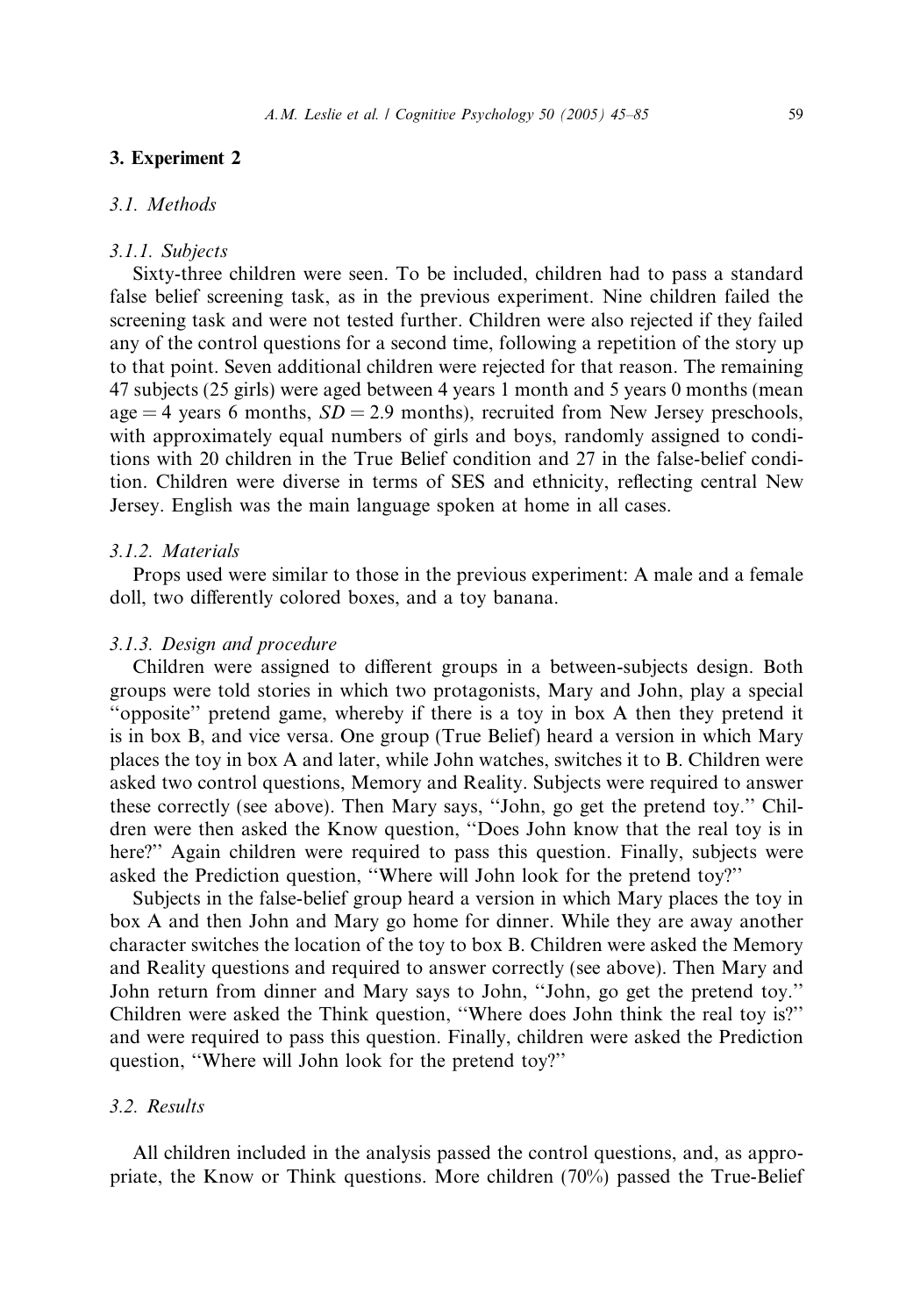with Opposite-Pretend task than passed (41%) the False-Belief with Opposite-Pretend task (Upton's  $\gamma^2 = 3.87$ ,  $p = .025$ , one-tailed).

#### 3.2.1. Discussion

All included subjects passed a standard false belief screen. Yet less than half were able to pass a false-belief task that included 'opposite pretend.' This produced an effect similar to that produced by combining false-belief with an avoidance desire (Experiment 1 (Sick Kitten condition); [Cassidy, 1998](#page-38-0); [Leslie & Polizzi, 1998](#page-39-0)) and with opposite behavior (Experiment 1 (Mixed Up Man condition); [Leslie & Polizzi,](#page-39-0) [1998](#page-39-0)). All the children in the False-Belief with Opposite-Pretend task passed the Think question in that task (and also the screening task). On this basis, for these children, an estimated failure rate for false belief is close to zero. An estimate of the combined failure rate for opposite-pretend with false-belief is therefore close to the failure rate of opposite-pretend-with-true-belief (30%). Yet the task was significantly harder (59% failure), suggesting the two sets of task demands interact.

In terms of target-shifting, we suggest that to predict where an opposite pretender will go, one first identifies where the real object is (believed to be). Having identified what to avoid, one then shifts to the other location. In a false-belief context, two target-shifts must be combined in order to select the final target. According to our models of the selection process, inhibition is required to produce a target-shift, and combining two target-shifts requires a higher level of inhibitory control than producing a single target-shift. If the combination is done in parallel (Model 1), then one inhibition must inhibit the other. If the combination is done serially (Model 2), then the final target selected is one that was previously inhibited.

#### 3.2.2. Target-shifting and desire

According to our models, target-shifting is the common factor uniting false-belief, avoidance desire, opposite behavior, and opposite pretend. Our theory regarding target-shifting for desire is different from that for false-belief. False-belief requires a target-shift to overcome the default true-belief. We do not hold, however, that approach desire is a default that an avoidance desire must overcome. As [Leslie](#page-39-0) [and Polizzi \(1998, p. 248\)](#page-39-0) point out, the desire not to burn one's fingers is a perfectly ordinary desire. The reason that avoidance may require target-shifting is that often it is necessary to identify a target precisely in order to mark it as the thing to-beavoided. Then to predict a character's avoiding action, that target must be inhibited so that the alternative target is selected. This account extends straightforwardly to opposite behavior and opposite pretend.

To test this account of avoidance desire, we can use a story in which the protagonist's desire is specified negatively, as being for "not X," but which does not require a target-shift at the time the Prediction question is answered. Accordingly, children should find such a task easy.

To test this hypothesis, we used a story about two dogs; one was all white, and the other was white with black spots. Children were told, ''Sally wants to give a bone to the dog who does *not* have spots." We reasoned that, immediately upon hearing this specification, it is possible to identify the all-white dog as the target of Sally's desire.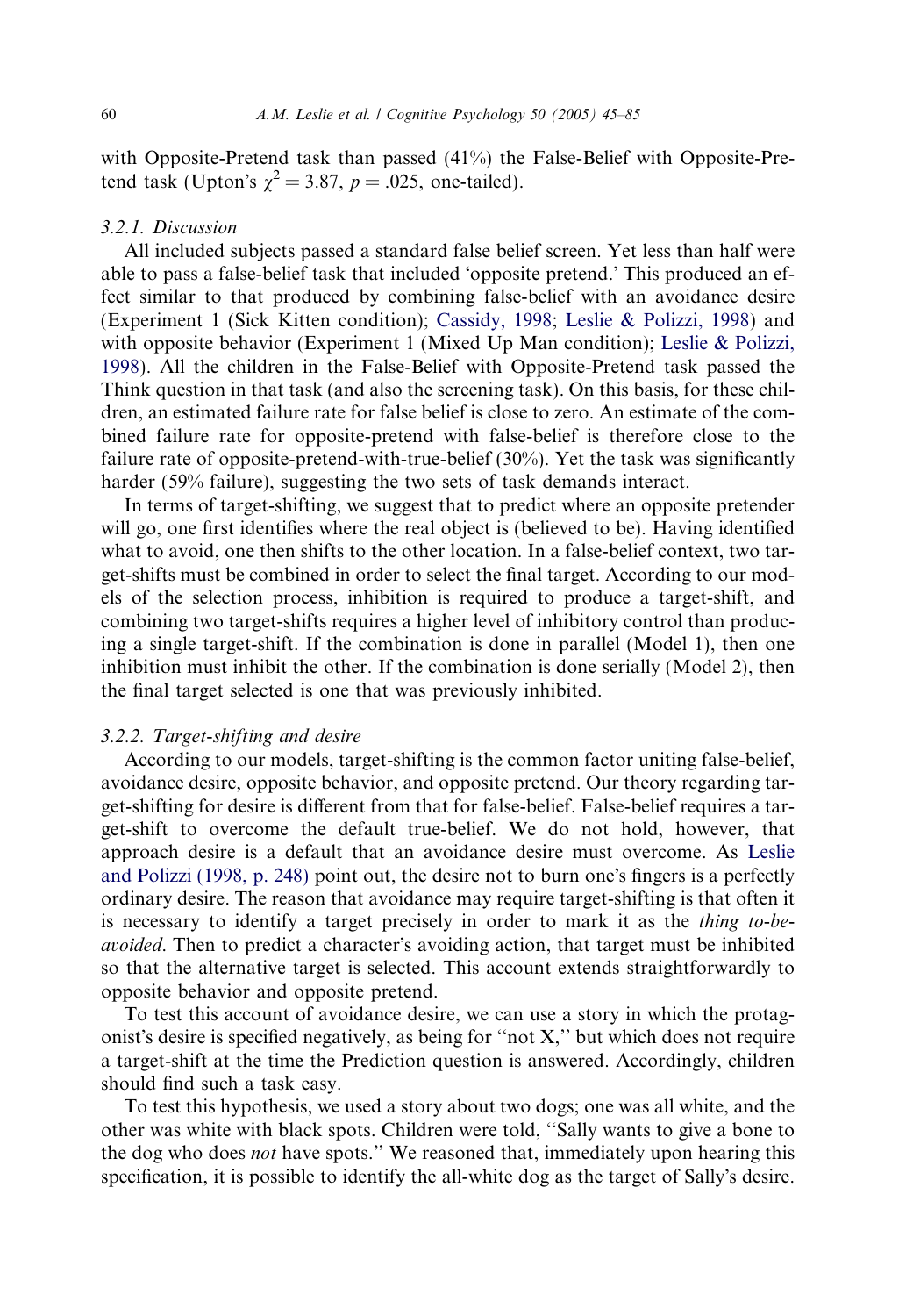That very dog can then be tracked as the desire target, without shifts, through the rest of the story. It seems unnatural to identify the dog-that-does-not-have-spots by first locating the dog that does, then selecting the other. If any desire target-shift occurs at all, it should be well before the critical moment when the Prediction question is being answered.

By contrast, in the sick kitten story, Sally's desire is for the *location* that does not currently contain the kitten and at some time the kitten occupies both. Intuitively, the kitten, rather than the locations, will be the center of the child's attention. The child will track the kitten as it moves location, rather than tracking kitten-less locations. In the Spotty Dog story, if the spots could somehow jump from one dog to the other, then perhaps target-shifting might be required. Without that, ''not having spots'' immediately and permanently identifies the all-white dog as the target. We therefore expected Sally's desire, "to give a bone to the dog that does not have spots,'' despite its complexity, to be a non-target-shifting desire. The Spotty Dog scenario when combined with false-belief should be a single and not a double inhibition scenario.

We tested 4-year-old standard false belief passers with two false-belief tasks with negatively specified desires. One task combined false-belief with a target-shifting desire and one combined it with a negatively specified but non target-shifting desire. We expected that the target-shift desire task would be harder for 4-year-olds than the non-shifting desire task. We expected the latter task to be equivalent to a standard task and therefore easy for these subjects.

# 4. Experiment 3

We compared a task hypothesized to be a single inhibition task with a task hypothesized to be a double inhibition task. To ensure that subjects were capable of making the false-belief inhibition, we required all to pass the Think question.

# 4.1. Methods

#### 4.1.1. Subjects

Twenty-eight children were seen. Only subjects who passed a standard false-belief screening task were included; 9 subjects failed the screening task and were not tested further. A further 3 subjects failed a Think question in one of the experimental tasks and data from these subjects were also excluded. The remaining subjects were 16 children (10 girls) aged between 4 years 2 months and 5 years 6 months (mean  $=$  4 years 11 months,  $SD = 4.6$  months). Testing took place in quiet areas of local schools; SES and ethnicity reflected central New Jersey diversity.

# 4.1.2. Materials

Story presentation was aided by props. These included two 3-dimensional Styrofoam model rooms, one for each of the two tasks. There were also two model doghouses and two boxes differing in color, assigned to one of the model rooms,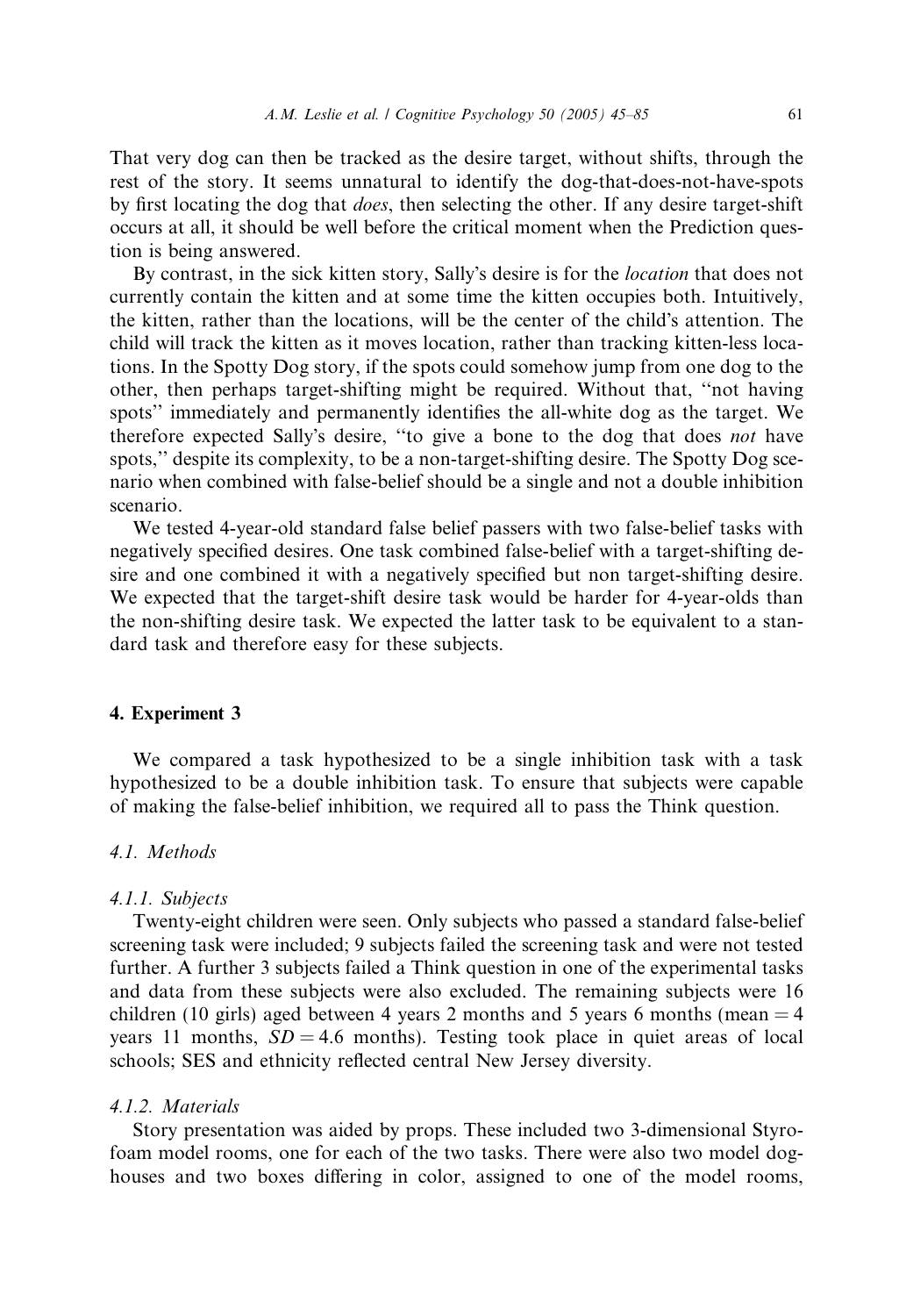respectively. In addition, there were various small dolls, toy dogs, and other props. The false-belief screening task used the same props as Experiment 1.

#### 4.1.3. Design and procedure

Following the screening task, each subject was given two tasks with order counterbalanced across subjects. In the non-target shifting task, a boy was described as wanting to give a bone to a dog that does *not* have spots. There were two doghouses, one containing a spotted dog and one containing an all white dog with no spots. The boy then went away to get the bone and while he was away the dogs switched places. For the target-shifting task, the same Sick Kitten (false-belief) story as Experiment 1, in which Sally does not want to give a fish to the sick kitten, was used.

For both tasks, subjects were asked two control questions: Memory question: ''In the beginning, where was the [dog with no spots/sick kitten]?''; Reality question: ''And where is the [dog that does not have spots/sick kitten] now?'' Children were then asked a Think question: ''Where does [protagonist] think the [dog that does not have spots/sick kitten] is now?''. Finally, subjects were asked the Prediction question: ''Which [doghouse/box] will [protagonist] go to with the [bone/ fish]?''

Subjects who failed a control question had the story repeated up to that point. If they had failed the control question a second time, they would have been rejected from the study, but no child did so. Data from subjects who failed the Think question were not included in further analyses because we wanted to study only children who successfully attributed a false-belief. Three subjects were rejected for this reason.

# 4.2. Results

All 16 subjects gave the correct answer to the Prediction question in the Spotty Dog story whereas only 8 (50%) of these children correctly answered Prediction in the Sick Kitten story (McNemar Binomial,  $N = 8$ ,  $x = 0$ ,  $p = .004$ , one-tailed).

#### 4.2.1. Discussion

As predicted, specifying the protagonist's desire as "to give a bone to the dog that does not have spots'' did not produce measurable difficulty for 4-year-old children who can reliably pass a standard false belief task. Where the target of desire can be identified 'at once' from a negative specification and then tracked throughout the rest of the story, as in the case of the non-spotty dog, children perform as well as with the approach desire of the standard false belief task we used as a screen. However, if a negative specification of desire is plausibly processed so that a target-shift occurs at the critical point in processing—around the time of the belief target-shift—then an otherwise manageable false-belief task becomes difficult.

In combination with the results of Experiment 2, these results rule out a number of alternative explanations for the difficulty that children have with avoidance desire. One possibility is that specifying an avoidance desire scenario is too complex for children to understand. The avoidance desire, ''Sally does not want to give the fish to the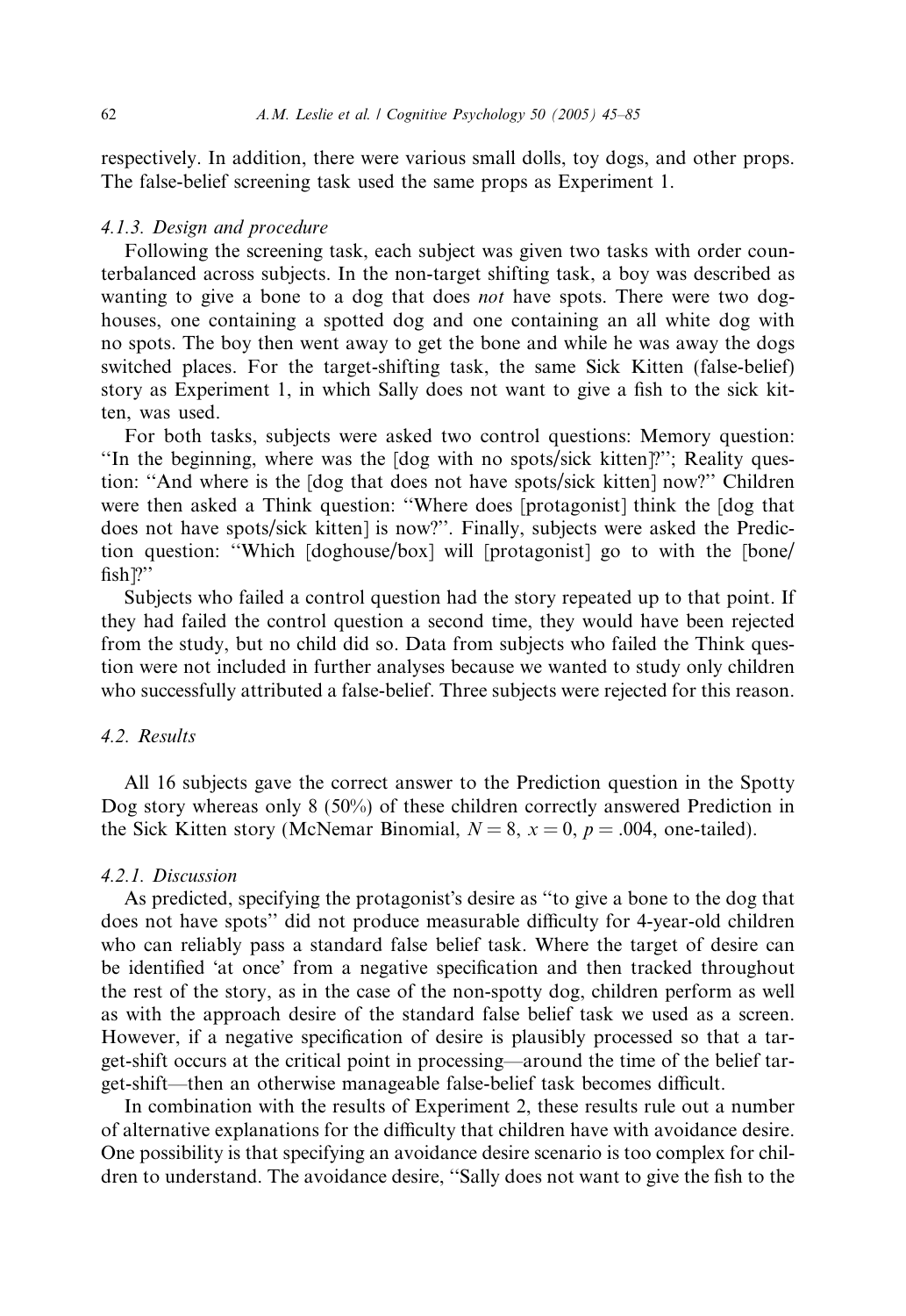sick kitten,'' is more complex than the approach desire in a standard task, ''Sally wants the marble.'' Could this additional complexity account for the difficulty of avoidance false-belief for 4-year-olds? We think not, for three reasons. First, children have no difficulty with the same avoidance desire when combined with a true belief. Second, Experiments 1 and 2 show that avoidance desire is not the only way that target-shifting can be created. Children in the opposite behavior condition (Experiment 1; see also [Leslie & Polizzi, 1998\)](#page-39-0) and in the opposite pretend task (Experiment 2) do not have to process a complex, negatively specified desire, yet have difficulty with the tasks. Third, the present experiment shows that a desire that is equally complex to state, ''Sally wants to give a bone to a dog that does not have spots,'' does not produce difficulty when combined with a false-belief. The complexity of the desire statement does not explain these effects. Instead, we argue that the effects should be understood in terms of target-shifting.

The next question that arises is whether we can actually measure the relative difficulty of target-shifting and non-target-shifting desires in 'isolation.' For a population of 4-year-olds who succeed on standard false belief, both desire and belief target-shifting is well within their capabilities, if each occurs singly. The difficulty of target-shifting is measurable only when two target shifts interact in belief-desire reasoning. However, for 3-year-olds who fail standard false-belief, the load of a single desire target-shift may be measurable, without adding a belief target-shift. If so, a target-shift desire would be harder than a non-target-shift desire in the context of a true-belief task. According to both models, attributing a true-belief is a default operation that does not require a target-shift. Thus, in the next experiment, we test 3 year-olds who fail standard false belief with a true-belief version of the Spotty Dog story and with the true-belief version of the Sick Kitten story from Experiment 1. Because the only target-shift required is for the desire in the Sick Kitten story, we hypothesized that this story would be harder for these subjects.

# 5. Experiment 4

# 5.1. Methods

#### 5.1.1. Subjects

Forty-seven children were seen. To be included in this experiment, subjects had to be both 3 years of age and fail a standard false belief screening task. Nine subjects were excluded for passing the screening task. An additional 11 children were tested but excluded, 5 for failing to complete all three tasks and 6 for repeatedly failing control questions. The remaining subjects were 27 children (16 boys) aged between 3 years 2 months and 3 years 11 months (mean age  $=$  3 years 7 months,  $SD = 2.5$ months) who failed the test question on a standard false-belief task while passing its control questions. SES and ethnicity reflected central New Jersey diversity.

5.1.2. Materials

Same as Experiment 3.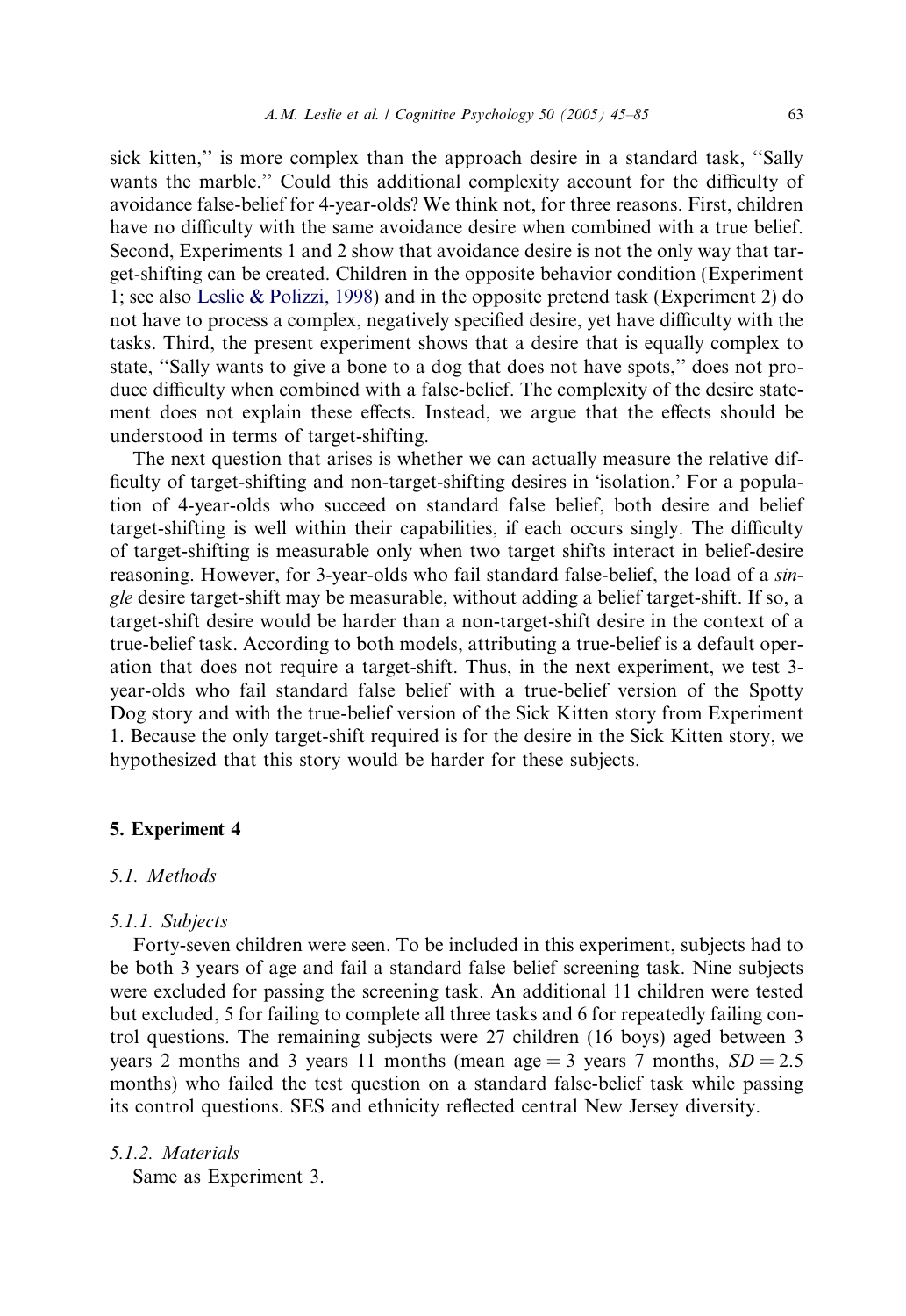# 5.1.3. Design and procedure

Design and procedure were the same as Experiment 3, except for the fact that subjects had to fail the screening task to be included and the two test stories were administered in true-belief form. In true-belief form, the protagonist in the Spotty Dog story remains watching while the spotty and non-spotty dogs switch doghouses, and then he goes to get the bone. Instead of the Think question appropriate to the false-belief form, a Know question was asked: ''Does [protagonist] know the dog with no spots is in this house?''. All children answered this correctly. The other test story used was the Sick Kitten (True Belief) story from Experiment 1.

As in Experiment 3, the Spotty Dog story presented an avoidance desire that we predicted would not require a target-shift. The Sick Kitten (True Belief) story also presented an avoidance desire but one that requires a target-shift. Both stories were presented in true-belief form to allow us to compare directly the relative difficulty of target-shift and non-shift desire stories with 3-year-olds. Following the screening task, each child was given both test stories with order counterbalanced.

# 5.2. Results

Most children (89%) passed the Spotty Dog (True Belief) story, whereas only 59% passed the Sick Kitten (True Belief) story. Three children failed Spotty Dog but passed Sick Kitten, and 11 children showed the opposite pattern (McNemar Binomial,  $N = 14$ ,  $x = 3$ ,  $p = .029$ , one-tailed).

# 5.2.1. Discussion

Nearly 90% of 3-year-olds who failed the standard false-belief task performed well on a true-belief task, even when the non-target-shifting desire was complex and negatively specified. This is further evidence that desire complexity itself is not the critical factor in the double inhibition effect. Although a majority passed the target-shift desire task, significantly fewer did so than passed the non-shift task. Desire targetshifting by itself then produces measurable difficulty for false-belief failing 3-yearolds. Given that none of our 3-year-olds passed a standard false belief task, we can also conclude indirectly that the target-shift demanded by the desire attribution in the Sick Kitten story is easier to produce than the target-shift demanded by a false-belief. In terms of our models, *less* inhibition is required to produce a targetshift in avoidance desire than in false-belief. This makes sense if a desire target-shift does not have to overcome a default. Desire inhibition can be weaker than belief inhibition and still be effective. The limited inhibitory control available to most 3 year-olds is sufficient for avoidance desire problems yet insufficient for false-belief problems.

#### 5.2.2. Latent and manifest difficulty

Target-shifts from avoidance desire, opposite behavior, and opposite pretend all appear to interact with the target-shift required by false belief attribution, depressing performance in otherwise successful 4-year-olds. This suggests that false-belief tasks remain difficult for 4-year-olds, even after they reliably pass these tasks.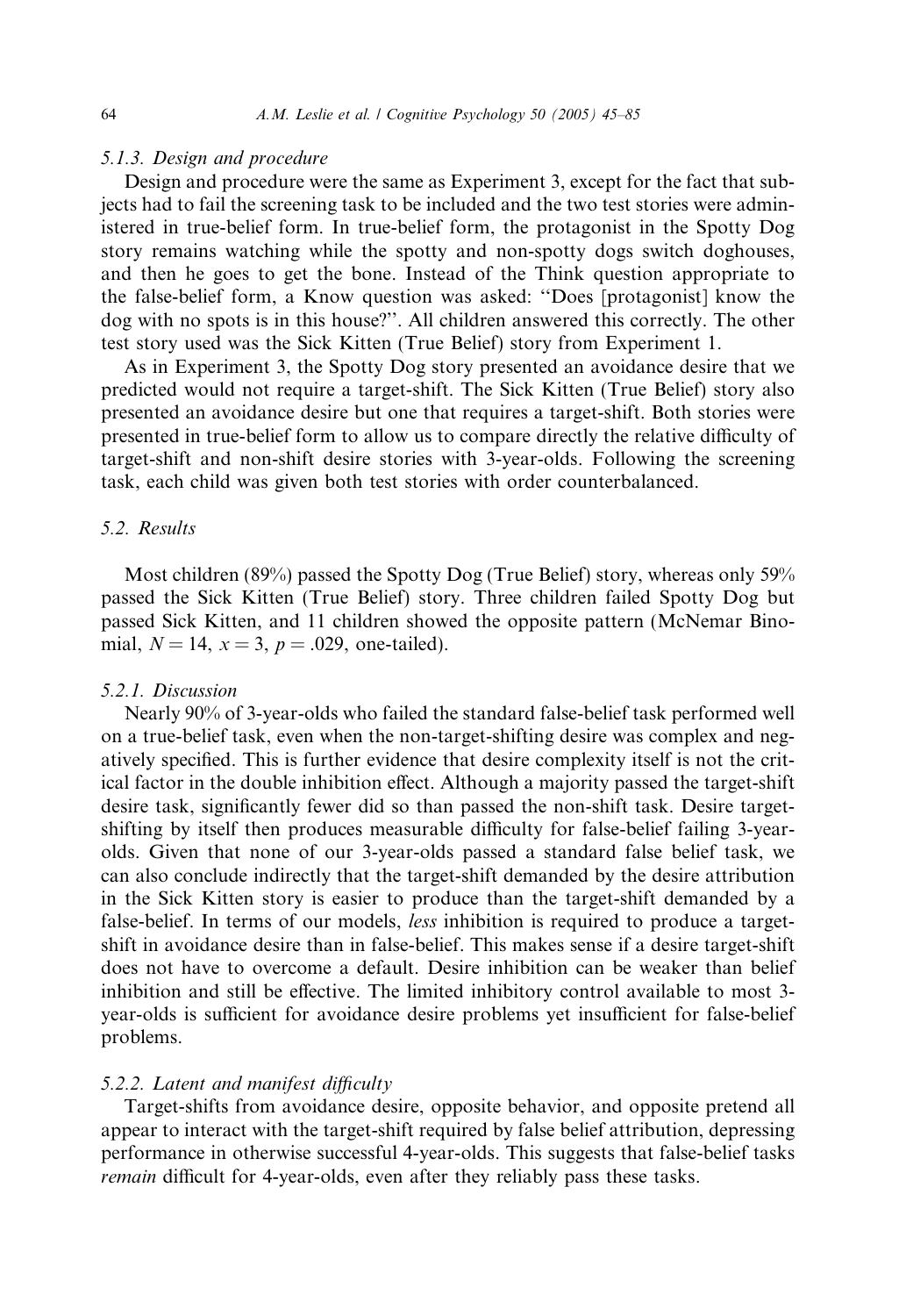Let us call the average failure rate that a given task produces in a group of subjects a measure of its manifest difficulty for that group. If a group of subjects is selected for their ability to pass a given task, then for that group that task will have zero manifest difficulty. However, one subject may pass a given task with ease—that is, with resources to spare—while another subject may pass that task only ''by the skin of his or her teeth.'' For example, a typical 10-year-old child will find a standard false belief task insultingly easy, while a child around four may just make it and no more. Although both subjects pass, their processing resources are different. Alternatively, a comparison may be made between two tasks relative to a single group of subjects. Both tasks may be passed by this group, but one task is passed easily, while the other task is passed ''just and no more.'' Conclusion: the two tasks differ in their processing demands. As [Simon \(1956\)](#page-40-0) first made clear, what we generally want to model is the *balance* between the processing demands of a task and the processing resources a subject has available to solve it.

Let us call the degree of difficulty that a given task *fails* to measure for a given subject, its *latent* difficulty. (This term is meant to suggest a conceptual analogy with Black's *latent heat*, the heat of a body that cannot be measured by a thermometer.) If

latent difficulty  $=$  task demand  $-$  available resources,

then the latent difficulty of the standard false belief task is that balance of demand and resource that goes unmeasured when a child passes or fails. In the case of failing, demand exceeds resource and latent difficulty has a positive value whose magnitude measures how far the child is from passing. In the case of passing, resource exceeds demand and latent difficulty has a negative value, the absolute magnitude of which measures how far the child is from failing.

One way to think about the double inhibition task is that it reveals the latent difficulty in the standard task. If the task demand of false belief were reduced, sparing resources, then children's performance level on the double inhibition task might rise. A task manipulation that may reduce latent difficulty is the 'look first' question, to which we now turn.

#### 5.2.3. Seeking an answer to the 'look first' question

When the Prediction question in a standard false belief task is changed minimally to contain the word *first*, "Where will Sally look *first* for her marble?" 3-year-old performance improves [\(Siegal & Beattie, 1991](#page-40-0); [Surian & Leslie, 1999;](#page-40-0) [Wellman et al.,](#page-40-0) [2001\)](#page-40-0). [Surian and Leslie \(1999\)](#page-40-0) found that 3-year-old children who fail the standard Think question are helped by a 'look first' Prediction question, whereas older children with autism are not. Control tasks show that the 'look first' question does not simply produce more ''first location'' responses regardless of belief attribution. ''First location" responses are not forthcoming in true-belief versions of 'look first,' where the first location of the target is the wrong answer ([Siegal & Beattie, 1991;](#page-40-0) [Surian & Les](#page-40-0)[lie, 1999](#page-40-0)). The effect of the 'look first' form of the question is therefore sensitive to epistemic status, revealing competence earlier than the standard question form.

[Siegal and Beattie \(1991\)](#page-40-0) proposed that failure by 3-year-olds on standard false belief tasks was related to limitations in their pragmatic skills. In essence, 3-year-olds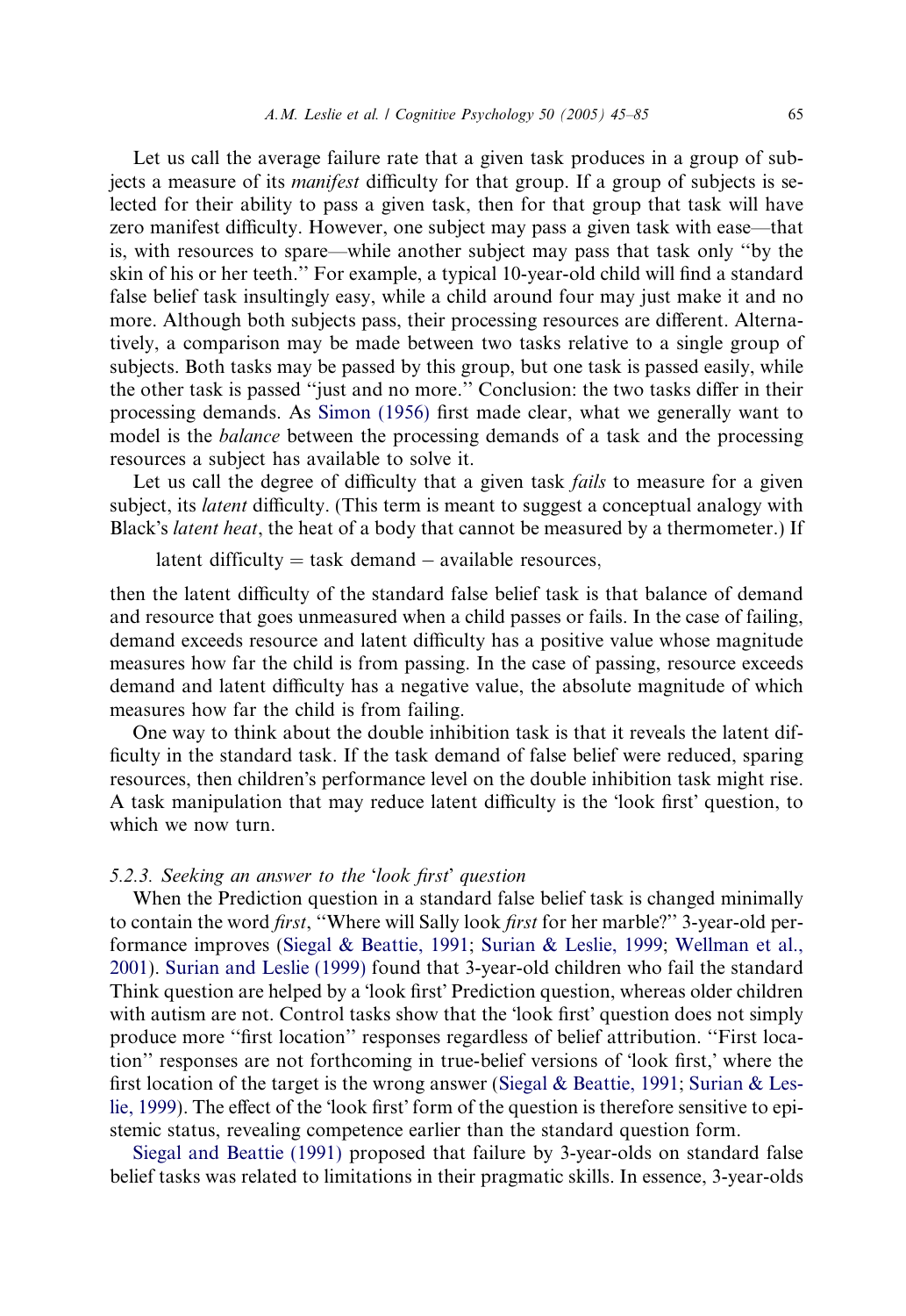fail to 'get the point' that the experimenter is asking about belief-driven search rather than about successful search. They are helped by the 'look first' format because this makes the experimenter's intentions clearer (see also Clements  $&$  Perner, 1994 for a similar suggestion).

[Surian and Leslie \(1999\)](#page-40-0) point out that, even if this idea is right, it leaves unexplained why the 3-year-old needs this help and the 4-year-old does not. What is it about the way false-belief tasks are processed that changes with development and gives rise to these changing needs? Surian and Leslie suggest a possible answer. The 'look first' question draws the child's attention to the location where the object was first and implicates further looks after Sallys first look in a failing location. The result is increased salience for the first location. Results from true belief control tasks show that this increased salience does not operate in a 'dumb' way, but is sensitive to Sally's epistemic status. The first location acquires increased salience as the target of Sally's belief. The increased salience for the false-belief brings it more into balance with the default true-belief, and, in turn, reduces the strength of the inhibition needed for its selection. This explains how the young child better grasps what the questioner is 'getting at' and also, as inhibitory resources increase, why the older child no longer needs this help.

Surian and Leslie's speculations connect the 'look first' effect with the ToMM–SP model. They suggest that 'look first' works by reducing demand for inhibitory control, the same resource for which avoidance-desire increases demand. What can we predict in regard to the -look first effect in 4-year-old (standard) passers? At first glance, the question seems senseless: if a child passes standard false belief without help, how could she be helped any further? But that is to think only about manifest difficulty—the difficulty measured by pass/fail rate. The 'look first' question might still reduce the *latent* difficulty of the task, even when the manifest difficulty is zero, driving down an already negative latent difficulty value.

We can test this by examining whether 'look first' helps 4-year-olds in 'double inhibition' tasks. What do our models predict? When we examined this question, it turned out that the two models gave different answers and the opportunity to distinguish them experimentally.

# 5.2.4. Recalculation versus reuse

Suppose we ask a 4-year-old an arithmetic question like  $2 + 2 = ?$  and suppose that the child succeeds in getting the answer. If we then immediately asked this child to add one to his or her answer, we would expect the child simply to reuse the first answer and make the easy calculation  $4 + 1$ . However, it is conceivable that the child might start all over again and *recalculate* the first answer by solving  $2+2+1$ . With the distinction between reuse and recalculation in mind let us consider our models.

In the avoidance false-belief task children are first asked a Think Question, at which time the belief content is identified. Having solved the belief problem, do children reuse or recalculate this answer when the Prediction question is asked? According to Model 1, belief and desire are identified in parallel. Because Model 1 assumes parallel identification, it is simply not able to reuse a previous identification of belief.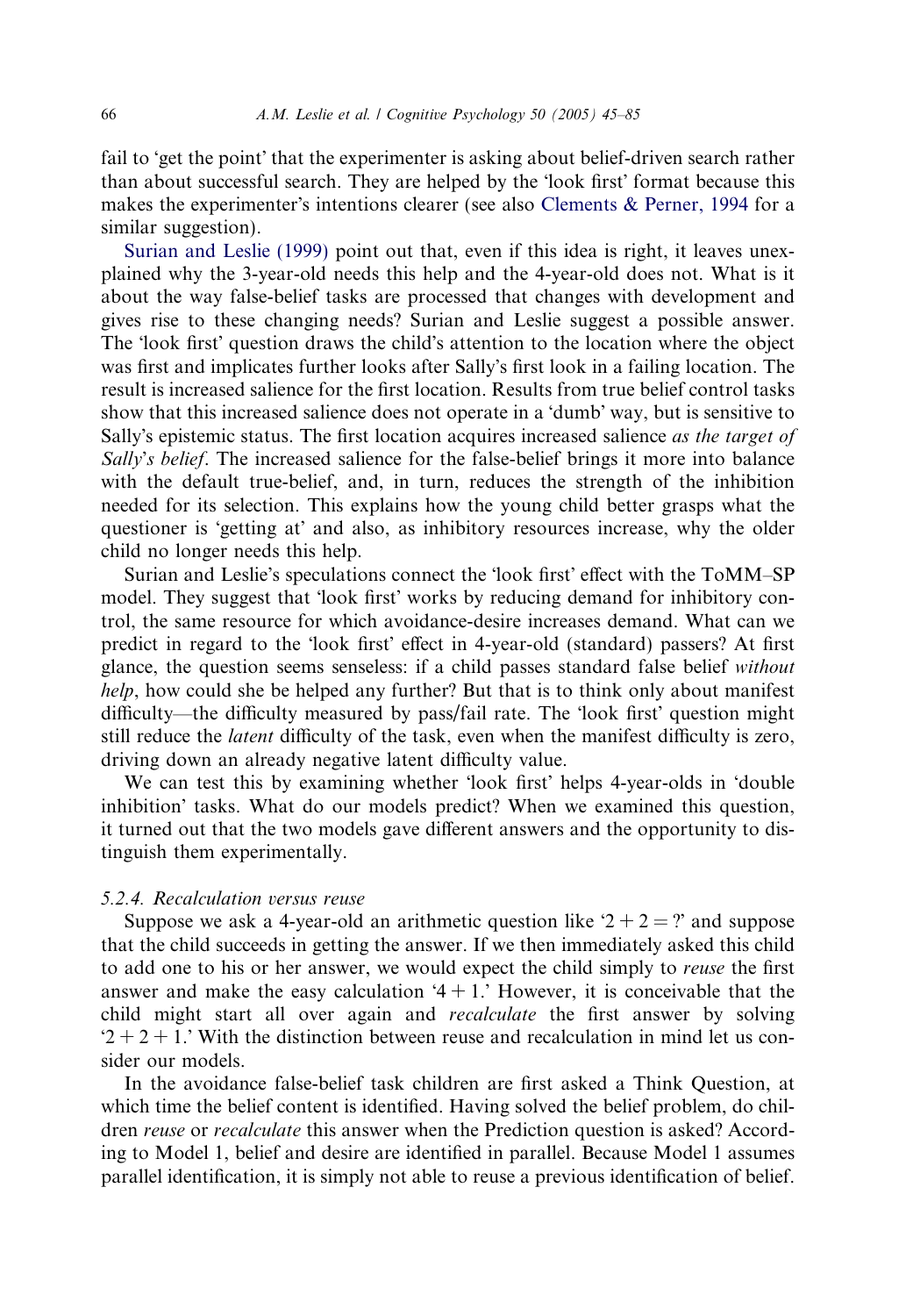(And if it did, then it would be identifying belief and desire serially, making it Model 2, not Model 1.) To answer Prediction following Think, recalculation of belief is mandatory for Model 1. In contrast, with the serial operation of Model 2, reuse of a previous belief identification is perfectly possible.

Whether or not the 'look first' format question can improve performance on a double inhibition task hinges on the distinction between recalculation and reuse. If a previous belief answer (to Think) is reused in answering the 'look first' Prediction question, then the manipulation has no opportunity to help. Only if belief is calculated again, as in Model 1, will 'look first' have an opportunity to reduce latent difficulty. In sum: Because Model 1 requires recalculation, it predicts that 'look first' will help 4-year-old standard passers on the double inhibition task. Because Model 2 allows reuse of the Think answer, it does not predict that 'look first' will help.

In the next experiment, we test whether the 'look first' question format helps 4year-olds who are already successful belief-desire reasoners. Model 1 says it will, Model 2 says it will not. A simple clarification account also predicts no help. Because subjects will be required to pass a standard false belief task and to answer correctly the (standard) Think question immediately before 'look first' is asked, they will have demonstrated an already clear grasp of the experimenter's intention to ask about false-belief. There is just no room for further clarification.

# 6. Experiment 5

#### 6.1. Methods

#### 6.1.1. Subjects

Twenty-eight children were seen. Subjects had to pass a standard false belief screening task, including its control questions, and also pass the Think question in the main experimental task. Ten children failed the screening task and an additional 2 subjects failed the Think question. The remaining subjects were 16 children (10 girls) aged between 4 years 0 months and 5 years 0 months (mean age 4 years 7 months,  $SD = 3.7$  months). Testing was done in quiet areas of local schools; SES and ethnicity reflected central New Jersey diversity.

#### 6.1.2. Materials

Story presentation was aided by props. These included a 3-dimensional Styrofoam model room, two boxes differing in color, a small doll, a toy cat and a toy fish. The screening task used the same props as in Experiment 1.

#### 6.1.3. Design and procedure

Children who passed the screening task were introduced to a new set of props and told the Sick Kitten (false-belief + avoidance-desire) story, as in Experiment 1. Subjects were then asked four questions: The Memory question: ''In the beginning, where was the kitten?"; the Reality question: "Where is the kitten now?"; the Think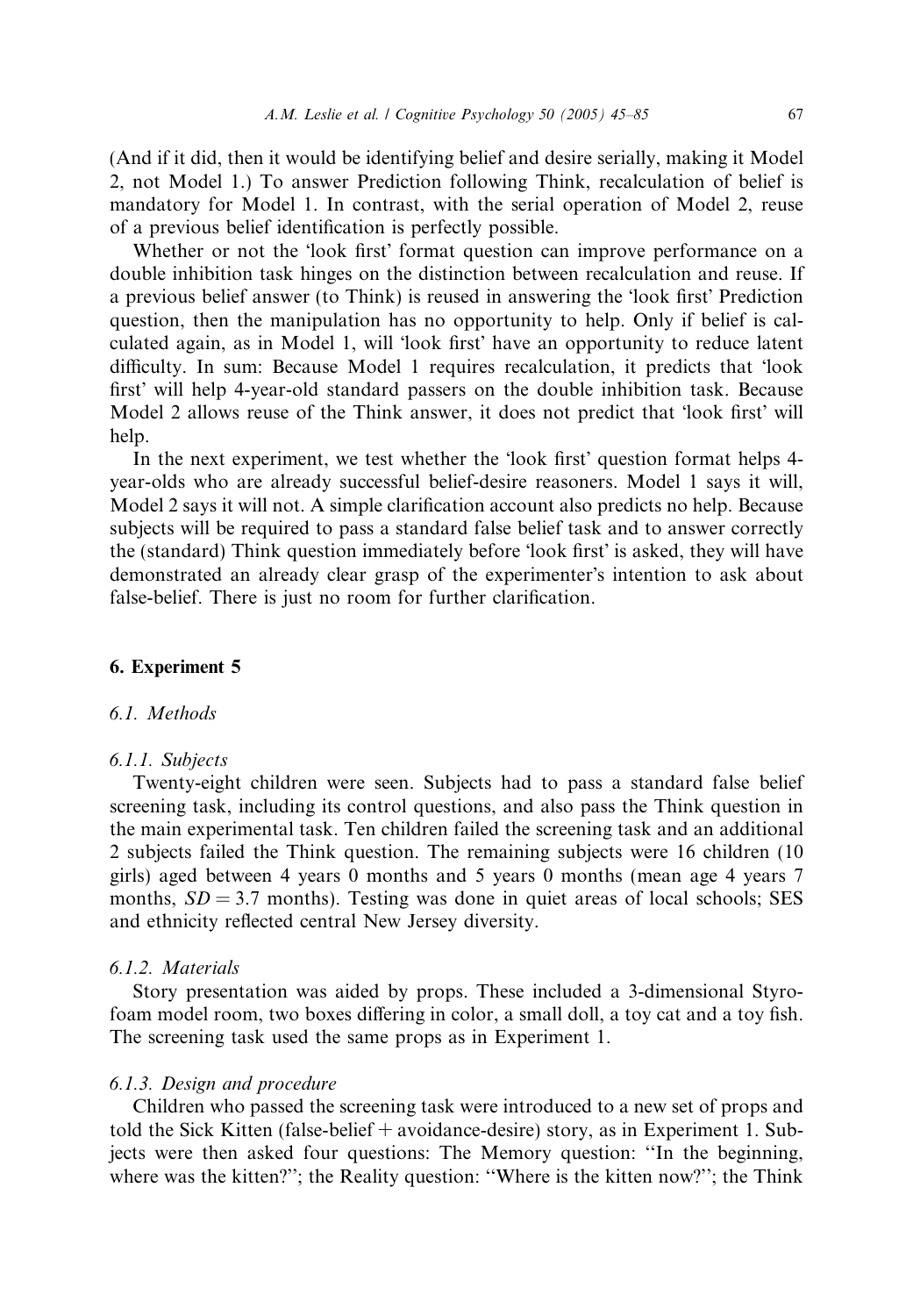question: "Where does Sally think the kitten is?"; and the 'look first' Prediction question: ''Where is the first place that Sally will try to put the fish?''.

# 6.2. Results

Thirteen out of 16 (81%) subjects correctly answered the 'look first' Prediction question. This proportion is significantly greater than would be expected by chance (Binomial test,  $N = 16$ ,  $x = 3$ ,  $p = .011$ , one-tailed). We also compared this performance with the findings from Experiment 3, Sick Kitten (avoidance-desire  $+$  falsebelief) group, in which 8 out of 16 passed the regular format Prediction question. The results of this comparison show a significantly greater proportion passing 'look first' Prediction than regular Prediction (Upton's  $\gamma^2 = 3.35$ ,  $p = .034$ , one-tailed).

#### 6.2.1. Discussion

When the Prediction question used the 'look first' format, the proportion of 4year-old standard passers who could also pass the false-belief + avoidance-desire task was high. In fact, performance was back to the level typical of a group of 4 year-olds on a standard (single shift) false-belief task. More importantly, significantly more children passed with this question format than in Experiment 3 with the regular format, despite the fact that Experiment 3 produced the best level of performance seen so far in both the present series and in previously published results.

Before we can reach any firm conclusions, the results of Experiment 5 must prove replicable. Furthermore, we acknowledge that the wording of the Prediction question differed in more than the word 'first.' We felt that asking "Where will Sally put the fish first?'' sounded infelicitous because Sally would surely notice the kitten before actually placing the fish there. We therefore chose the wording "Where's the first place Sally will try to put the fish?'' However, this introduces the verb ''to try.'' Perhaps that phrase contributed to the difference we found between the 'look first' and regular formats for the Prediction question. We therefore conducted a new experiment in which we changed the wording of the regular Prediction question to "Where will Sally try to put the fish?" We then ran both regular and 'look first' question format conditions. We also duplicated these conditions using the Mixed-up Man story so that we could compare performance by question format with an opposite behavior target-shift. We also ran the true-belief versions for all of these conditions needed to control for low-level response strategies.

A final issue addressed in this study concerned the possibility that children might have difficulties in the target-shift tasks because they were failing to remember all of the relevant information at the time the action prediction question is asked. Some theorists working in the tradition of executive function limitations on children's belief-desire reasoning have stressed working memory rather than inhibitory demands in the standard false belief task ([Gordon & Olson, 1998;](#page-39-0) [Davis & Pratt, 1995\)](#page-38-0). It might be argued that the target-shift problems create additional memory demands because the belief and action prediction responses mismatch. Incorrect responses to the action prediction question might occur if children failed to recall that the desire was to avoid. Accordingly, we included a reminder of Sally's avoidance-desire or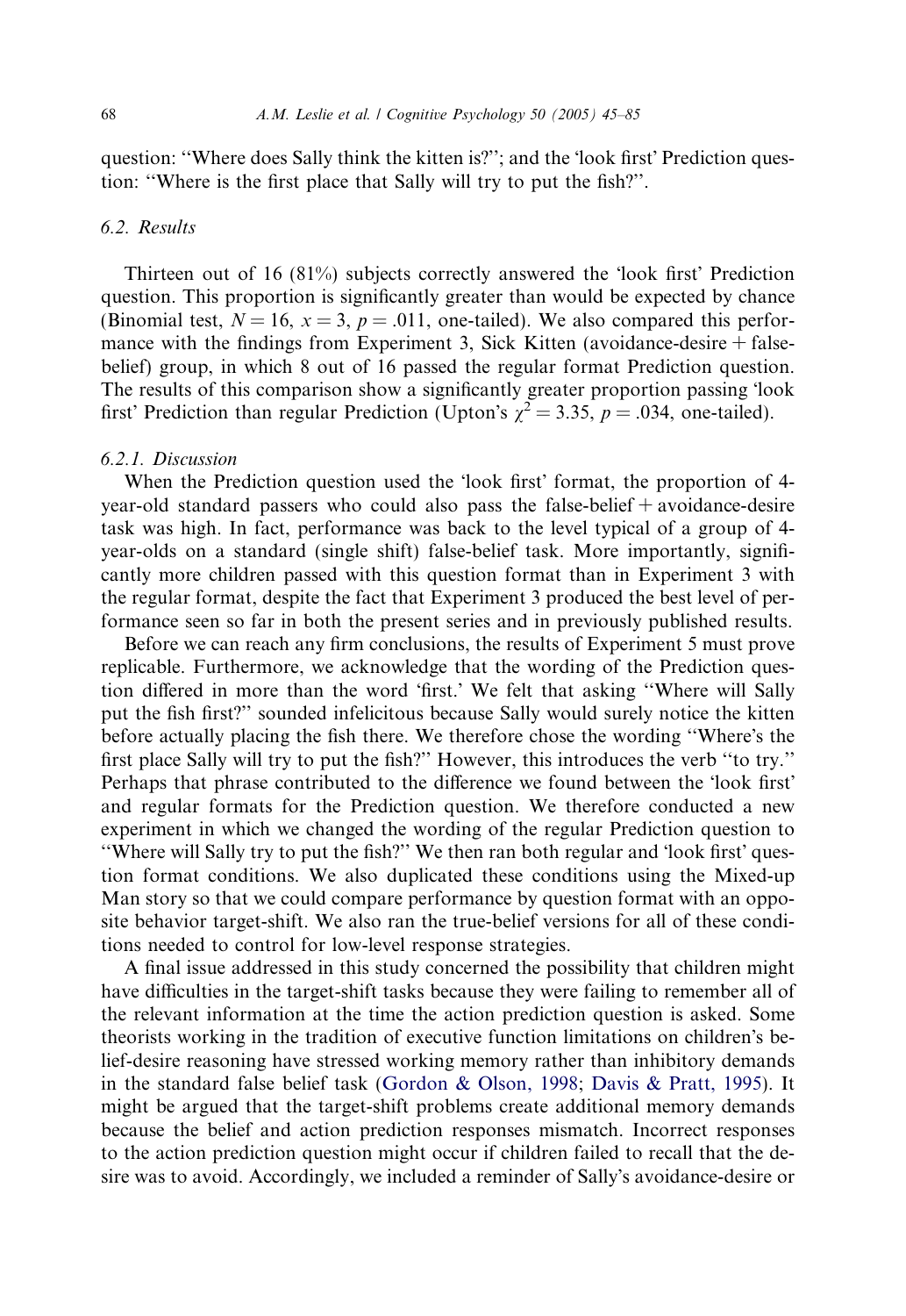the 'oppositeness' of the Mixed-up Man's behavior, immediately prior to the test question, after the children had answered the belief/knowledge control questions.

# 7. Experiment 6

# 7.1. Method

#### 7.1.1. Subjects

Sixty-seven children were seen. To be included, subjects were required to pass a standard false belief task; 3 children were excluded for failing the screen and were not tested further. In addition, one child passed the screen but then refused to answer any further questions and was therefore excluded. The remaining subjects were 63 children (32 girls) aged between 4 years and 0 months and 5 years 8 months (mean age  $=$  4 years 9 months,  $SD = 5$  months), randomly assigned to one of four groups. Children were tested in quiet areas of local schools; SES was diverse and ethnicity predominantly Caucasian reflecting the population of Essex, England.

# 7.1.2. Materials

Materials were the same as in Experiment 1.

#### 7.1.3. Design and procedure

Experiment 1 was repeated with some modifications. The first modification was to include a 'look first' condition together with a regular question condition. The second modification was to change the wording of the Prediction questions. In the 'look first' condition, the Prediction question was, "Where's the first place Sally will try to put the fish?'', while in the regular condition the Prediction question was, ''Where will Sally try to put the fish?''. The final change was that in all conditions, before asking the Prediction question, we gave the child a reminder of the protagonist's desire (Avoidance Desire tasks) or of the protagonist's disposition (Opposite Behavior tasks). This last change should produce better performance on the false-belief stories, if remembering the nature of the desire or disposition is a source of difficulty.

Each of the two tasks, Avoidance Desire and Opposite Behavior, was presented in both true- and false-belief versions, which, together with regular versus 'look first' Prediction questions, yielded a total of eight conditions. Each subject was randomly assigned to two of the eight conditions with the constraint that no child received both true- and false-belief versions of the same story, and no child was assigned to both a regular and a 'look first' condition. Sixteen children participated in each of the two regular Prediction conditions, 17 children participated in 'look first' Avoidance Desire true-belief/Opposite Behavior false-belief condition, and 14 children participated in the 'look first' Avoidance Desire false-belief/Opposite Behavior true-belief condition.

Subjects who failed Memory or Reality (control) questions were corrected the first time, then the story was retold up to that point and the control question asked again.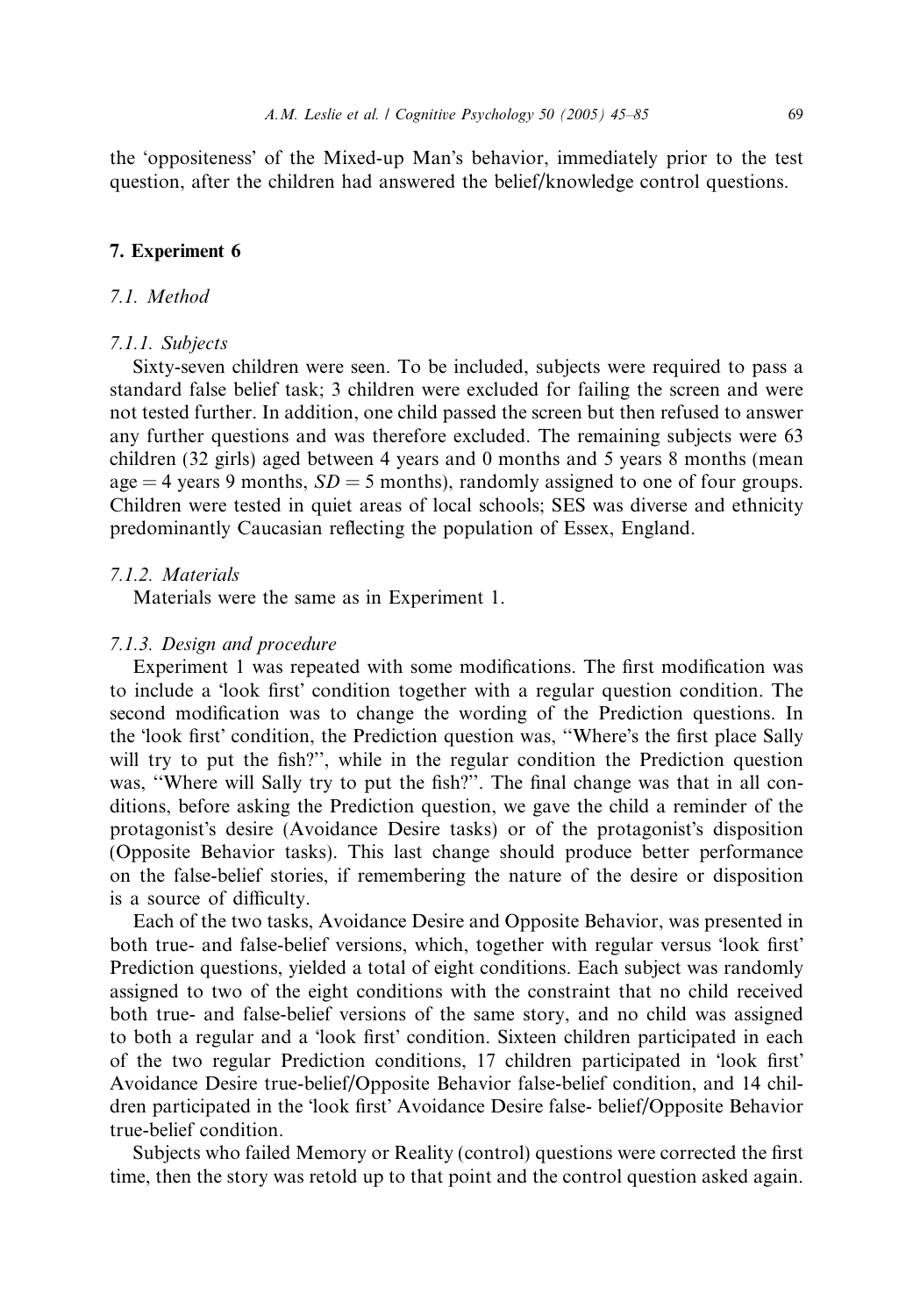A second failure would have meant rejection but in fact no child failed a control a second time. To maintain pragmatic naturalness, subjects were asked a Know question in true-belief conditions and a Think question in false-belief conditions. As in Experiment 1, we treated the Know and Think questions as control questions and adopted the same procedure as for the Memory and Reality questions. Subjects who failed were corrected, recycled through the story, and asked the Know or Think question again. No subject failed these questions a second time. Following the reminder, all subjects were asked a Prediction question.

In true-belief conditions, passing requires indicating the location opposite to where the object is in reality. In the false-belief conditions, passing requires indicating the box where the object actually is. Better performance was predicted in true-belief than in false-belief conditions. Following [Surian and Leslie \(1999\),](#page-40-0) it was predicted that the 'look first' question format would produce better performance over the regular format Prediction question in the false-belief conditions, while performance in the true-belief conditions would not be affected by the form of the question.

# 7.2. Results

In the regular format Prediction conditions, 16 of 16 subjects (100%) answered correctly in the Avoidance Desire True-belief task, while only 4 of 16 subjects  $(25%)$  answered correctly in the Avoidance Desire False-belief task (Upton's  $\chi^2 = 18.6$ ,  $p < .001$ , one-tailed); 15 of 16 subjects (94%) were correct in the Opposite Behavior true-belief condition, while 7 of 16 (44%) passed in the false-belief condition (Upton's  $\chi^2 = 9.02$ ,  $p = .001$ , one-tailed).

In the 'look first' conditions, 16 of 17 subjects (94%) answered correctly in the Avoidance-Desire True-belief task and 10 of 14 (71%) were correct in the false-belief version (Fisher's Exact,  $p > 1$ , one-tailed); 12 of 14 subjects (86%) were correct in the Opposite-Behavior True-belief condition and 14 of 17 (82%) passed in False-belief (Fisher's Exact,  $p > .2$ ).

No subject failed the Know or Think questions in the regular Prediction conditions. In the 'look first' conditions, no subject failed a Know question, one subject failed a Think question on the first round in the Avoidance Desire task, and two failed Think on the first round in the Opposite Behavior task. Eliminating those subjects did not change the results: Avoidance Desire True- versus False-belief, 94% versus 69% (Fisher Exact,  $p = .09$ , one-tailed); Opposite Behavior True- versus False-belief, 86% versus 80% (Fisher Exact,  $p > 0.2$ , one-tailed).

The comparisons of key interest focus on the format of the Prediction question. Comparing frequencies of subjects passing/failing regular format questions versus look first' format questions in true-belief tasks showed no significant difference (Fisher's Exact,  $p > .3$ ). In contrast, question format made a substantial difference in false-belief tasks [\(Fig. 4\)](#page-26-0). The 'look first' form of the Prediction question produced more correct responses than the standard format in both Avoidance Desire stories (Upton's  $\chi^2 = 6.25$ ,  $p = .006$ , one-tailed) and Opposite Behavior stories (Upton's  $\chi^2 = 5.15$ ,  $p = .012$ , one-tailed). Eliminating the first round Think question failers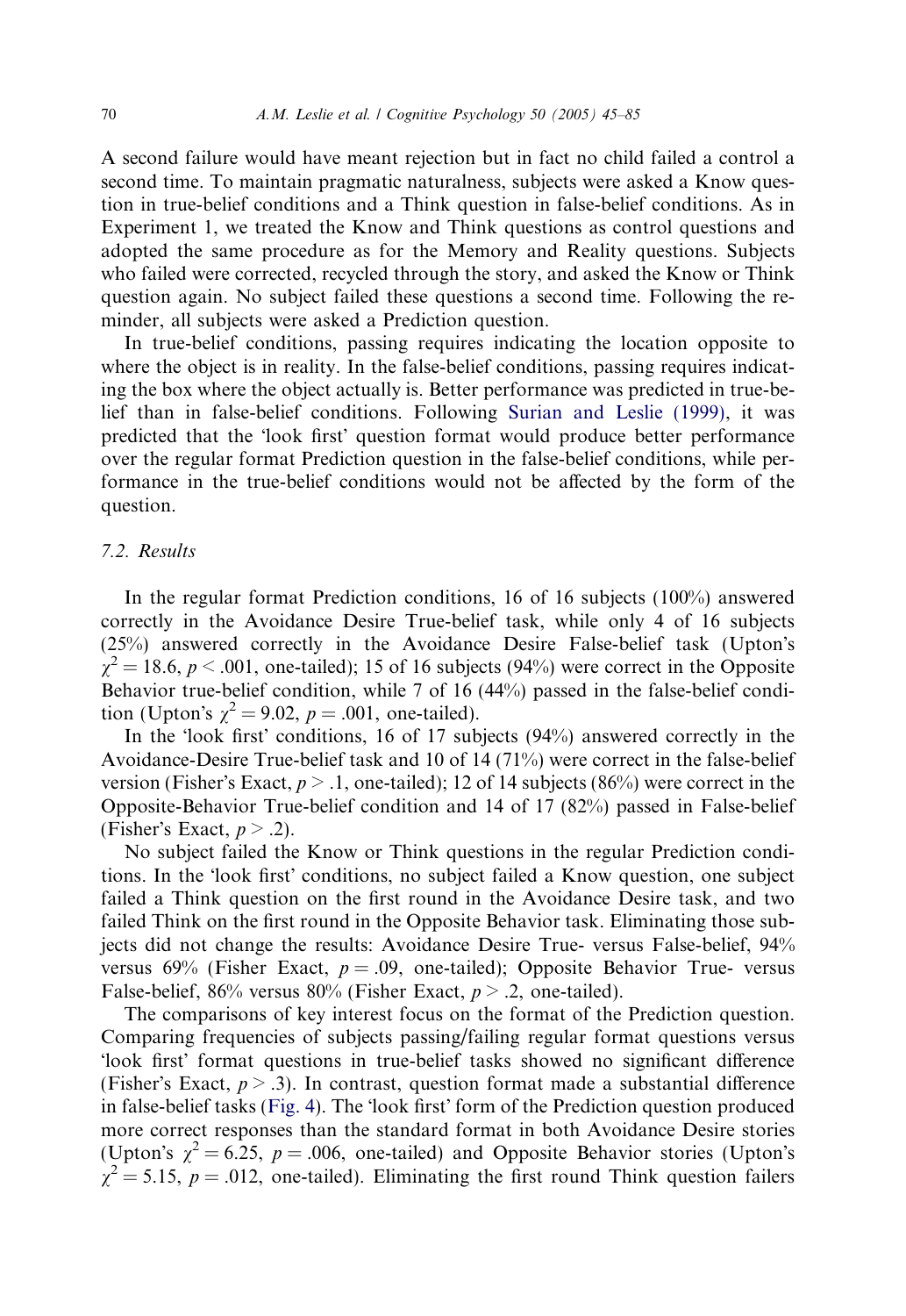<span id="page-26-0"></span>

Fig. 4. Experiment 6: Standard false belief task passers are helped by a 'look first' question format in both avoidance false-belief and opposite-behavior false-belief scenarios.

does not change this result: Avoidance Desire, Upton's  $\gamma^2 = 5.48$  ( $p = .01$ , onetailed) and Opposite Behavior, Upton's  $\gamma^2 = 4.15$  ( $p = .021$ , one-tailed).

#### 7.3. Discussion

The 'look first' format for the Prediction question helped 4-year-old standard false belief task passers to also pass double inhibition false belief. We modified the wording of the Prediction questions such that in the regular format we asked, ''Where will Sally try to put the fish?", and in the 'look first' format we asked "Where's the first place Sally will try to put the fish?.'' Changing the wording of the regular format question by inserting the ''try to'' phrase did not change performance; nor did inserting a reminder about the protagonist's desire (or behavior disposition). In line with previous findings, performance on double inhibition remained poor at 25% (avoidance desire) and 44% (opposite behavior). However, in the 'look first' condition, adding a ''first place'' phrase to this question produced a substantial improvement to 71 and 82% passing, respectively. Finally, the 'look first' effect was specific to false-belief; performance on true-belief scenarios remained high, unaffected by question format. The present results thus confirm and extend the findings from Experiment 5.

The finding that a reminder of the character's avoidance desire or opposite behavior had no discernable effect on children's performance suggests that the difficulty of target-shift tasks is not simply the result of forgetting [\(Davis & Pratt, 1995;](#page-38-0) [Gordon](#page-39-0)  $& Olson, 1998$ . If children's failure in our earlier experiments resulted from failure to recollect the avoidance desire, we would expect to see improved performance in this study, where this information was re-presented immediately prior to the Prediction question, and after the children answered the Think question. It seems unlikely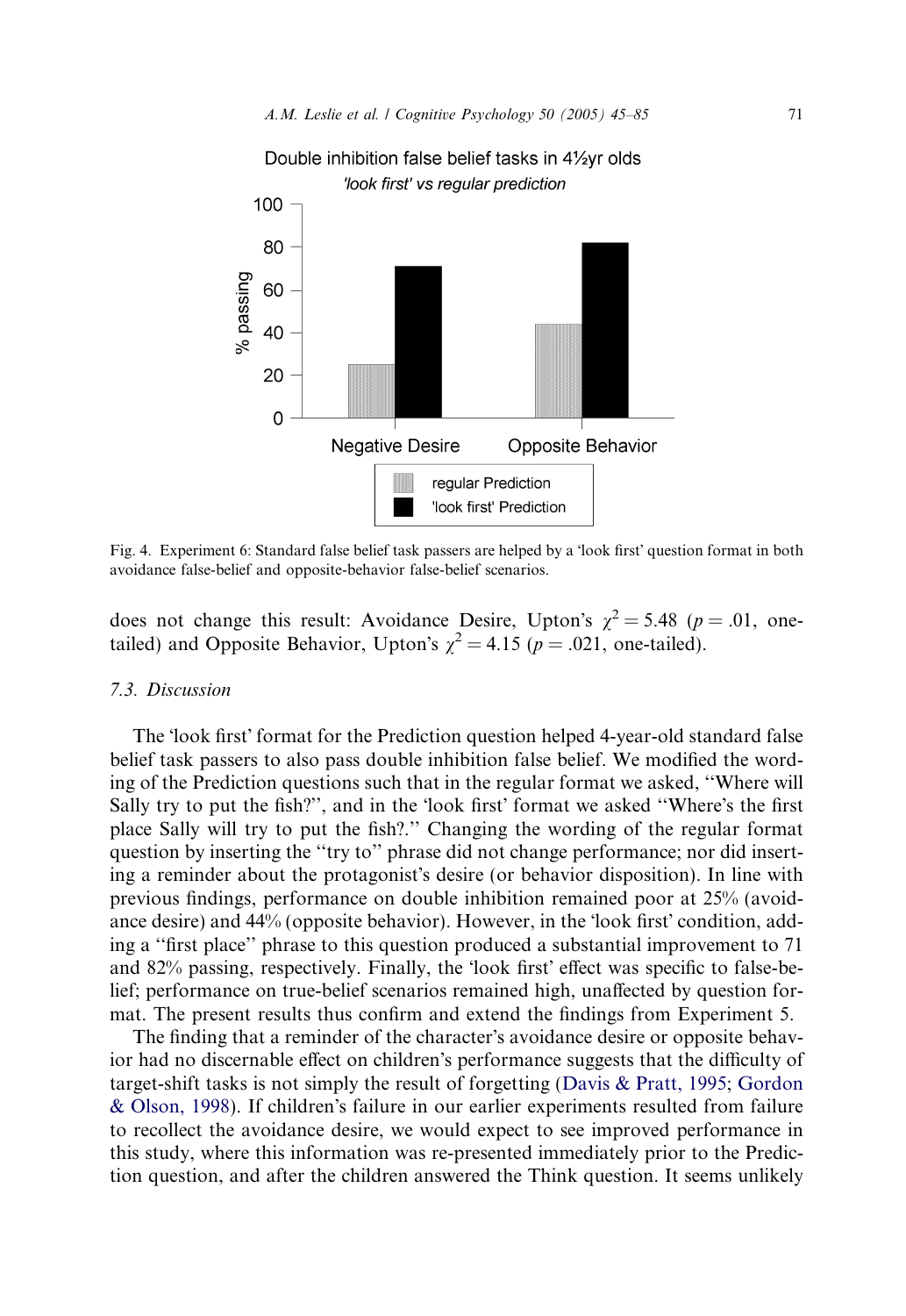that working memory problems alone can account for the range of data presented here, though it remains possible that working memory might play a role *together* with inhibitory demands [\(Carlson, Moses, & Breton, 2002\)](#page-38-0).

Once again we found a wide divergence between performance on the (standard) Think question and the regular format Prediction question—100% versus 25% passing (avoidance desire) and 94% versus 44% (opposite behavior). Such divergence, completely unknown in standard tasks, appears to be characteristic of the double inhibition task. When the Prediction question is in 'look first' format, however, divergence is greatly reduced or eliminated.

The finding that the 'look first' format in the double inhibition task impacts falsebelief but not true belief performance echoes the findings of [Surian and Leslie \(1999\)](#page-40-0) with 3-year-olds on standard false belief. Surian and Leslie (and before them [Siegal](#page-40-0)  $\&$  Beattie, 1991) included a true belief task to control for the possibility that a 'look first' question might simply bias children to point to the first location of the bait, generating apparently correct answers but without calculating belief. In a true belief task, pointing to the first location of the bait is a wrong response. A low-level response strategy for 'look first' that improves performance on false-belief will depress performance on true belief. Good performance on both tasks is required to establish the effect. In the double inhibition task, the pattern of correct responding is reversed relative to the standard task: the correct answer for true belief is the first (now empty) location, while for false-belief it is the second (now full) location. Despite this response reversal, the present results mirror previous findings from 3-year-olds that look first' improves performance on false belief while leaving intact good performance on true belief. Our results, therefore, underline the conclusion that 'look first' eases the selection of the false-belief content.

#### 7.3.1. 'Look first' and inhibition

Most importantly, the results of Experiments 5 and 6 together show that the effect of 'look first' is not limited to helping the 3-year-old who otherwise fails standard false belief. The addition of the same small phrase also transforms the performance of the 4-year-old who passes standard false belief but who would otherwise fail double inhibition false-belief. However, in the case of our 4-year-olds, it is not possible to put forward an explanation of the 'look first' effect in terms of clarification. It is already quite clear to them that the experimenter intends to ask about Sally's falsebelief: All our subjects passed a standard false belief task, and all also correctly reported Sally's belief just prior to answering Prediction. Therefore, these children require neither clarification of experimenter's intent (Siegal  $\&$  Beattie, 1991) nor clarification of the temporal structure of the story [\(Wellman et al., 2001\)](#page-40-0). For simple clarification accounts of how -look first helps 3-year-olds, it is wholly surprising that look first' should also help 4-year-olds who already understand false belief without -clarification. We conclude that -look first must be helping them some other way.

Instead of having two completely different accounts of the effect of 'look first,' one for 3-year-olds and another for 4-year-olds, it is better to look for a single account that covers all the data. [Surian and Leslie \(1999\)](#page-40-0) suggested that the 'look first' format acts by reducing the inhibitory demands of the false-belief task. Although Surian and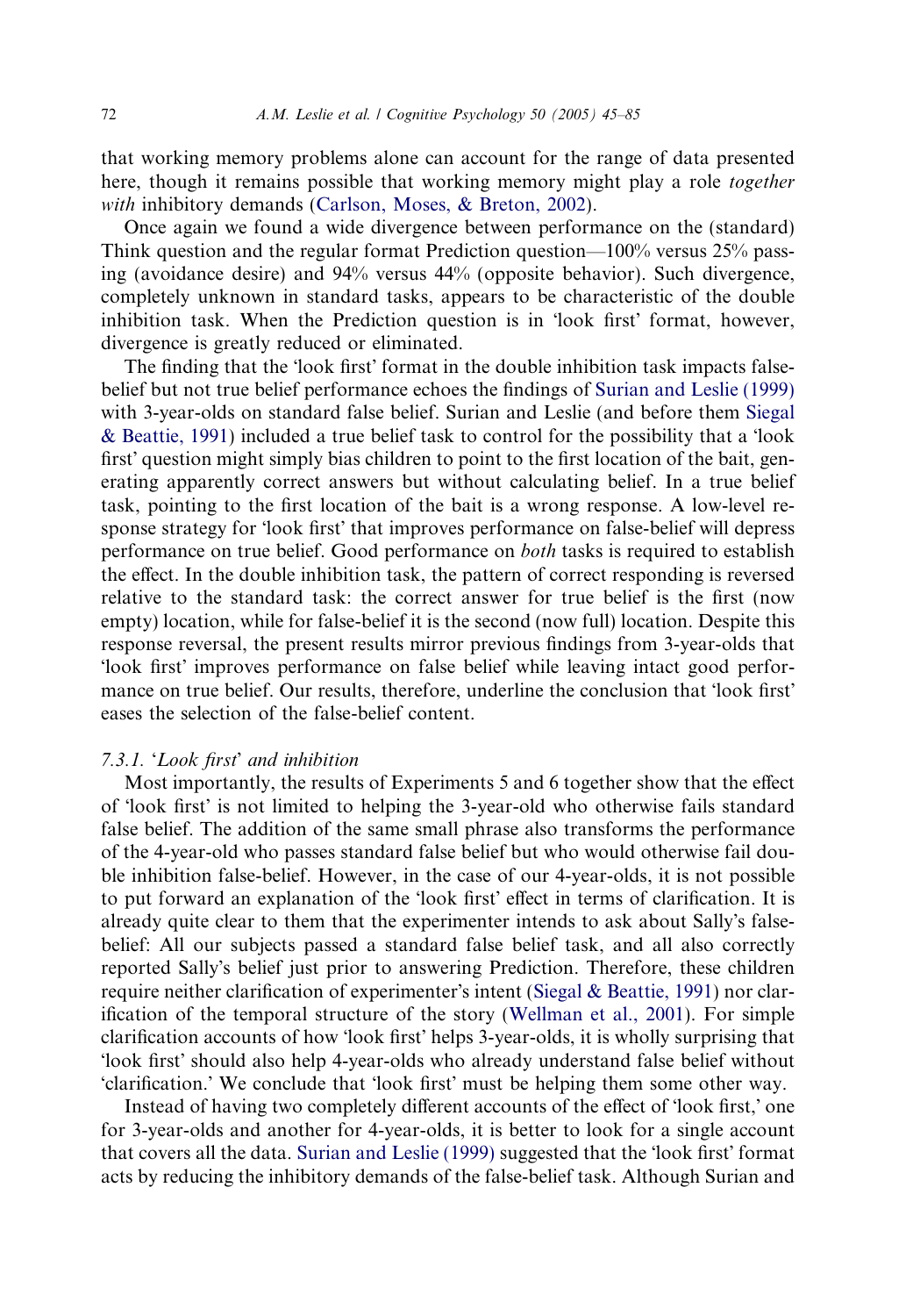Leslie made this suggestion for 3-year-old standard task failers, inhibition reduction will also explain why the 'look first' format helps 4-year-old standard task passers with a double inhibition task.

Earlier we drew a distinction between manifest and latent difficulty. This highlights the relationship between the demands on problem solving resources a task makes and the resources a child has available. Although a standard false belief task may be reliably passed by a 4-year-old, the task retains a certain degree of latent difficulty that may be made manifest again by avoidance-desire false-belief. The manifest difficulty of the standard task for the 3-year-old can be reduced by the 'look first' question format. Likewise, the manifest difficulty of the avoidance-desire version for the 4-year-old can be reduced the same way. Put simply, and somewhat tongue-incheek, by manipulating the inhibitory demands of false-belief tasks, we can turn 3-year-olds into 4-year-olds, 4-year-olds into 3-year-olds, and then turn 4-year-olds who would have been turned into 3-year-olds back into 4-year-olds!

The assumption at the heart of the SP model is that successful false belief calculation involves at least two candidate belief contents, one of which is the true-belief content and the other of which will be a plausible but alternative false-content (typically corresponding to something relevant that the protagonist saw or heard). The true-content starts out being more salient than the false-content but is subject to review. We surmise that the 'look first' question draws attention to the false-content and renders it more salient that it otherwise would be. The question format thereby tends to reduce the salience differential between true- and false-contents. The reduced differential in turn requires less inhibition to reverse its direction, thus easing the selection of the false-content and thereby improving performance.

As Surian and Leslie pointed out, the inhibition reduction account of 'look first' does not so much contradict Siegal and Beattie's account as provide a mechanism for how clarification might work. Such a mechanism has greater explanatory scope because it not only explains how clarification can occur for the 3-year-old, but also why 4-year-olds do not need the same in order to pass standard false belief Prediction. To this we can now add that the same mechanism also accounts for why 4-year-olds still can benefit from 'look first' when faced with a more difficult double inhibition task.

#### 7.3.2. Lock and key

[Siegal and Beattie \(1991\)](#page-40-0) discovered that a minimal change to the standard false belief task—the addition of the word ''first''—has a disproportionate effect on performance. [Cassidy \(1998\)](#page-38-0) discovered that another minor change—the addition of the word ''not'' to the desire specification—can also have a disproportionate effect on children's false-belief reasoning.

Lets one imagine that just about *any* change made to the wording of these tasks will have large effects on young children, we remind the reader that that has *not* been the experience of researchers over the last 20 years. Investigators from [Wimmer and](#page-40-0) [Perner \(1983\),](#page-40-0) through [Gopnik \(1993\),](#page-39-0) to [Wellman et al. \(2001\)](#page-40-0), have rightly stressed how immune are the effects in false-belief tasks to even quite large task changes. For example, it makes no difference whether one asks the child about someone else's belief in an unexpected location task, like "Sally and Ann," or about the child's own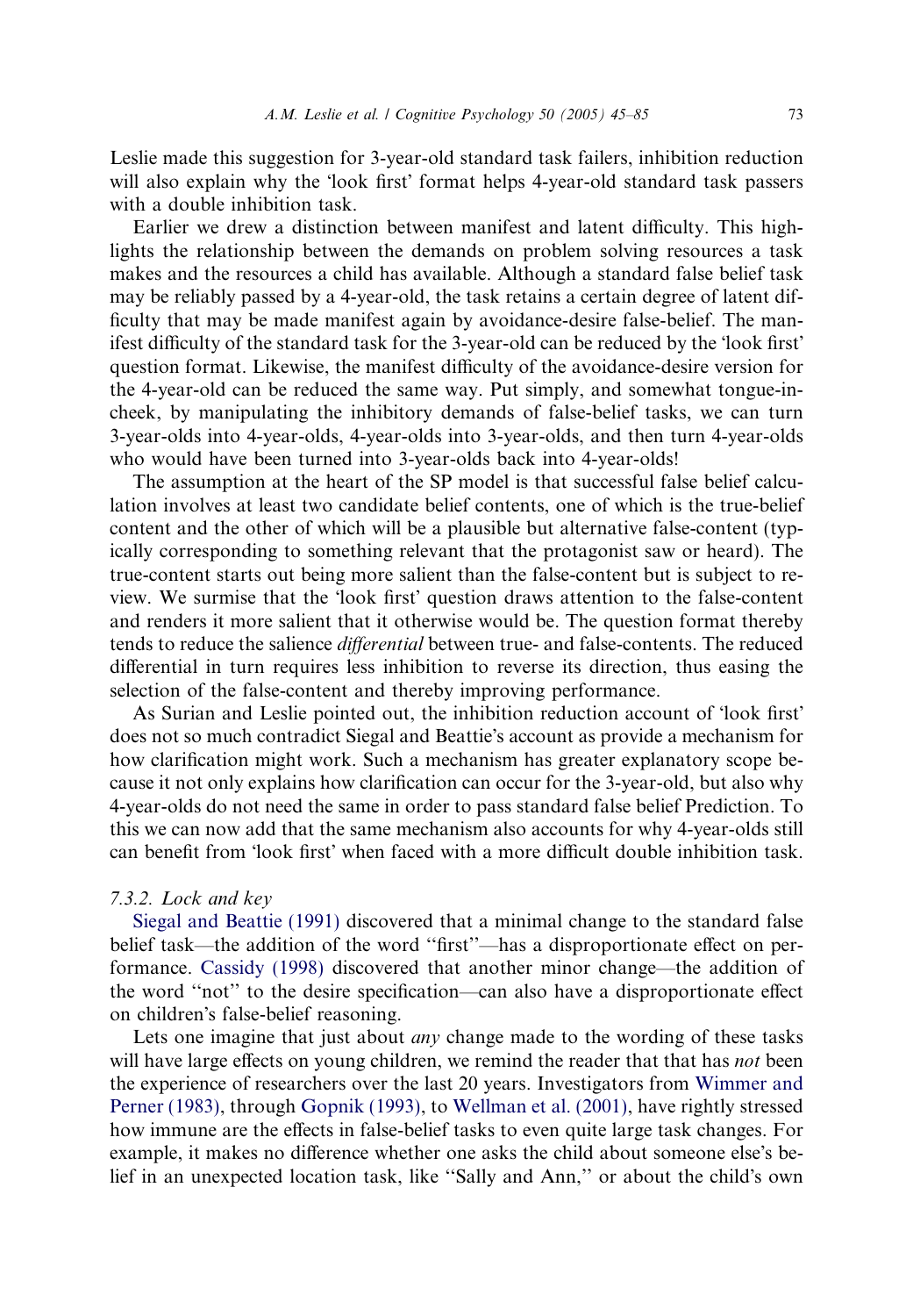belief in a deceptive appearances task, like ''Smarties'' ([Perner, Leekam, & Wimmer,](#page-40-0) [1987](#page-40-0)). Indeed, ''the extent and variety of task materials, manipulations, questions, and controls that investigators have used'' to such regular effect persuaded [Astington](#page-38-0) [and Gopnik \(1991\)](#page-38-0) that ''3-year-olds truly have a conceptual deficit'' (p. 11). However, despite the agreed robustness of the findings, we believe their conclusion was premature.

From our perspective, the child employs heuristic reasoning. As such, the child's cognitive mechanisms are like a lock and task structure like a key. There are relatively few changes one can make to a key that will systematically switch it from being ineffective (cannot open lock) to effective, from effective to ineffective, and back again to effective. Likewise with changes in task structure that enable/disable a child's problem solving. But systematic changes that do work like this are golden because their careful study can lead to an understanding of, in Hume's famous phrase, the ''secret springs and mechanisms'' of the mind.

Finally, we note that our findings on 'look first' were predicted by Model 1 but not by Model 2. We discuss this point more fully below.

# 8. General discussion

Four-year-olds have difficulty with false-belief problems involving a protagonist's desire to avoid rather than to approach the target. This difficulty cannot be attributed to a conceptual deficit or to an inadequate theory of belief. The ToMM–SP framework provides an explanation in terms of performance factors: whereas answering the Think question requires control of only a single inhibition, correctly answering Prediction requires control of a double inhibition. It has long been known that some performance factors must enter 'theory of mind' reasoning or why else would there be a delay between passing first-order and second-order false-belief problems [\(Perner & Wimmer, 1985\)](#page-40-0)? However, within the ToMM–SP framework we have developed specific hypotheses about the nature of the performance factors involved. These hypotheses extend beyond avoidance tasks at 4 years to account for failure on standard tasks at 3 years. They can also explain the nature of the 'help' offered by certain task manipulations at both three years (standard tasks) and at four years (avoidance tasks). Because second-order false-belief tasks also involve a kind of double inhibition perhaps the same hypotheses may explain their difficulty too.

More specifically, the six experiments we report allow us to advance a number of conclusions regarding early belief-desire reasoning. We list these below.

(1) We replicated the results of two previous studies [\(Cassidy, 1998](#page-38-0); [Leslie & Polizzi,](#page-39-0) [1998\)](#page-39-0) with avoidance-desire + false-belief tasks. Such tasks are substantially more difficult than the standard approach-desire  $+$  false-belief tasks usually used to assess early 'theory of mind' performance. Only a minority of 4-year-old children who can pass a standard false belief task can also pass Prediction in the avoidance task: 12% in Experiment 1, 50% in Experiment 3, and 25% in Experiment 6. The effect appears to be reliable and quite large. A similar picture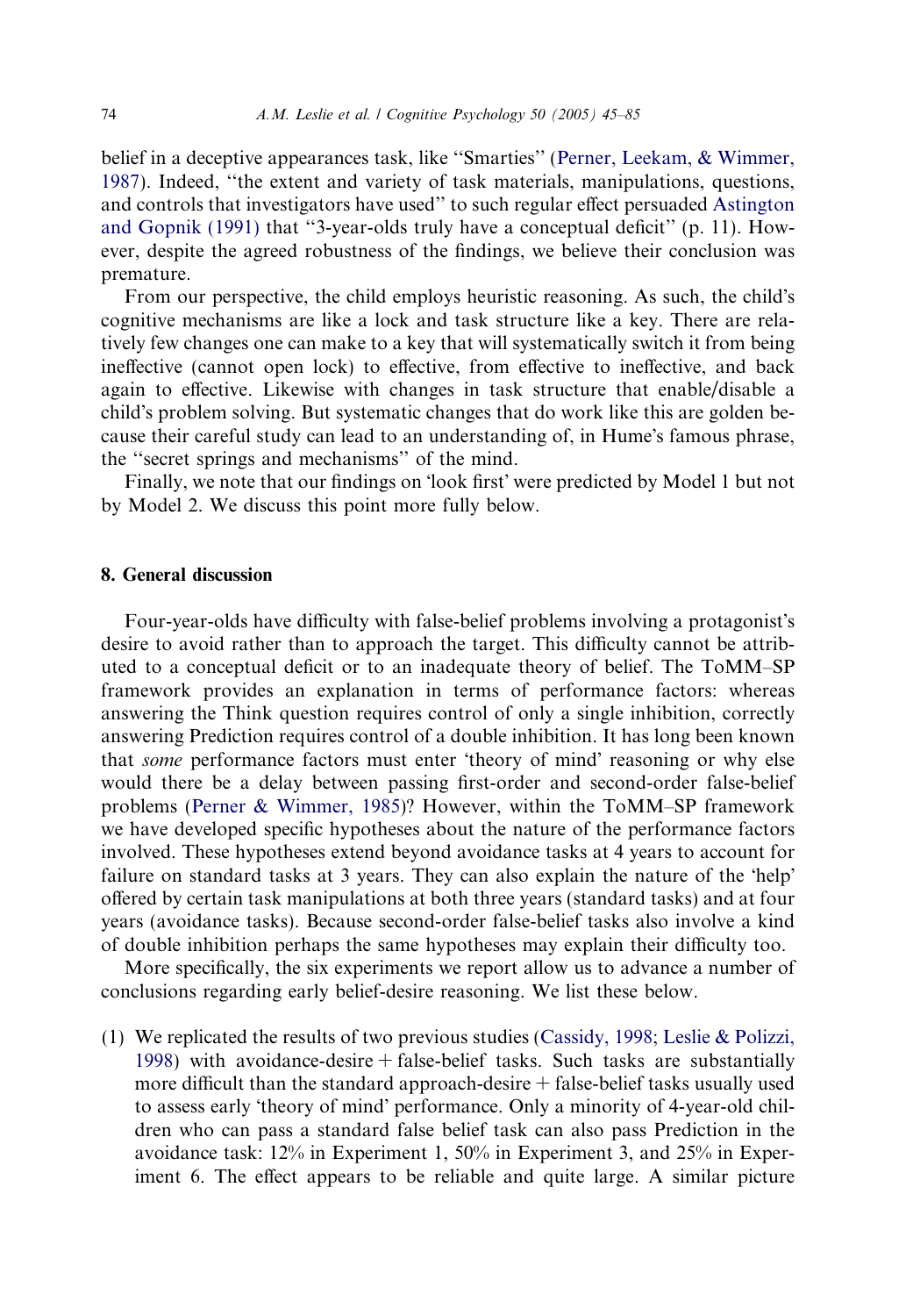emerged when we compared children's performance on the Think and Prediction questions within the avoidance-desire  $+$  false-belief task, with almost all subjects who failed Prediction passing the Think question and none showing the opposite pattern. Finally, this whole pattern of findings was duplicated in tasks in which a protagonist was described as having approach desires but who habitually performed the 'opposite' action to that which would satisfy the desire.

- (2) The above effects remain after the child has been reminded of the protagonists desire or opposite-behavior disposition immediately prior to questioning (Experiment 6 standard Prediction conditions).
- (3) Negation in a desire specification is not sufficient for poor performance in the avoidance-desire + false-belief task (Experiment 3). Instead, the key appears to be a desire specification that calls for a 'target-shift' at the point in processing when a behavior prediction is selected. If the subject can identify the target of desire early in the task and then track that target through the remainder of the story (as in the 'Spotty Dog' false-belief story), then there is no need to shift desire targets at the critical point in processing. In this case, the story is equivalent in difficulty to a standard false belief task because only a single inhibition (belief) is required. Negation is also not necessary for poor performance: Target shifts can be produced in a number of different ways, including false-belief, opposite behavior, and opposite pretend (Experiments 1, 2, 3, 4, 5, and 6).
- (4) For 3-year-olds, an avoidance-desire that produces a target-shift (Sick Kitten true-belief story) is significantly harder than a similar task (Spotty Dog true-belief story) that does not require a desire target-shift (Experiment 4). All of the children who passed the Sick Kitten true-belief task failed a standard false belief task. This shows that a desire target-shift is easier to produce than a belief targetshift. A weaker inhibition may shift a desire target while a stronger inhibition is required to shift a belief target. Perhaps this is because a belief, but not a desire, inhibition must overcome a default.
- (5) The -look first question format helps 4-year-olds pass double inhibition tasks, demonstrating that it continues to help children even after they pass the standard task. Accounts of how the 'look first' question helps must address this new finding. Simple question clarification cannot account for its helping the child who already correctly attributes false-belief.
- (6) The 'look first' question helps children pass both avoidance-desire and oppositebehavior false-belief tasks without hindering them from passing the corresponding true belief tasks. Since the correct answers in true- and false-belief tasks are opposite locations, this result rules out low-level responding, such as, the first location, a location where search will fail, a location other than the actual location of the target, and strategies that affect desire attribution or behavior prediction directly (for example, desire or go-to the opposite location). If any of these strategies were employed in response to 'look first,' they would result in good performance on false-belief and poor performance on true belief, not good performance on both. Therefore, the psychological site of impact for 'look first' must be the calculation of belief content.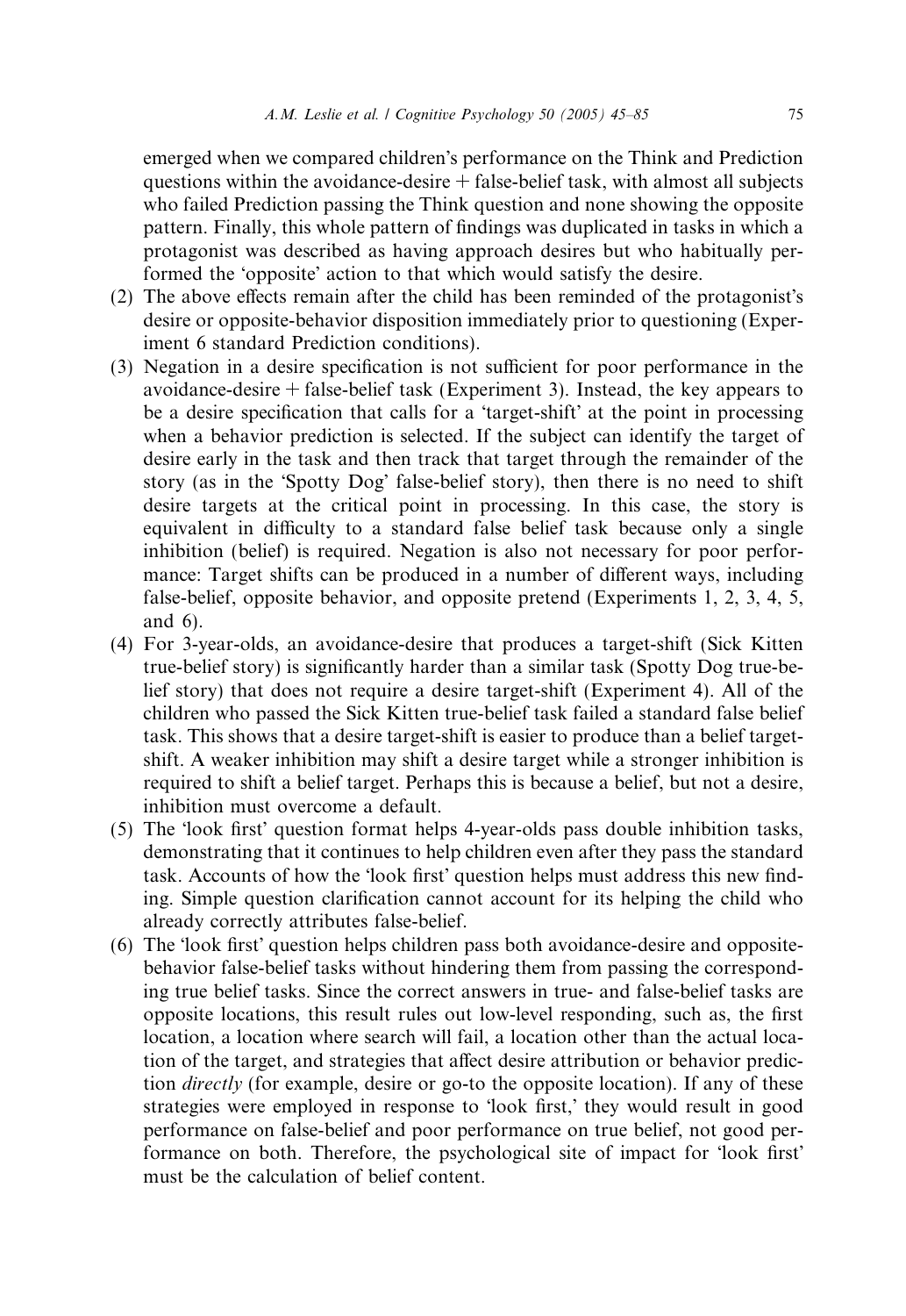(7) Finally, because the -look first question impacts the calculation of belief contents, in order for it to have this effect, the child must actually calculate belief in response to the 'look first' question. And here, our findings show that the effect occurs even just after the Think question has been answered correctly. If the result of this previous calculation of belief (in response to Think) was simply carried over and taken as the starting point for answering Prediction, then -look first' would not get an opportunity to have that impact. Any costs of calculating false-belief would have already been paid and could no longer be reduced. Following this line of reasoning, we conclude that recalculation of belief takes place in response to the Prediction question.

#### 8.1. Recalculation of belief. But why?

From a pre-theoretical point of view, recalculation seems unexpected, even odd. Commonsense would suggest that if you have struggled to answer a difficult question and then are asked an easy question that follows on from that answer, then you should simply start with that answer. To return to our example of the 4-year-old who succeeds in getting the answer to the difficult arithmetic question  $2 + 2 = ?$  and who is then asked to add one to that: We would hope the child would undertake the easy calculation  $4 + 1$ . We would not expect the child to start all over again and try to calculate  $2 + 2 + 1$ . In the case of false belief, commonsense suggests that, having grasped that Sally thinks that the cat is in the basket, the child should simply figure that the basket is what Sally wants to avoid. Done that way, one piece at a time, the task should be easy for a 4-year-old. The fact that it is not easy suggests that Prediction is accomplished by calculating belief and desire in the same process. And if belief has already been calculated for Think, it must be recalculated along with desire for Prediction.

Exactly one of our models predicts the recalculation. Recall that the difference between the models is whether belief and desire are identified in parallel (Model 1) or serially (Model 2). Because Model 1 assumes parallel identification, it cannot reuse a previous identification of belief. If it did, then it would simply be identifying belief and desire serially, and this would make it Model 2, not Model 1. Therefore, according to Model 1, recalculation of belief is mandatory. For that reason, the findings on look first,' showing that recalculation does in fact take place, support Model 1.

What is the situation with Model 2? Model 2 can allow reuse of a previously made identification of belief (in response to Think) by simply adding a desire index in response to Prediction. To see this, the reader may refer to the last panel of [Fig. 4](#page-26-0); this panel simply combines the target shift of the second panel with the target shift of the third panel. Model 2 therefore does not require recalculation of belief. To be sure, Model 2 could be made consistent with recalculation—by an additional assumption that, for example, a previous identification cannot be remembered. However, Model 1 actually *predicts* these findings.

A second piece of evidence also points to Model 1. Recall that a large number of studies show that for *standard* tasks there is no measurable difference between performance on the Think and Prediction questions, despite the fact that Prediction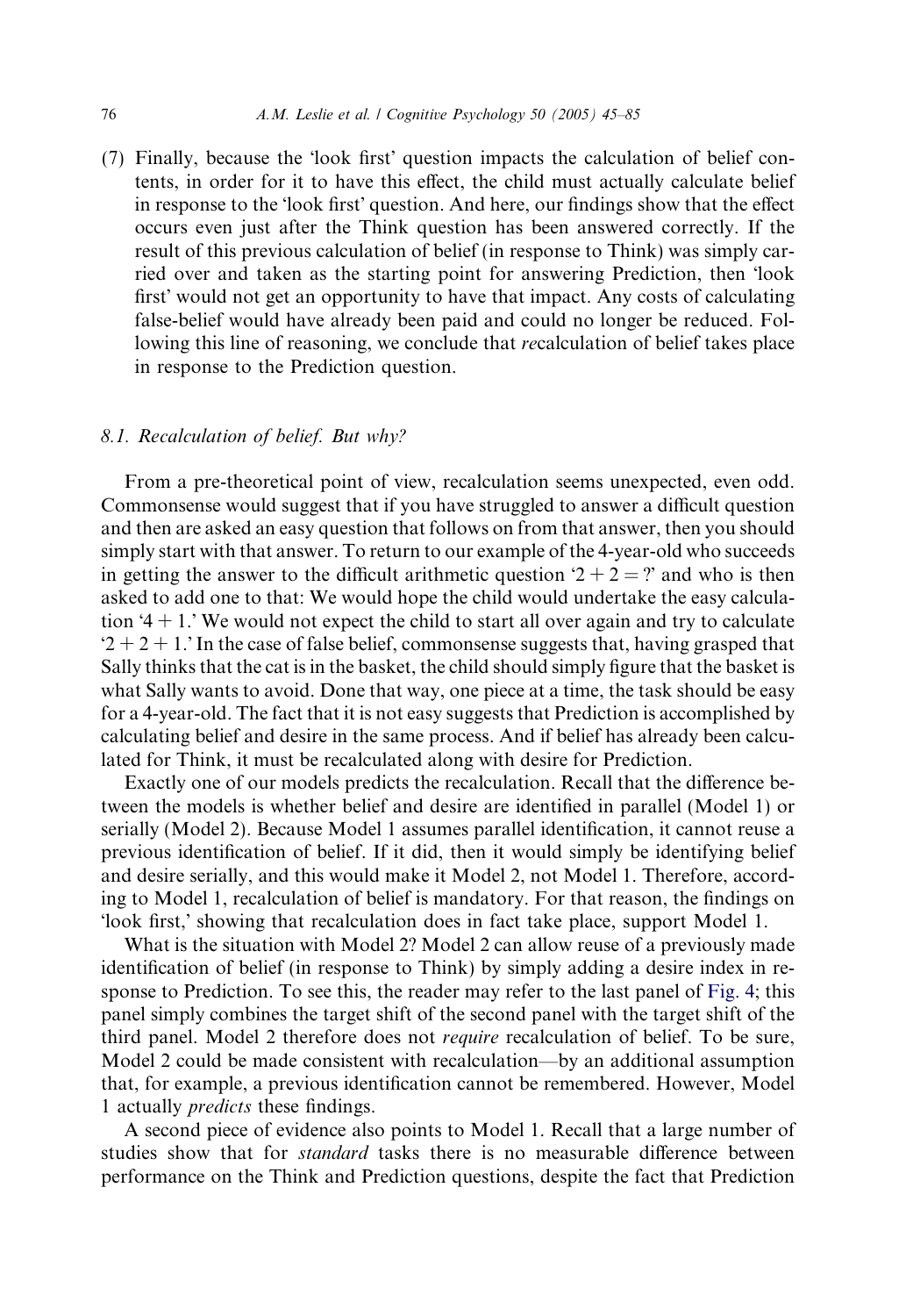requires desire and action to be considered in addition to belief. Model 1 has a ready explanation for this, namely, that an approach desire requires no further work after calculating the false-belief. Again Model 2 can made consistent with this by supposing that the allocation of a desire index has no cost. But given this is not required by the model, Model 2 does not predict this fact. Indeed, only Model 1 predicts: (a) no difference between Think and Prediction questions in standard tasks, (b) greater difficulty for Prediction over Think in avoidance false-belief tasks, and (c) mandatory recalculation. Therefore, subject to further research, the data favor Model 1.

# 8.2. Alternative accounts: The theory–theory

Current 'theory–theories' offer few hints as to how one might explain the present findings. The 4-year-olds who pass approach-desire false-belief but fail avoidancedesire false-belief clearly employ the concept BELIEF, without a conceptual or theory deficit. It is hard to see why understanding a wish to avoid rather than to approach something would require a more advanced theory. Indeed, Wellman's account of the child's 'theory of desire' explicitly includes avoidance in the child's early desire-theory [\(Bartsch & Wellman, 1995, p. 12\)](#page-38-0). It is harder still to see why a new theory of belief would be necessary. Our findings point instead to performance factors.

It is common ground between most researchers that any serious account must include both the nature and origins of metarepresentation (competence) and the processing (performance) systems employing it (see e.g., [Wellman et al., 2001, pp. 656–](#page-40-0) [657\)](#page-40-0). What controversy has centered around is how to understand the changes in children's response to belief-desire problems observed between the third and fifth birthdays. For one group of researchers, the observed changes are evidence of change in conceptual competence (e.g, [Perner, 1991;](#page-40-0) [Wellman et al., 2001](#page-40-0)), with at most a minor role for performance change. Crucially, the hypothesized conceptual change over this period is assumed to show that the concept of belief is a *complex* construction learned through experience.

For another group of researchers, the observed changes in responding between the third and fifth birthdays provide evidence only for performance change (e.g., [Bloom & German, 2000](#page-38-0); [Leslie, 1994a, 2000a, 2000b;](#page-39-0) [Scholl & Leslie, 2001](#page-40-0)). Given that [Wellman et al., 2001](#page-40-0) allow at least some role for performance change over this period, both groups agree the choice is between a conceptual-change-plus-performance-change account and a performance-change-*only* account.

To date task manipulations have improved 3-year-old performance but only to levels short of ceiling. Wellman et al. interpret this as providing support for conceptual change. However, as [Scholl and Leslie \(2001\)](#page-40-0) point out, the data are merely consistent with conceptual change but do not support it. There is no reason to suppose that only a single performance factor is at work in these (or any other) complex tasks, nor that task manipulations to date must have exhausted those factors, nor that one can ever entirely 'remove' performance factors. This is because performance factors are *not* task 'artifacts,' as [Wellman et al. \(2001\)](#page-40-0) call them, that need to be removed by appropriate controls, but rather properties of the underlying processing system that need to be understood.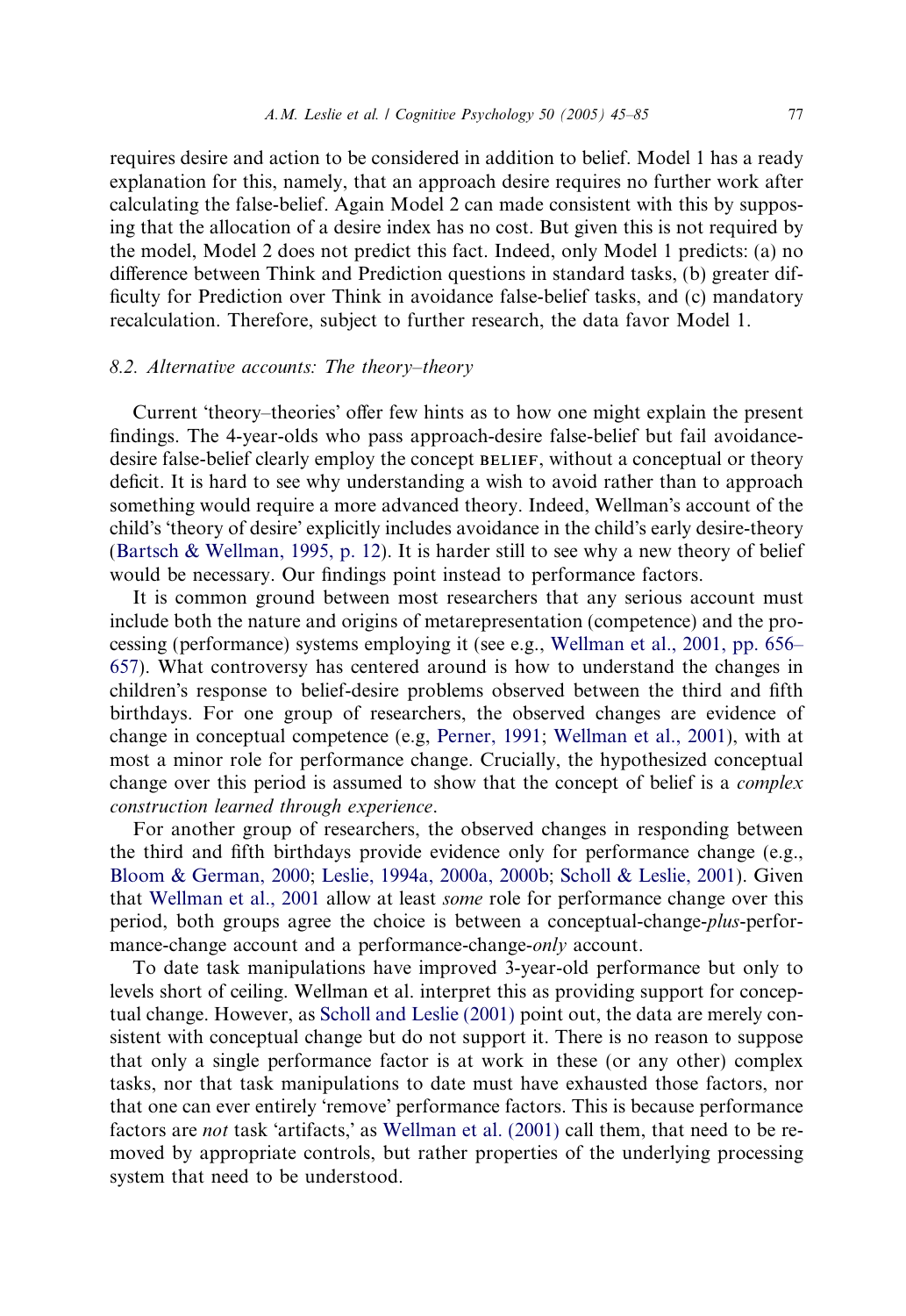In our view, the observed changes in responding from 3 years onward are straightforwardly explained by a performance-change-only account. Conceptual change after 3 years remains an empirical possibility, but, pace [Wellman et al. \(2001\)](#page-40-0), only a possibility. Although our present experiments address this question only indirectly, we have reasons which we review briefly below for supposing that conceptual change does not take place in this period. But first we consider alternative performance accounts.

#### 8.3. Alternative performance accounts

How do other currently available performance accounts fare with these data? Most current alternatives are designed to account for 3-year-old failure and say little about how 4-year-olds actually achieve success, beyond implying that whatever was 'broken' is now 'fixed.' Such accounts will generally not explain why 4-year-old passers should find avoidance-desire false-belief hard or why 'look first' should help them. For example, in syntax-based accounts of false belief reasoning [\(DeVilliers](#page-38-0)  $\&$  DeVilliers, 2000), it is hard to see why, when the protagonists' desire is to avoid the target, syntax-based success should turn into syntax-based failure. Perhaps, the newly successfully child just manages to parse correctly and any extra burden at all—a 'last straw'—will sink her. But then why does a question with a yet more complex construction—''Wheres the first place Sally will try to put the fish?''—make the task easier than the syntactically simpler question, ''Where will Sally put the fish?'' Again, two or more unrelated accounts might work. But a single unified account is better, and [Hale and Tager-Flusberg \(2003\)](#page-39-0) have recently shown how to integrate the role of language into the ToMM–SP framework.

Similar remarks apply to the proposal that 3-year-olds fail standard tasks because they cannot reason with counterfactual propositions ([Riggs & Mitchell, 2000](#page-40-0)). When this deficit is 'fixed,' the older child succeeds. However, because avoidance-desire adds no additional counterfactual material to the task, it is unclear how this account would predict either its difficulty or the easing role of the 'look first' format. One might appeal to a 'last straw,' but again it is hard to see why a desire to avoid should be a 'last straw' or why 'look first' should remove the 'straw' again. On the other hand, counterfactual reasoning may also place demands on inhibitory executive processes suggesting a possible integration. (see [German & Nichols, 2003\)](#page-39-0).

Some current accounts have features in common with the selection processing framework. [Mitchell \(1994\)](#page-39-0) has suggested that young children fail false-belief tasks because they have a general 'reality bias' which draws them to indicate where the bait really is rather than indicate where the protagonist thinks it is (see also [Russell, Mau](#page-40-0)thner, Sharpe,  $\&$  Tidswell, 1991). A 'reality bias' and a 'true-belief bias' are inevitably closely related because, for the belief attributer, 'reality' and what is 'true' are the same. However, the biases are very different psychologically. Attributing a true belief is part of 'theory of mind'; responding to reality is not. A non-mentalizing bias to respond to reality will not account for 4-year-old failure on avoidance-desire. When a child fails an avoidance-desire false-belief task, she fails to point at where the bait really is, the response predicted by a 'reality bias.'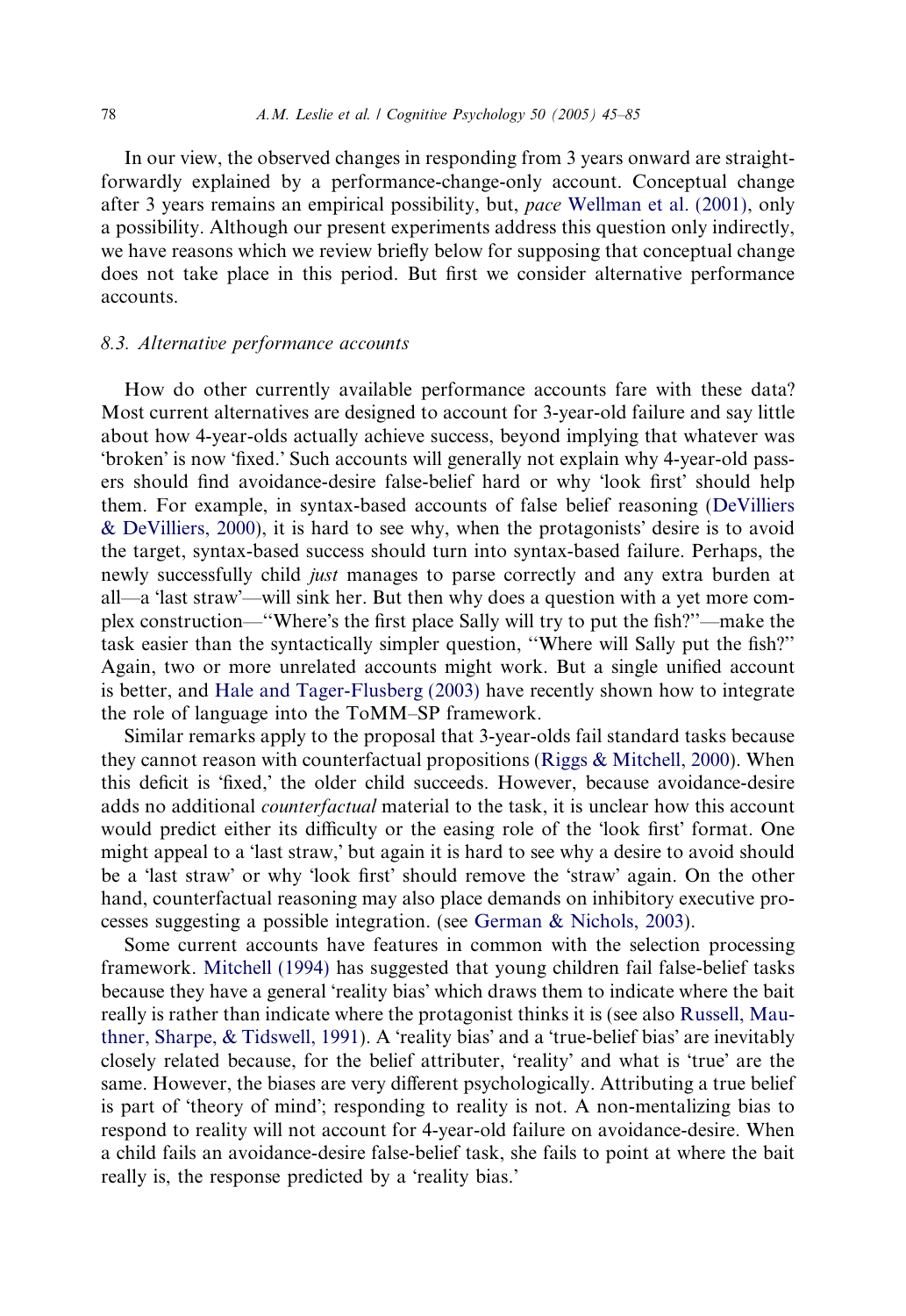Other related accounts framed in terms of executive function (EF) failures (e.g., [Russell et al., 1991](#page-40-0)) highlight variously the roles of inhibitory control [\(Carlson,](#page-38-0) [Moses, & Hix, 1998](#page-38-0)), working memory or 'holding in mind' [\(Gordon & Olson,](#page-39-0) [1998;](#page-39-0) [Davis & Pratt, 1995](#page-38-0)), or a combination of both [\(Carlson et al., 2002\)](#page-38-0). The ToMM–SP model is generally compatible with these ideas.

Fodor'[s \(1992\)](#page-38-0) model and ToMM-SP share many background assumptions. However, the MO that Fodor proposed had 3-year-olds routinely ignore belief, whereas ToMM–SP has both three- and 4-year-olds routinely calculate belief, with higher costs for calculating false-belief.

# 8.4. The role of executive functions in 'theory of mind'

[Moses \(2001\)](#page-40-0) usefully distinguishes between two roles that executive functions (EF) may play in "theory of mind" development. The first is *expression*: the BELIEF concept already exists in young children but struggles to find expression in performance because of limitations on EF. This is roughly the kind of role envisioned in the ToMM–SP framework.

The second possible role is *emergence*: the BELIEF concept is constructed by the child and EF plays a key role in the construction process. This is the role favored by Moses and colleagues [\(Carlson et al., 1998, 2002](#page-38-0); [Carlson & Moses, 2001](#page-38-0); see also [Perner & Lang, 1999](#page-40-0); [Russell, Saltmarsh, & Hill, 1999](#page-40-0); for a working memory emergence account, see [Davis & Pratt, 1995;](#page-38-0) [Gordon & Olson, 1998\)](#page-39-0). Our present findings only indirectly address the expression/emergence issue. However, we will make two points.

First, if the concept BELIEF is constructed—constructed out of other concepts we need to know *which* concepts these are, and then how *those* concepts were acquired. The only specific proposal is that of [Perner \(1995\),](#page-40-0) who argues that BELIEF is constructed out of the concepts, SEMANTICAL, EVALUATE, MENTAL, REPRESEN-TATION, EXPRESSES, and PROPOSITION. Note that each one of these concepts is as abstract as BELIEF (and more obscure), and there is no independent evidence that the child has constructed or uses any of them. There is good evidence that children think thoughts like, "SALLY BELIEVES THE MARBLE IS IN THE BASKET." But do children ever have thoughts like, "SALLY SEMANTICALLY EVALUATES A MENTAL REP-RESENTATION EXPRESSING THE PROPOSITION THAT THE MARBLE IS IN THE BASKET''?

The difficulty of cashing in the claim that BELIEF is constructed encourages us to look elsewhere for an account. Rather than appealing to 'theory construction first, concept later,' we are exploring a 'concept first' approach—in which the reference of the concept is grounded by the operation of a mechanism and any 'theory construction' comes later. $3$ 

 $3$  For further discussion of these points see [German and Leslie \(2001\)](#page-39-0) and [Leslie \(2000a\)](#page-39-0) and for insightful discussion of the psychological nature of concepts see [Fodor \(1998\)](#page-38-0).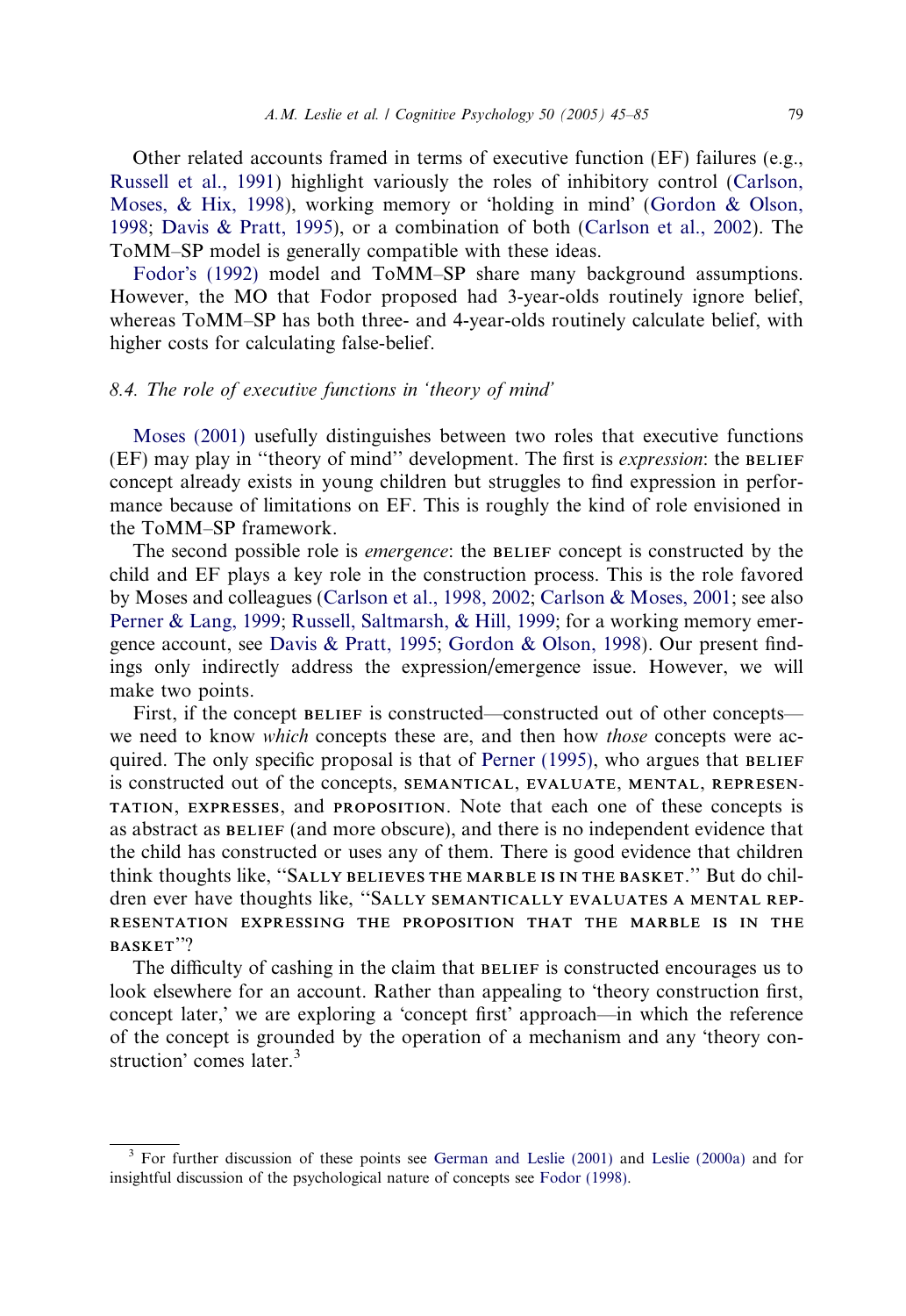Second, investigations of executive functioning in adults have stressed the fractionated nature of executive functioning (e.g., [Goldman-Rakic, 1988, 1996](#page-39-0); [Shallice](#page-40-0) [& Burgess, 1991\)](#page-40-0), a point reflected in some recent developmental discussions (e.g., [Carlson et al., 2002\)](#page-38-0). Two types of fractionation are possible. First, EF may consist of a variety of different processes ([Miyake et al., 2000\)](#page-39-0), each of which provides a general resource for many domains. Second, EF may include processes that are dedicated to specific domains. Whereas type of EF fractionation is orthogonal to the expression/emergence issue, emergence accounts have so far assumed only domain general EF (e.g., [Frye, Zelazo, & Palfai, 1995](#page-38-0)). However, 'theory of mind' EF may be wholly or partly distinct from general EF. Evidence from autism [\(Leslie](#page-39-0) [& Roth, 1993;](#page-39-0) [Leslie & Thaiss, 1992](#page-39-0); [Roth & Leslie, 1998\)](#page-40-0), from early and later acquired brain damage [\(Fine, Lumsden, & Blair, 2001;](#page-38-0) [Stone, Baron-Cohen, Calder,](#page-40-0) [Keane, & Young, 2003](#page-40-0); [Varley, Siegal, & Want, 2001\)](#page-40-0), and from neuro-imaging studies (e.g., [Frith & Frith, 1999](#page-38-0); [Gallagher & Frith, 2003\)](#page-38-0), suggest there is EF spe-cific to the 'theory of mind' domain. Evidence from correlational studies (e.g., [Carl](#page-38-0)[son & Moses, 2001\)](#page-38-0) do not establish the contrary because the observed correlations may reflect purely developmental features—e.g., maturational synchronies in distinct, but functionally similar, neural systems. Emergence accounts appear to assume something much stronger, namely, the exact same neural-processor for theory of mind' and non-theory of mind' EF. As yet we see no evidence for this stronger assumption.

#### 8.5. Epilogue

The fundamental principle of belief-desire reasoning is that people act to satisfy their desires in light of their beliefs. This principle is embodied in ToMM–SPs implicit mode of operation. Given a metarepresentational mechanism with the right MO, there is no need for the child to discover, reflect upon, or explicitly think about this principle. We have investigated and supported the following further aspects of this MO:

- (a) provide candidate contents for belief attributions, minimally, a true-content, plus, if possible, plausible alternatives;
- (b) assign initial salience/confidence levels to candidate contents, with highest level to 'sure' true-belief;
- (c) review and adjust initial levels in light of specific circumstances;
- (d) following review, select highest valued candidate.

Given this process, an account of early developmental change in reasoning about beliefs can be quite simple: namely, step (c) becomes more capable and accesses an increasing database.

We have suggested one way in which review effectiveness may increase, namely, better inhibitory control. Increased effectiveness will promote learning about false beliefs ([Roth & Leslie, 1998](#page-40-0)), and through learning will come a larger database of circumstances under which inhibition should be initiated (for exam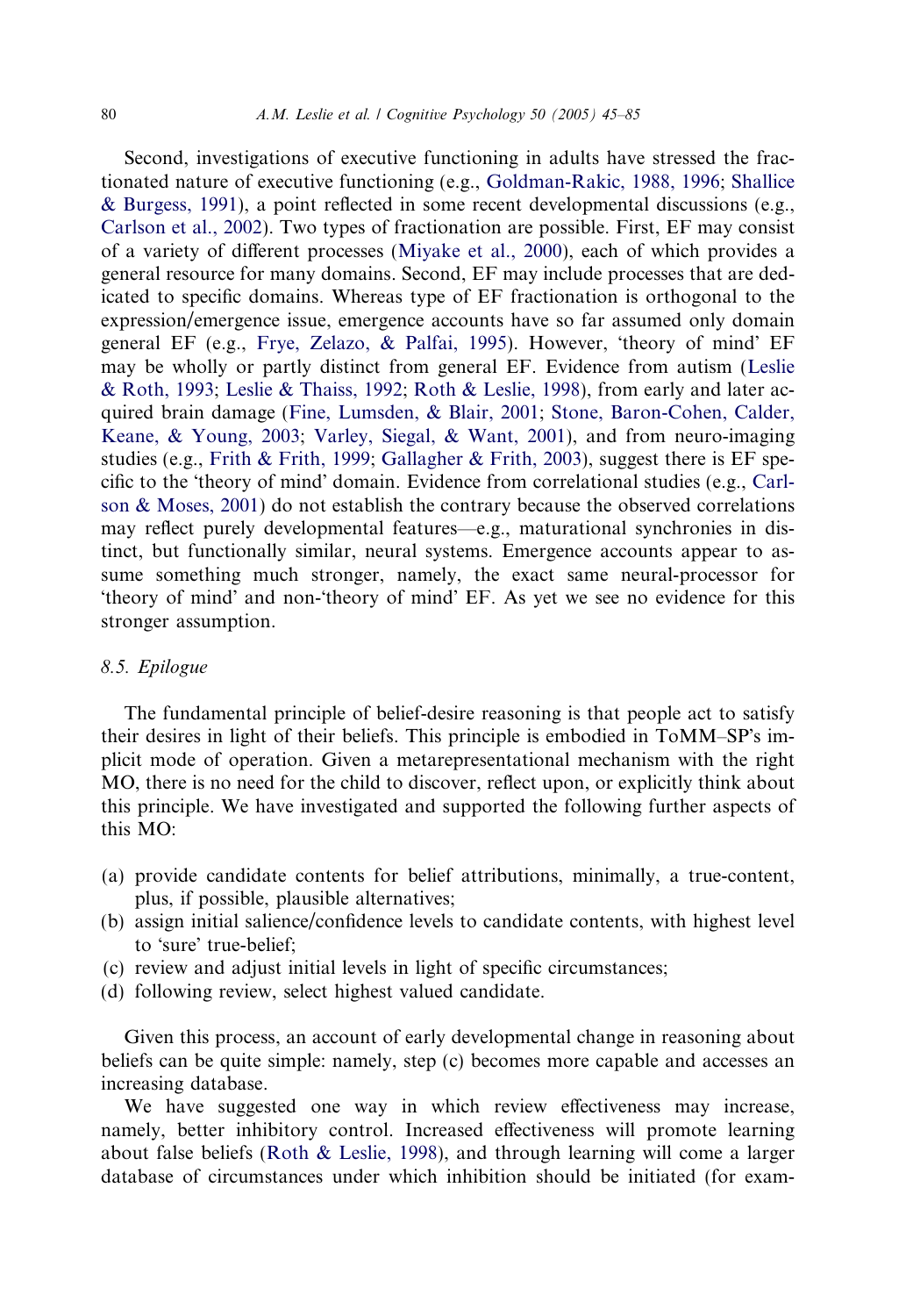ple, containers with unusual contents). At the root of this learning process is the ToMM, which frames the initial hypotheses for on-line heuristic belief-desire reasoning. We have argued elsewhere that ToMM may be a central module ([Leslie,](#page-39-0) [1991, 1992, 1994a, 1994b;](#page-39-0) [Leslie & Thaiss, 1992;](#page-39-0) [Scholl & Leslie, 1999\)](#page-40-0). If ToMM is a specialized and modular mechanism, SP is unlikely to be modular, though it may be dedicated to mentalizing. Both ToMM and SP may undergo developmental changes; but, given that it appears penetrable to instruction and knowledge, SP may be an especially important locus for developmental changes in heuristic mentalizing.

For kick-starting development, modular systems are ideal because they make minimal demands on general knowledge and general reasoning abilities [\(Leslie, 1986](#page-39-0); [Leslie & Keeble, 1987\)](#page-39-0). Furthermore, by its very nature, the encapsulated knowledge of modules is implicit (inaccessible). Recent studies have shown implicit false-belief competence prior to 3 years of age ([Clements](#page-38-0) [& Perner, 1994;](#page-38-0) [Onishi & Baillargeon, 2004;](#page-40-0) [Garnham & Ruffman, 2001](#page-39-0)). Early implicit competence findings are expected on the ToMM account, while current theory-theories must make additional assumptions to remain consistent.

Finally, what about learning? Our approach assumes that ToMM has the potential to offer more than one candidate belief content to SP. By generating plausible hypotheses that, crucially, may involve false contents, the door to learning about false-belief is held open. ToMM may follow some simple rules of thumb. For example, in considering what Sally might think about X, ToMM may request information from central systems, such as, ''What is true about X?'' and ''What did Sally last see/hear/access regarding X?'' Such information may then be bound to the content slot of belief metarepresentations, forming hypotheses. At least for mundane, everyday situations, this should produce a short list of plausible initial hypotheses. These heuristics will be insufficient for the full range of effortful unhurried central reasoning about mental states that adults may undertake. But that is not the job of ToMM–SP. The main job of ToMM–SP is to allow the young brain to attend to invisible mental states and thereby start learning about them. But learning must start somewhere with something that is not itself learned. In conjunction with SP, ToMM functions as a mechanism and a conduit for learning about beliefs and other mental states.

# Acknowledgments

We thank Jerry Fodor, Randy Gallistel, Rochel Gelman, Alvin Goldman, Steve Stich, Sarah-Jane Leslie, and especially Ori Friedman for helpful discussions and the latter, Susan Gelman, and two anonymous reviewers for detailed comments on earlier drafts. Preparation of this paper was supported by Grant BCS-0079917 from the National Science Foundation to A.M.L., and a UCSB Academic Senate Faculty Research Grant to T.P.G.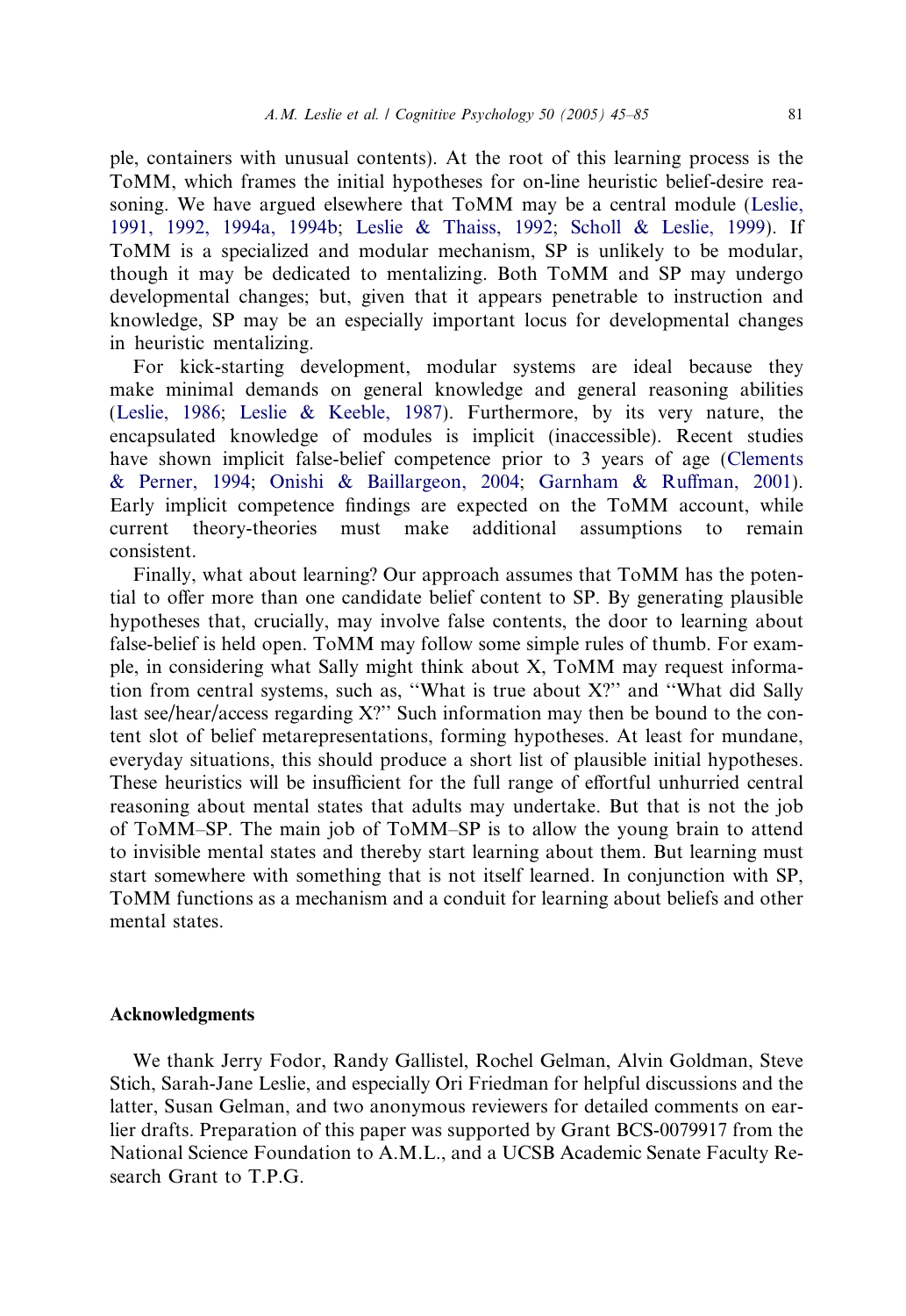# Appendix A.

#### Basic protocols

# Avoidance Desire Task

This is Sally. Look! She's got some food—it's a piece of fish. She wants to put the fish in a box. She is going to go inside to look for a box. [goes inside, leaving fish behind]

Here are two boxes. Let's look and see what is in them. In this box, there's a ball of wool. And in this other box, there's a ball of wool and there's also a poor, sick kitten. Sally does NOT want to give the poor little kitten the fish because it will make its tummy very sore. So she's going to go outside to get the piece of fish. She does NOT want to give the fish to the sick kitten. [goes outside] Why does she not want to? Yes, not to make the poor kitten worse!

| True Belief                                | <i>False-belief</i>               |
|--------------------------------------------|-----------------------------------|
| On her way back from getting the fish,     | Look what happens while she's     |
| look what Sally sees! The poor sick kitten | gone! The poor sick kitten crawls |
| crawls out of this box and goes into       | out of this box and goes into     |
| this box. Did Sally see that? Yes!         | this box. Did Sally see that? No! |

Look, now Sally has the fish.

Memory: In the beginning, where was the kitten? Reality: Where is the kitten now?

Know: Does Sally know the kitten is in here?

Think: Where does Sally think the kitten is?

Prediction: Which box will she go to with the fish?

#### Mixed-Up Man task

This is the ''Mixed-Up Man''. Do you know what he does? Every time he wants to do something, he does the opposite. If he wants an ice-cream, he eats a carrot! If he likes a cat, he pats a dog! If he wants something that is in here [box A], he looks in there [box B]. If he wants something in there [box B], he'll look in here [box A].

[Man says:] "Look, there's a piece of candy in this box. I love candy, so I'll look in this (opposite) box for the candy.'' [take candy out of box].

The Mixed-Up Man has a Mexican jumping bean. It jumps and wiggles around like this. Ok, one day, he puts his bean in this box. Then he goes on a walk.  $[Exit.]$ 

True Belief False-belief On his way back, look what he sees! The bean wiggles and jumps into the other box! [moves].

While he's gone, look what happens! The bean wiggles and jumps into the other box! [moves].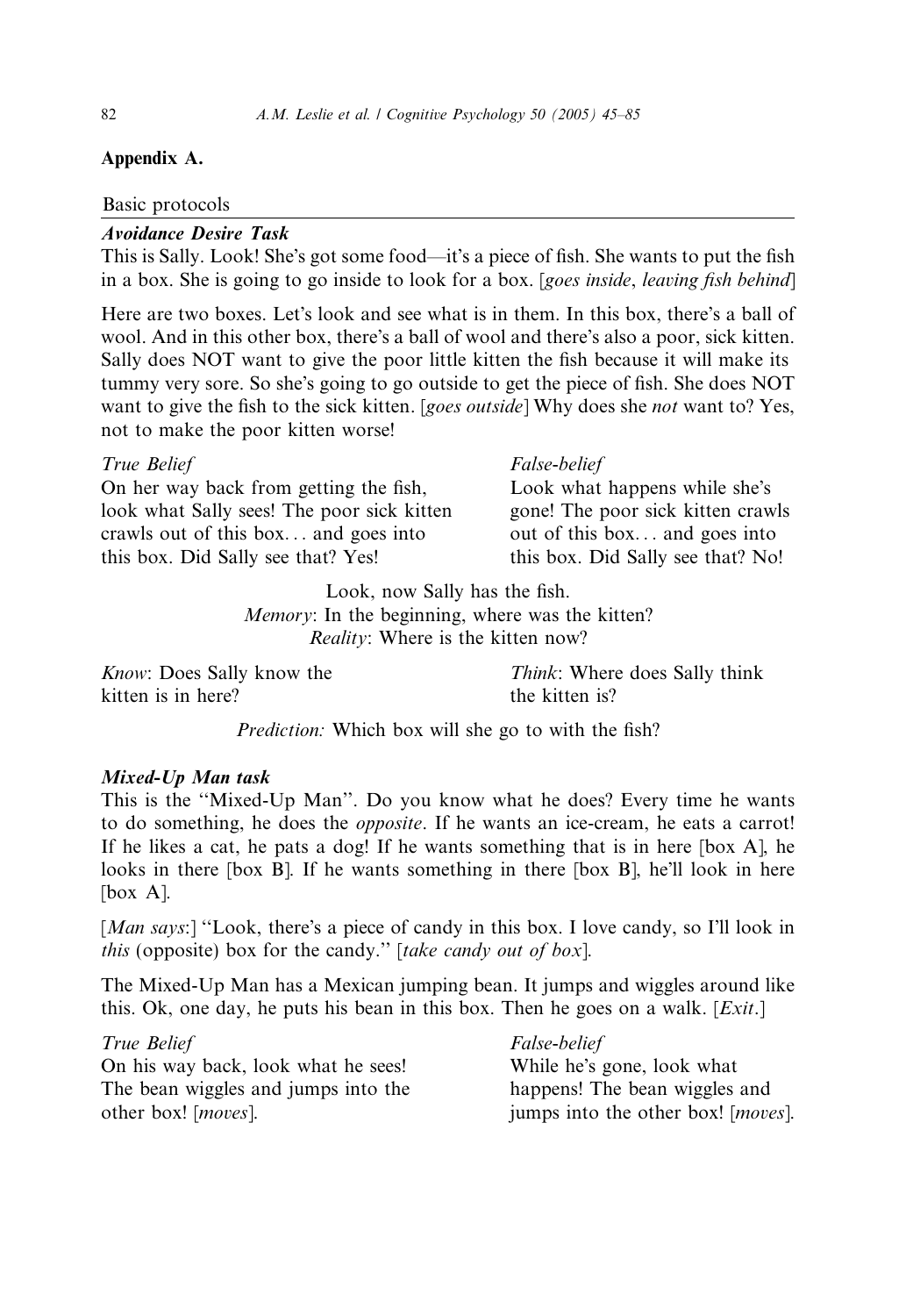<span id="page-38-0"></span>Appendix A (continued)

Memory: In the beginning, where was the bean? Reality: Where is the bean now?

Know: Does the man know his bean is in this box?

Think: Where does the man think his bean is?

Prediction: Where is he going to look for his bean?

#### References

- Astington, J. W., & Gopnik, A. (1991). Theoretical explanations of children's understanding of the mind. British Journal of Develolpmental Psychology, 9, 7–31.
- Baron-Cohen, S. (1995). Mindblindness: An essay on autism and theory of mind. Cambridge, MA: MIT Press.
- Baron-Cohen, S., Leslie, A. M., & Frith, U. (1985). Does the autistic child have a ''theory of mind''?. Cognition, 21, 37–46.
- Bartsch, K., & Wellman, H. M. (1995). Children talk about the mind. Oxford university press.
- Bloom, P., & German, T. P. (2000). Two reasons to abandon the false-belief task as a test of theory of mind. Cognition, 77, B25–B31.
- Carlson, M. S., & Moses, L. J. (2001). Individual differences in inhibitory control and children's theory of mind. Child Development, 72, 1032–1053.
- Carlson, S. M., Moses, L. J., & Hix, H. R. (1998). The role of inhibitory processes in young children's difficulties with deception and false-belief. Child Development, 69, 672–691.
- Carlson, S. M., Moses, L. J., & Breton, C. (2002). How specific is the relation between executive function and theory of mind? Contributions of inhibitory control and working memory. Infant and Child Development, 11, 73–92.
- Cassidy, K. W. (1998). Three- and 4-year-old children's ability to use desire-and belief- based reasoning. Cognition, 66, B1–B11.
- Chomsky, N. A. (1957). Syntactic structures. The Hague: Mouton.
- Chomsky, N. A. (1975). Reflections on language. New York, NY: Pantheon.
- Clements, W. A., & Perner, J. (1994). Implicit understanding of belief. Cognitive Development, 9, 377–395.
- Davis, H. L., & Pratt, C. (1995). The development of children's theory of mind: the working memory explanation. Australian Journal of Psychology, 47, 25–31.
- DeVilliers, J. G., & DeVilliers, P. A. (2000). Linguistic determinism and the understanding of false beliefs. In P. Mitchell & K. J. Riggs (Eds.), Children's reasoning and the mind (pp. 191–228). Hove, UK: Psychology Press Ltd.
- Fine, C., Lumsden, J., & Blair, R. J. R. (2001). Dissociations between 'theory of mind' and executive functions in a patient with early left amygdala damage. *Brain*, 124, 287–298.
- Fodor, J. A. (1992). A theory of the child's theory of mind. Cognition, 44, 283-296.
- Fodor, J. A. (1998). Concepts: Where cognitive science went wrong. Oxford: Clarendon Press.
- Frith, C. D., & Frith, U. (1999). Interacting minds—A biological basis. Science, 286, 1692–1695.
- Frith, U., Morton, J., & Leslie, A. M. (1991). The cognitive basis of a biological disorder: Autism. Trends in Neurosciences, 14, 433–438.
- Frye, D., Zelazo, P. D., & Palfai, T. (1995). Theory of mind and rule-based reasoning. Cognitive Development, 10, 483–527.
- Gallagher, H. L., & Frith, C. D. (2003). Functional imaging of 'theory of mind'. Trends in Cognitive Sciences, 7, 77–83.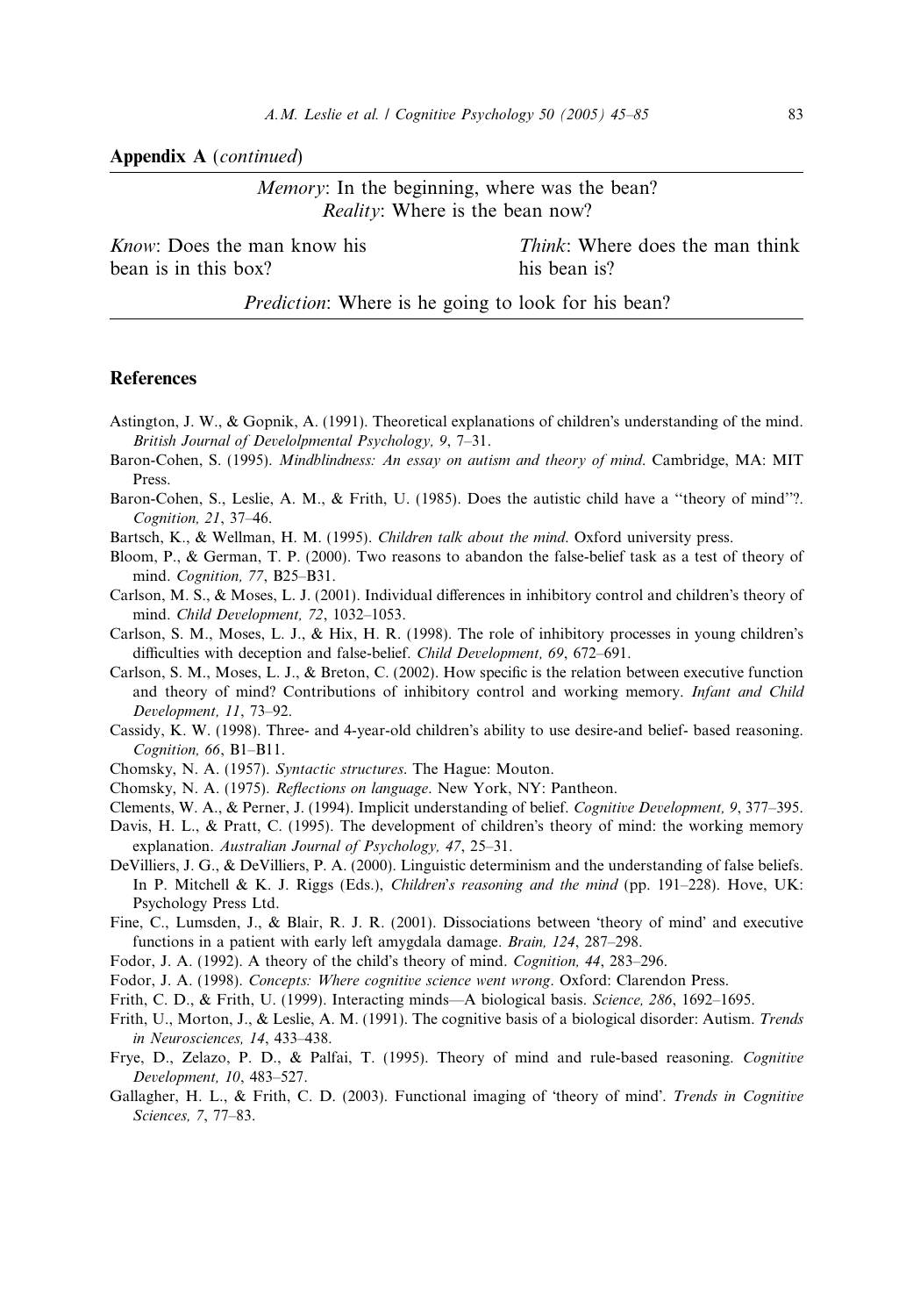- <span id="page-39-0"></span>Garnham, W. A., & Ruffman, T. (2001). Doesn't see, doesn't know: is anticipatory looking really related to understanding of belief?. Developmental Science, 4, 94–100.
- German, T. P., & Leslie, A. M. (2000). Attending to and learning about mental states. In P. Mitchell & K. J. Riggs (Eds.), Reasoning and the mind (pp. 229–252). Hove, East Sussex: Psychology Press.
- German, T. P., & Leslie, A. M. (2001). Children's inferences from 'knowing' to 'pretending' and 'believing'. British Journal of Developmental Psychology, 19, 59–83.
- German, T. P., & Nichols, S.  $(2003)$ . Children's inferences about long and short causal chains. Developmental Science, 6, 514–523.
- Goldman-Rakic, P. S. (1988). Development of cortical circuitry and cognitive function. Child Development, 58, 601–622.
- Goldman-Rakic, P. S. (1996). The prefrontal landscape: Implications of functional architecture for understanding human mentation and the central executive. In A. Roberts  $\&$  T. W. Robbins (Eds.), The prefrontal cortex: Executive and cognitive functions (pp. 87–102). London: Oxford Unversity Press.
- Gopnik, A. (1993). How we know our minds: The illusion of first-person knowledge of intentionality. Behavioral and Brain Sciences, 16, 1–14.
- Gordon, A. C. L., & Olson, D. R. (1998). The relation between acquisition of a theory of mind and the capacity to hold in mind. Journal of Experimental Child Psychology, 68, 70–83.
- Hale, C. M., & Tager-Flusberg, H. (2003). The influence of language on theory of mind a training study. Developmental Science, 6, 346–359.
- Leslie, A. M. (1986). Getting development off the ground: Modularity and the infant's perception of causality. In P. van Geert (Ed.), Theory building in development (pp. 405–437). Dordrecht: North Holland.
- Leslie, A. M. (1987). Pretense and representation: The origins of theory of mind. Psychological Review, 94, 412–426.
- Leslie, A. M. (1991). The theory of mind impairment in autism: Evidence for a modular mechanism of development?. In A. Whiten (Ed.), Natural theories of mind: Evolution, development and simulation of everyday mindreading (pp. 63–78). Oxford: Blackwell.
- Leslie, A. M. (1992). Pretense, Autism, and the Theory of Mind module. Current Directions in Psychological Science, 1, 18–21. (Reprinted in R.P. Honeck (Ed.), Introductory Readings for Cognitive Psychology, 3rd edition, Guilford, CT: Dushkin/McGraw-Hill, 1997).
- Leslie, A. M. (1994a). Pretending and believing: Issues in the theory of ToMM. Cognition, 50, 211–238. (Reprinted in J. Mehler & S. Franck (Eds.), COGNITION on cognition, pp. 193–220, Cambridge, MA: MIT Press, 1995).
- Leslie, A. M. (1994b). ToMM, ToBy, and Agency: Core architecture and domain specificity. In L. Hirschfeld  $\&$  S. Gelman (Eds.), Mapping the mind: Domain specificity in cognition and culture (pp. 119–148). New York: Cambridge University Press.
- Leslie, A. M. (2000a). How to acquire a representational theory of mind. In D. Sperber (Ed.), Metarepresentations: A multidisciplinary perspective (pp. 197–223). Oxford: Oxford University Press.
- Leslie, A. M. (2000b). 'Theory of mind' as a mechanism of selective attention. In M. Gazzaniga (Ed.), The new cognitive neurosciences, (2nd ed., 1235–1247). Cambridge, MA: MIT Press.
- Leslie, A. M., & Keeble, S. (1987). Do six-month-old infants perceive causality?. Cognition, 25, 265–288.
- Leslie, A. M., & Polizzi, P. (1998). Inhibitory processing in the false-belief task: Two conjectures. Developmental Science, 1, 247–254.
- Leslie, A. M., & Roth, D. (1993). What autism teaches us about metarepresentation. In S. Baron-Cohen, H. Tager-Flusberg, & D. Cohen (Eds.), Understanding other minds: Perspectives from autism (pp. 83–111). Oxford: Oxford University Press.
- Leslie, A. M., & Thaiss, L. (1992). Domain specificity in conceptual development: Neuropsychological evidence from autism. Cognition, 43, 225–251.
- Mitchell, P. (1994). Realism and early conception of mind: A synthesis of phylogenetic and ontogenetic issues. In C. Lewis & P. Mitchell (Eds.), *Children's early understanding of mind* (pp.  $141-172$ ). New York: Cambridge University Press.
- Miyake, A., Friedman, N. P., Emerson, M. J., Witzki, A. H., Howerter, A., & Wager, T. D. (2000). The unity and diversity of executive functions and their contributions to complex ''frontal lobe'' tasks: A latent variable analysis. Cognitive Psychology, 41, 49–100.